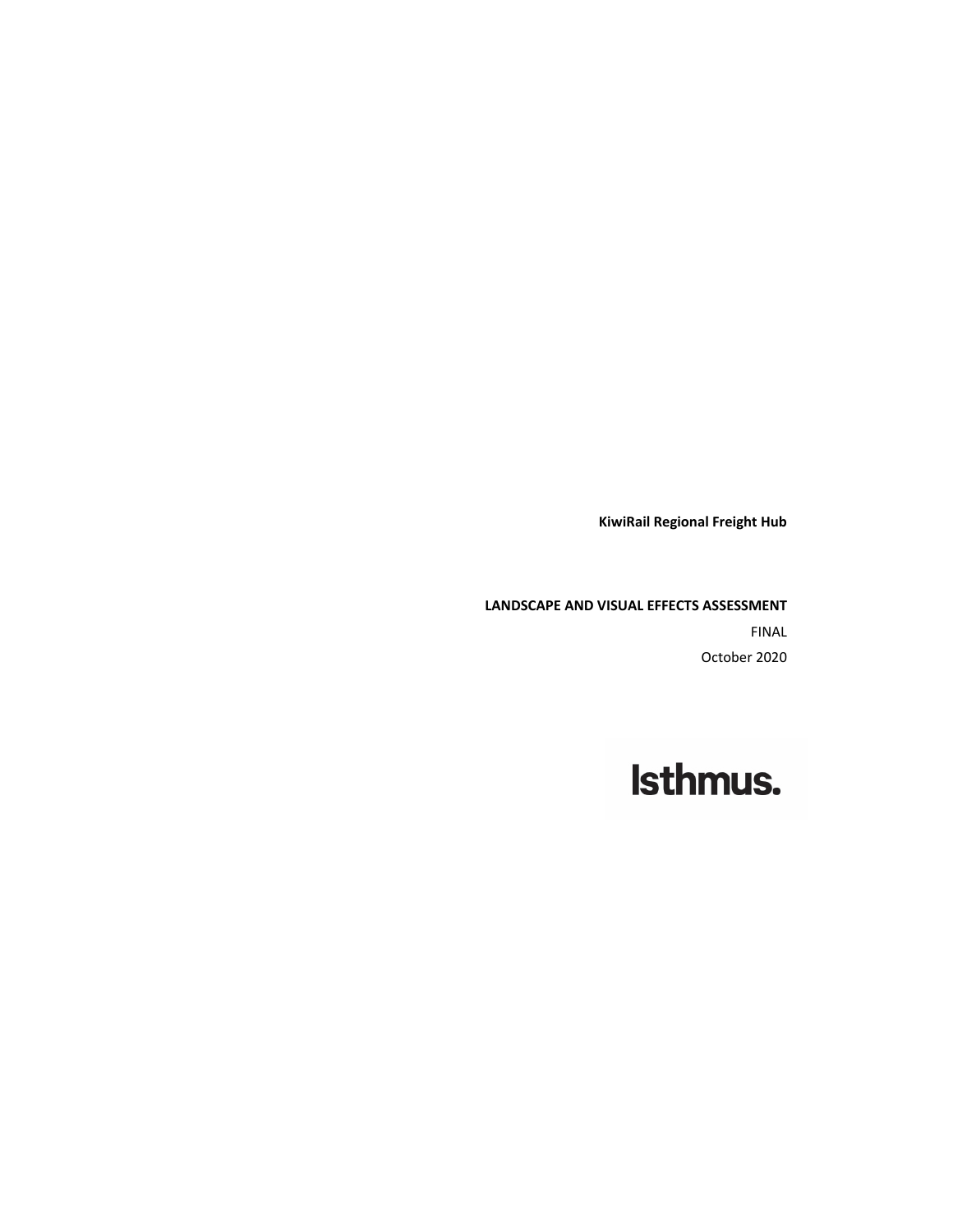| Client Name:     | KiwiRail                           |
|------------------|------------------------------------|
| project Name:    | KiwiRail Regional Freight Hub Site |
| Document Name:   | LANDSCAPE AND VISUAL ASSESSMENT    |
| Document Status: | Final                              |
| Date:            | October 2020                       |
| IGI Reference:   | 4198                               |
| Author:          | Lisa Rimmer                        |
| Review:          | Gavin Lister                       |

Isthmus Group Limited

Level 5

56 Victoria Street

Wellington

Tel: 04 499 9832

*Copyright. The contents of this document must not be copied or reproduced in whole without the written consent of the Isthmus Group Limited.*

23/10/2020\_4198\_ KiwiRail Regional Freight Hub LVA Final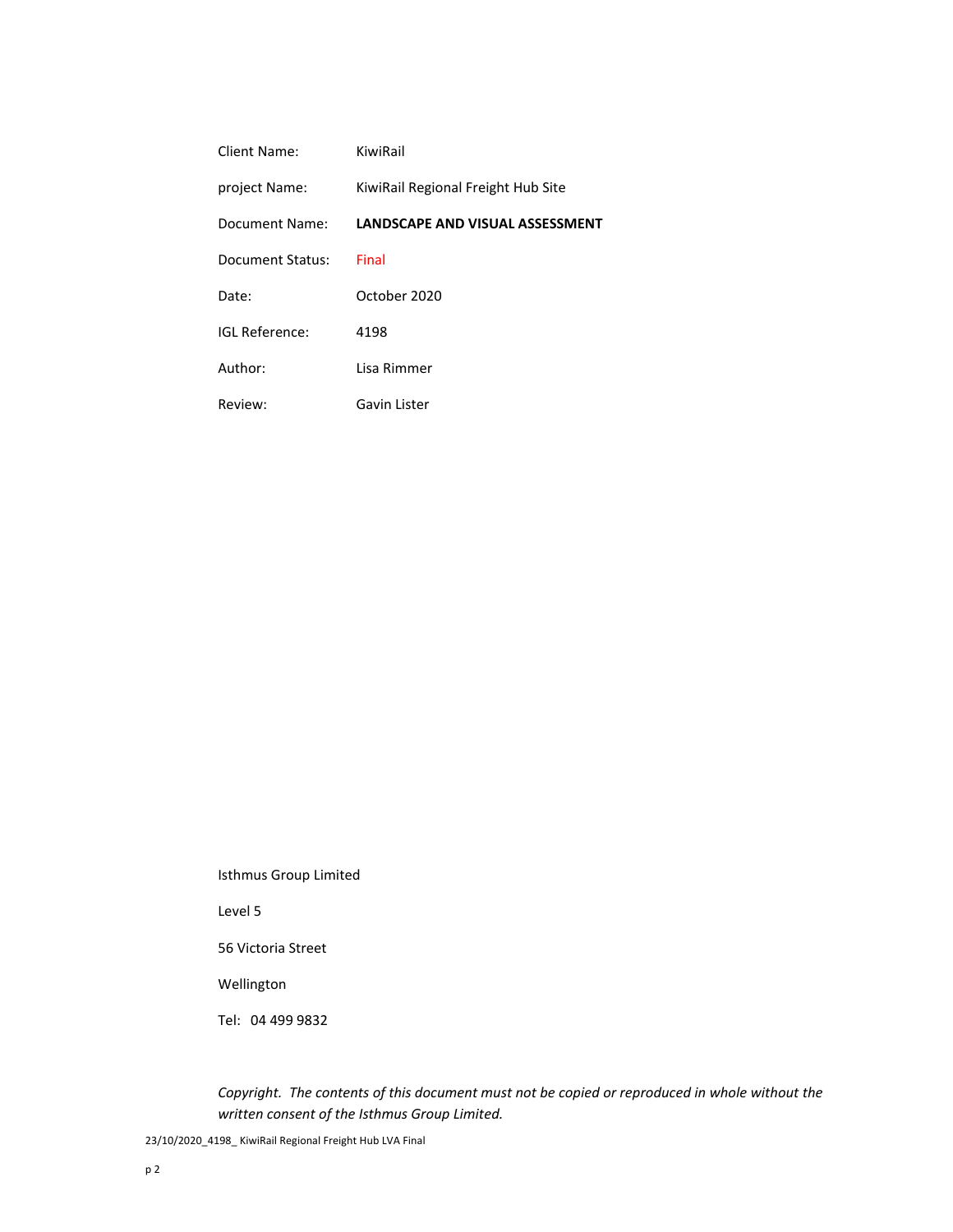# **CONTENTS**

|                                 | <b>Executive Summary</b>                               | 5  |  |
|---------------------------------|--------------------------------------------------------|----|--|
| 1.0                             | <b>INTRODUCTION</b>                                    | 9  |  |
| 2.0                             | <b>SCOPE OF ASSESSMENT</b>                             | 12 |  |
| 3.0                             | <b>METHODOLOGY</b>                                     | 13 |  |
| Landscape and Visual Assessment |                                                        |    |  |
|                                 | Definition of Landscape                                | 14 |  |
|                                 | Natural Character                                      | 16 |  |
|                                 | Relevant Planning Provisions                           | 18 |  |
|                                 | Assessment of Effects                                  | 18 |  |
|                                 | Context Photographs and Illustrative Drawings          | 20 |  |
|                                 | Conclusion                                             | 20 |  |
| 4.0                             | <b>EXISTING ENVIRONMENT</b>                            | 20 |  |
|                                 | Manawatū - Mangaone Stream Plains and Terraces         | 20 |  |
|                                 | Bunnythorpe - Palmerston North                         | 23 |  |
|                                 | The Freight Hub Designation Extent                     | 25 |  |
| 5.0                             | <b>STATUTORY FRAMEWORK</b>                             | 26 |  |
|                                 | Resource Management Act 1991                           | 27 |  |
|                                 | Horizons One Plan (One Plan)                           | 27 |  |
|                                 | Palmerston North District Plan (PN District Plan)      | 27 |  |
| 6.0                             | ASSESSMENT OF LANDSCAPE AND VISUAL EFFECTS             | 29 |  |
|                                 | Natural Character, Natural and Urban Landscape Effects | 32 |  |
|                                 |                                                        |    |  |
|                                 |                                                        |    |  |
|                                 |                                                        |    |  |
|                                 |                                                        |    |  |
|                                 |                                                        |    |  |
|                                 | <b>Visual Amenity</b>                                  | 42 |  |
|                                 |                                                        |    |  |
|                                 |                                                        |    |  |
|                                 |                                                        |    |  |
|                                 |                                                        |    |  |
|                                 |                                                        |    |  |
|                                 |                                                        |    |  |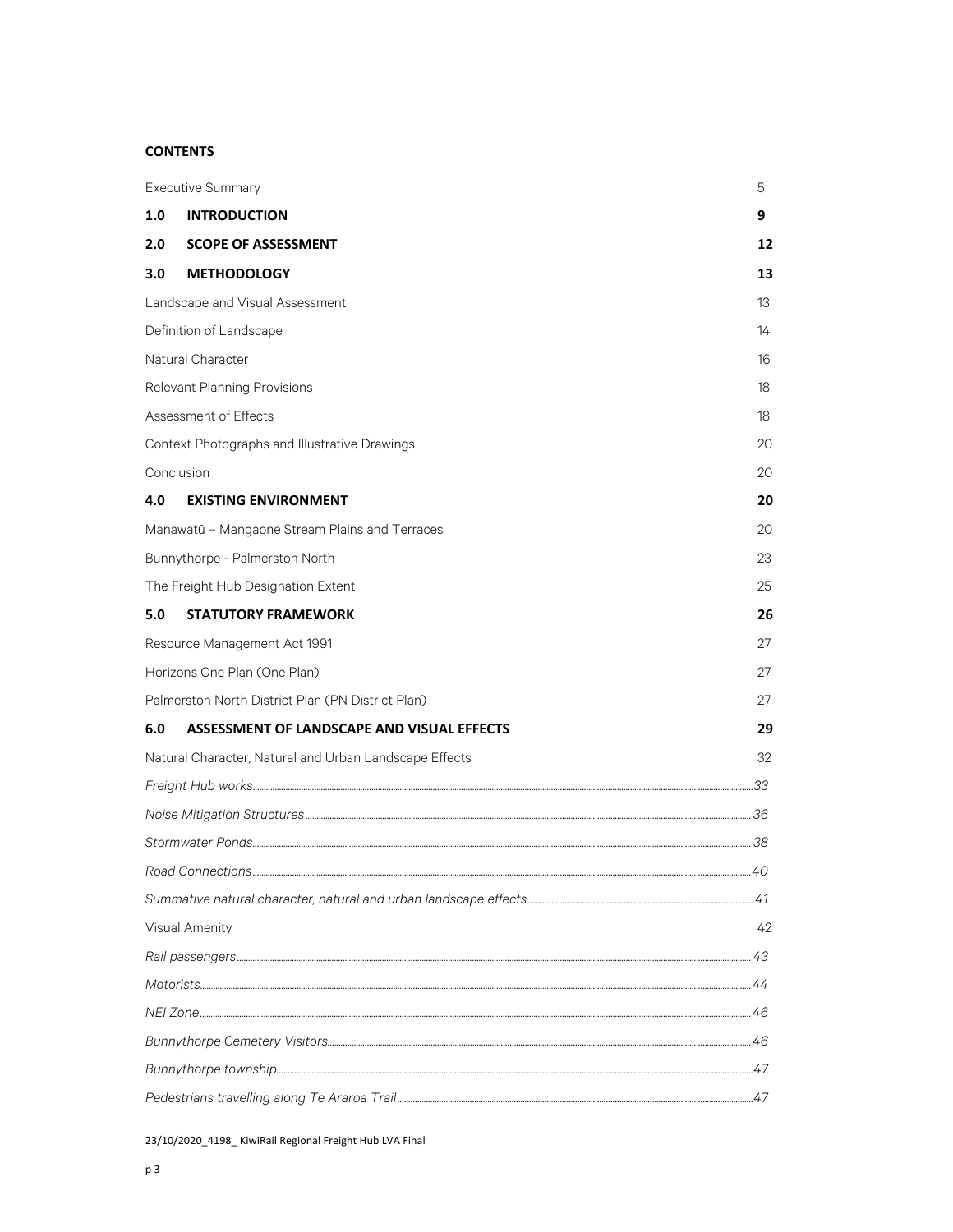| Residents                                     |    |  |  |  |  |
|-----------------------------------------------|----|--|--|--|--|
| <b>CONCLUSIONS AND RECOMMENDATIONS</b><br>7.0 |    |  |  |  |  |
| Conclusions on effects and mitigation         | 53 |  |  |  |  |
| <b>Further Recommendations</b>                | 54 |  |  |  |  |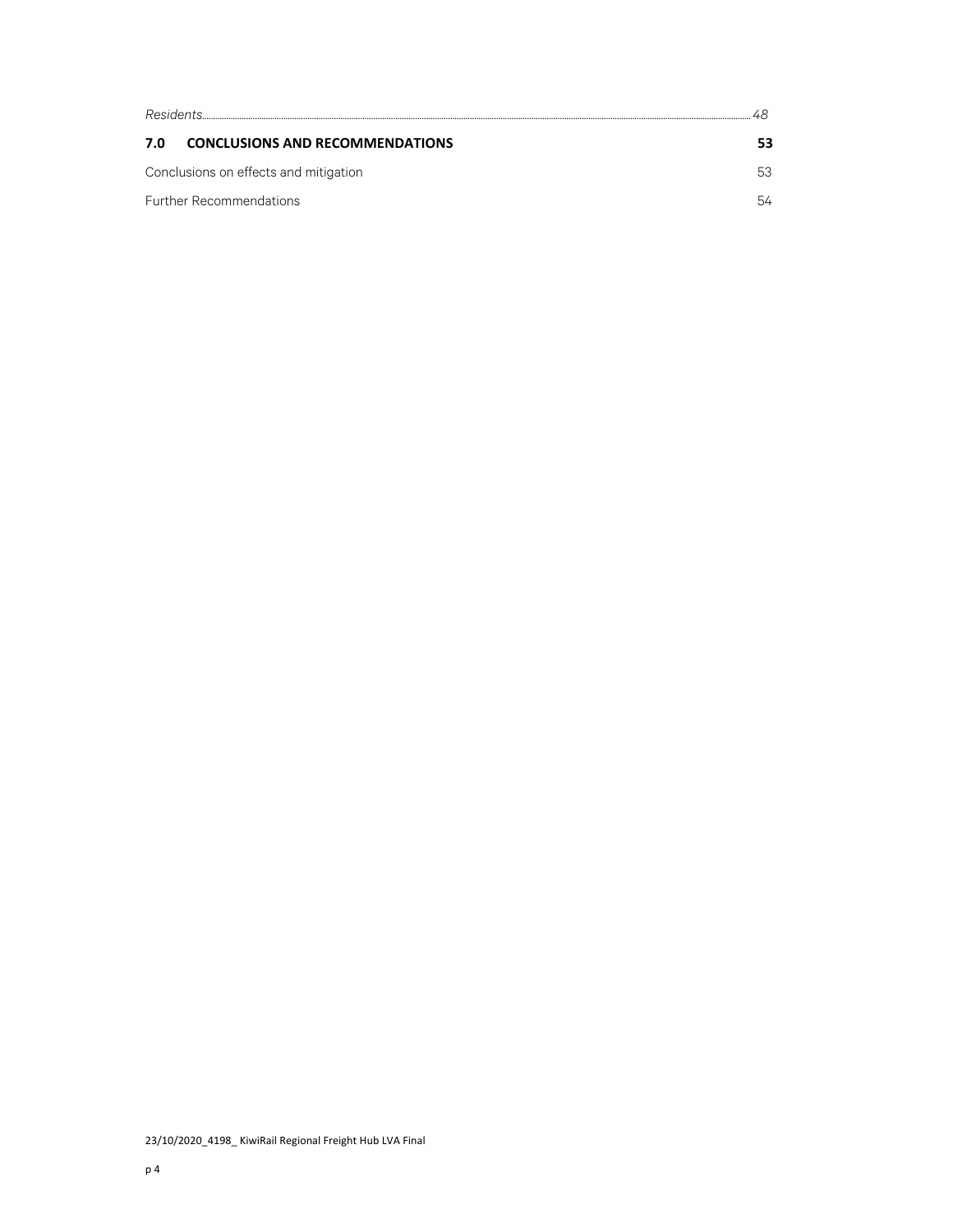## **Executive Summary**

## **Context**

- 1. The KiwiRail Regional Freight Hub (Freight Hub) project is a proposal to construct a new hub with marshalling yards, a container terminal, freight forwarding facilities, maintenance facilities and provision for a log yard and bulk storage. Internal rail lines and access roads will service the site (Site) with the largest buildings proposed (the freight forwarding warehouses) spanning some 800m of the Site with heights of 11m and 14m. A naturalised channel will be constructed within the Freight Hub Site to convey one of the Mangaone Stream tributaries and others will be culverted under the Site. These main Freight Hub works will require a number of roads to be legally stopped as well as a new perimeter road, noise mitigation walls and earth bunds, and stormwater ponds to be constructed. The existing North Island Main Trunk Line (NIMT) will be relocated to the west and the existing rail embankment modified as part of the earthworks required to establish a flat site for KiwiRail operations. Significant areas of mitigation planting have been integrated within the Freight Hub Site and across the designation extent (Designation Extent) including naturalised groupings of River Plain, River Terrace and wetland species. All components of the project total approximately 177.7ha, as is shown on the Landscape Plan and Illustrated Cross Sections in Appendix C of the AEE.
- 2. The Freight Hub Site is set to the edge of the NIMT and connecting roads to Fielding, Ashurst and Palmerston North City and a section of Te Araroa Trail. The existing environment comprises the wider context of the Manawatū Plains and Mangaone Stream catchment, the surrounding North Eastern Industrial zone (NEIZ) and rural and rural residential activity, the township of Bunnythorpe and power substations for the lower north island. The existing natural and urban landscape character of the site consists of rolling unmodified landforms impacted by flooding and stream tributaries flowing into the Mangaone Stream with low and very low natural character. Vegetation patterns are limited to exotic boundary hedgerows and shelter belts with minor patterns of indigenous vegetation. Rural activity and residences further characterise this landscape, as accessed via a grid pattern of local roads. Rural activities over the Site, and the vernacular structures of farming activity has, in recent years, transitioned to rural residential land use with a finer grain of curtilage planting and larger homes. Part of the Site has also been rezoned to provide for expansion of industrial activities over the NEIZ. Context Photographs showing the existing environment are included in Appendix 1 to this Assessment.
- 3. This report assesses the summative effects of the Freight Hub (including proposed mitigation as shown on the Landscape Plan) on landscape and visual matters as follows: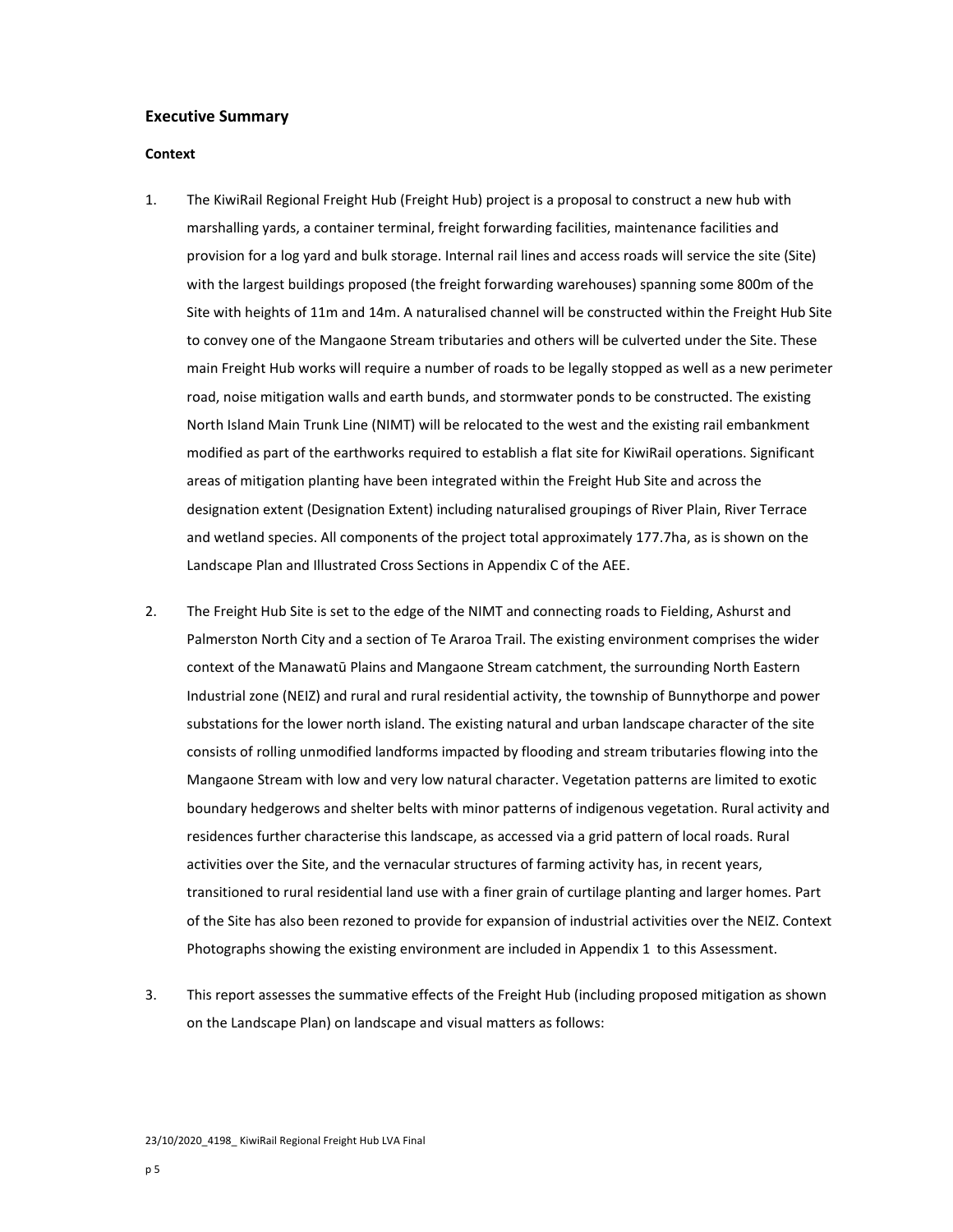## **Natural Character**

4. The effects of the Freight Hub on the natural character of the Mangaone Stream environs will be a moderate positive (on a 7-point scale<sup>1</sup>) While the existing tributaries are highly modified, they currently follow a naturalised path, and the development will culvert a significant length of waterways. These effects will be mitigated, and natural character benefits integrated, through the approach to include earth bunds for noise mitigation where possible, the design for a naturalised channel and stormwater ponds and the integration of mitigation planting including River Plain and wetland species. Overtime, this will create a significant area of naturalised lowland bush and wetland associated with the stream environs including existing patterns of fish passage and future habitats.

### **Natural Landscape**

5. The effects of the Freight Hub on natural landscape will be moderate-high adverse. This is a large-scale industrial development requiring significant earthworks that will level a large area of land for rail and associated activities. These effects have been mitigated and reduced by the earthworks approach to limit the scale of the cut and fill batters to the edges of the Freight Hub works, as well as the inclusion of naturalised stormwater ponds and significant areas of mitigation planting.

#### **Urban (built) Landscape**

- 6. The effects of the Freight Hub on the urban landscape will be low-moderate adverse. While the preferred layout provides for the best interface with the surrounding land uses, it is of a very different scale and character to the surrounding environment. Some of these effects have been mitigated by the preferred layout to accommodate the larger structures to the south, which should be anticipated within the NEIZ. The removal of level crossings and provision of logical alternative routes, where there are legally stopped roads, has also limited these effects.
- 7. The inclusion of the proposed footpath and off-road path, to and from the stormwater ponds and stream, combined with the opportunities for an improved edge condition and lookout along Te Araroa Trail, will provide urban landscape positive effects. The mitigation planting will also help to improve the gateway experience to Bunnythorpe.

## **Visual Amenity**

8. For most viewing audiences the mitigation proposed will limit visual amenity effects to less than low moderate adverse and this is mainly due to the proposed layout of the Freight Hub works, where the

<sup>23/10/2020 4198</sup> KiwiRail Regional Freight Hub LVA Final 1 A 7 point scale is used to help describe the level of effects - very low, low, low to moderate, moderate, moderate to high, high, very high.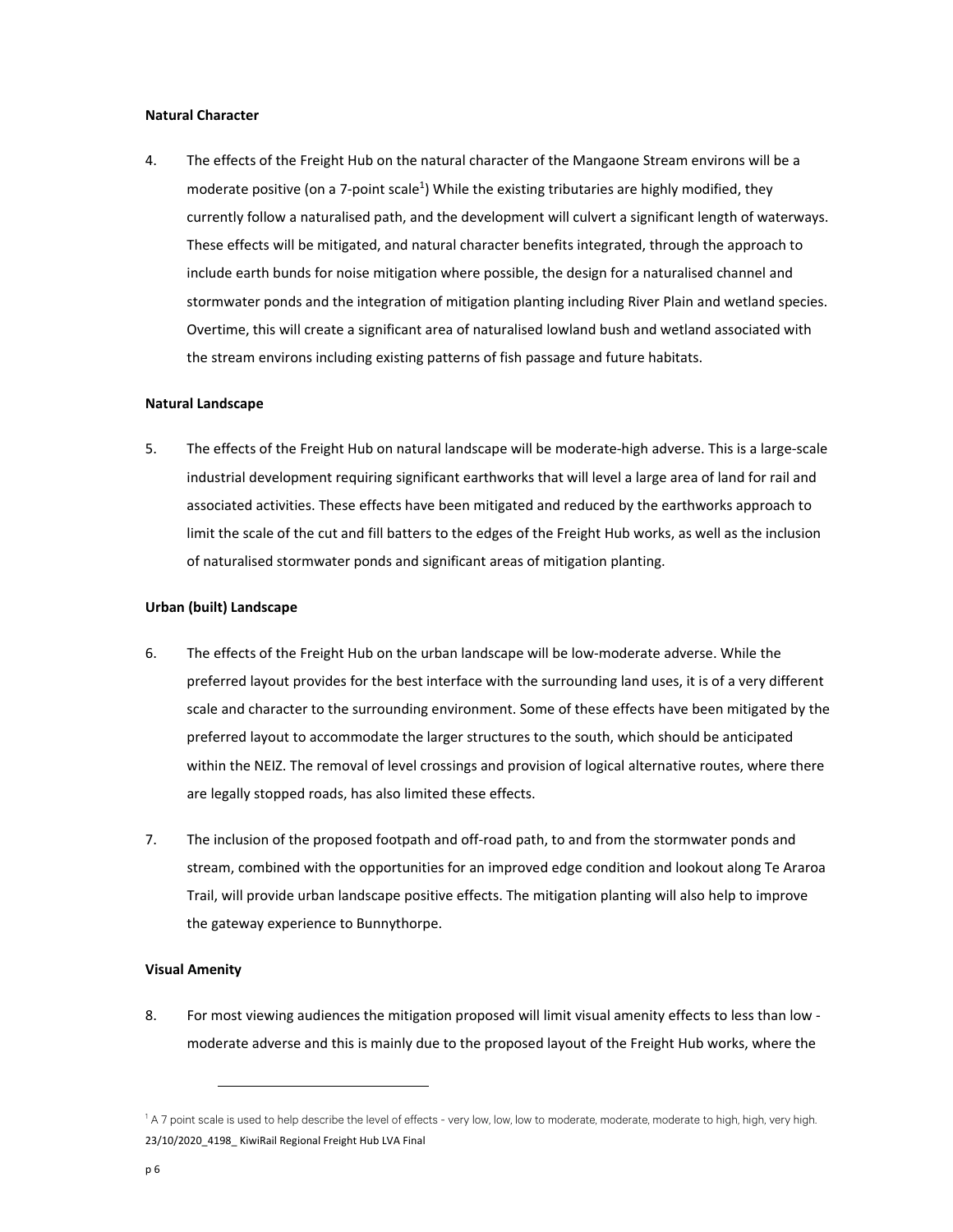larger bulky structures are located to the south, and the significant areas of planting proposed. The mitigation planting proposed will, overtime, improve the visual amenity of the entrance to Bunnythorpe and that of Te Araroa Trail edge. However, there are a number of residential properties, with close open views towards the Freight Hub Site and in close proximity to noise mitigation walls, where there is the potential for residual high adverse visual amenity effects. As set out in the recommendations, further investigations should be carried out in the next stages of the project, to determine whether these effects can or need to be reduced further, including by additional mitigation planting, if required.

# **Construction**

9. Overall, and assuming mitigation planting can occur early, the adverse effects of construction for landscape and visual amenity are likely to range from high to moderate‐high**.** The construction process will occur over 20 years and a 177.7ha site and requires large scale earthworks and other processes to set up an industrial activity.

### **Summary of effects and mitigation**

10. In summary, and with the proposed mitigation shown in the concept Landscape Plan, the landscape and visual effects resulting from the Freight Hub will be avoided, remedied and/or mitigated with **positive effects** provided in terms of natural character, urban (built) landscape and visual amenity Residual **adverse effects** for natural landscape, urban landscape and visual amenity relate to the scale of the earthworks, the Freight Hub works and noise mitigation. These adverse effects range from low‐ moderate to high and can be further reduced as detailed design is advanced. Further mitigation should be considered in future stages of the project such that the Freight Hub can be further integrated into the surrounding environment

#### **Residual effects – recommended future stage mitigation**

- 11. Given the scale of the Freight Hub, some residual adverse effects on the natural landscape, urban landscape and visual amenity are expected. As the project progresses, it is recommended that KiwiRail look for further opportunities to mitigate these effects to further integrate the development into the surrounding environment. Where effects are identified as being more than moderate, the following matters should be considered through further technical assessment:
	- a. Any additional planting, beyond that already provided for in the Landscape Plan, which may further mitigate for the adverse effects on natural landscape, such as in areas between the two stormwater ponds and the naturalised channel outfall alongside the Mangaone Stream. This additional planting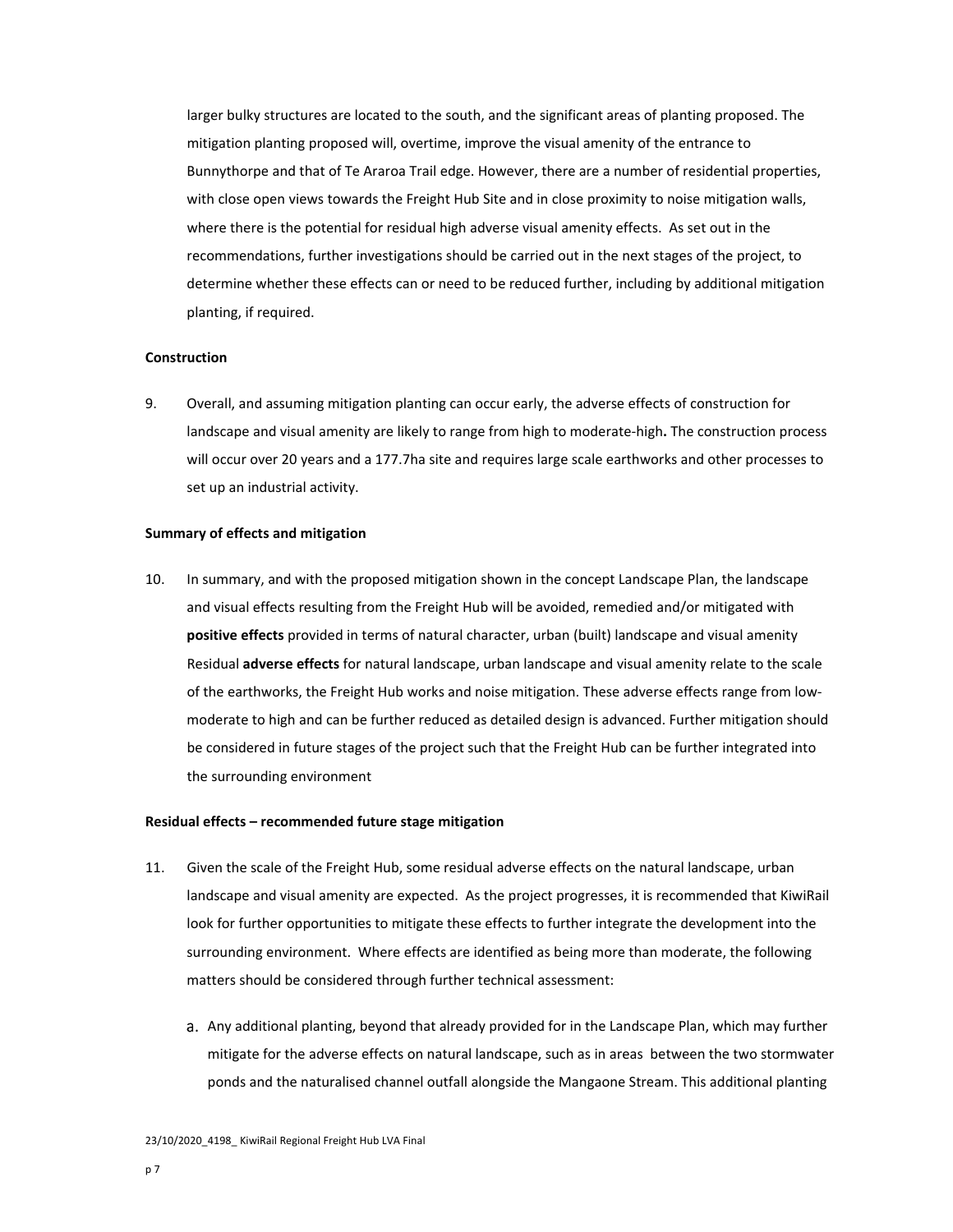would further enhance the natural character of the Mangaone Stream surrounds and, for nearby residents, help to further mitigate adverse visual amenity effects.

- b. A detailed design, prepared in accordance with the NEI Design Guide principles (as I understand KiwiRail intends to do), will ensure a design that minimises perceptions of bulk and scale of the buildings, with a finish using materials and colours that best integrate the development within the surrounding rural and rural‐residential landscape. Similarly, design of noise mitigation structures should consider the location, final form, finish, and planting alongside Sangsters Road and Maple Street, and, where these have an interface with Bunnythorpe, the opportunity to enhance the visual amenity of the Ashhurst gateway. These measures will further help to mitigate adverse effects on the urban landscape.
- c. Roading design will need to consider integration with the surrounding character of the rural residential properties and township. Design matters to consider will include required carriageway widths, requirements for curb and channel, intersection type options, lighting, and associated planting to improve the quality of the urban environment and align with the broader patterns of mitigation planting proposed.
- d. Design opportunities to integrate a rural cycle path into the reconfiguration of Te Araroa Trail should also be considered in consultation with PNCC, along with a possible lookout over the Freight Hub Site. This would enhance the urban landscape. Alternatively, this rural cycle path could be accommodated along the perimeter road footpath or off‐road trails proposed to access the stormwater ponds.
- e. Any additional planting, beyond that shown on the Landscape Plan, which may be necessary to mitigate for visual amenity effects for specific residential properties as investigated and identified by further desktop and field assessment. Recommendations for any additional planting to address visual amenity effects would be reduced by early implementation of proposed mitigation planting; This would ensure earth worked areas are replanted and achieve good coverage as quickly as possible and larger shrubs and trees are established prior to the main buildings being constructed.
- To further manage visual amenity effects, lighting design should consider opportunities for a 'zoned' approach to fit particular uses across the Site. Visual clutter should be limited by balancing a reduced number of lighting poles with maintaining lower tower type lighting to minimise light spill.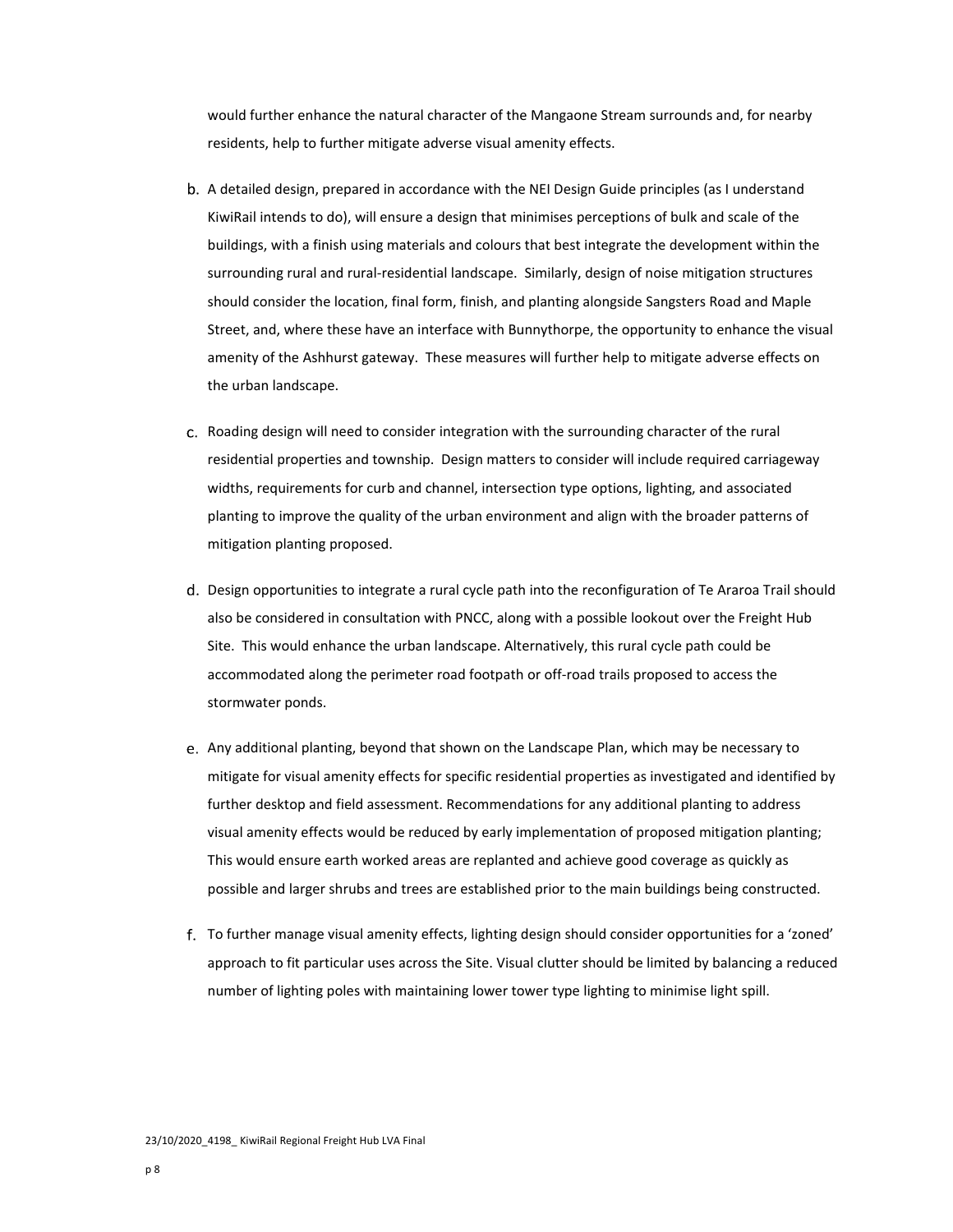# **1.0 INTRODUCTION**

- $1.1$ This report forms part of a suite of technical reports prepared for the KiwiRail Palmerston North Freight Hub development for KiwiRail Holdings Ltd. Its purpose is to inform the AEE and to support the Notice of Requirement (NoR) required for the Freight Hub. This report assesses the landscape and visual effects of the Freight Hub (including the Freight Hub works, roading changes and proposed mitigation, as shown in the designation Landscape Plan).
- $1.2$ Isthmus has been involved in the Freight Hub development project since early 2019, as part of the specialist team assisting KiwiRail in the selection of the preferred site and layout and providing preliminary advice as to the measures to avoid, remedy and mitigate for landscape and visual effects. This has included inputs into the assessment of alternatives and provision of collateral for and attendance at consultation events.
- $1.3$ The **project description** is included in the AEE. Matters of particular relevance to landscape and visual matters are addressed below.
- $1.4$ In summary, the Freight Hub Designation Extent consists of:
	- the Freight Hub works within the proposed new perimeter road and the relocated NIMT;
	- Noise Mitigation;
	- Stormwater Ponds;
	- Road Closures and new Connections; and
	- Mitigation Planting.
- $1.5$ The proposed Designation Extent, including all components, totals approximately 177.7ha.
- $1.6$ The Freight Hub works (between the NIMT and the perimeter road) include:
	- *Terminal Operations* ‐ alongside the section of Railway Rd that will be closed, there will be eight arrival and departure tracks that can accommodate trains up to 1,500m in length and at least 10 marshalling tracks, where 900‐1500m trains will be assembled/built. The back shunts will also be located in this area to cater for the storage of up to 100 wagons.
	- The *Container Terminal* (CT) is set out to the west of the tracks with a maximum height of 12m. This provides for refrigerated and non‐refrigerated containers and inland port of import/export containers will be serviced by separate tracks and trucks. It will cater for up to 400 x 40‐foot containers stacked three high.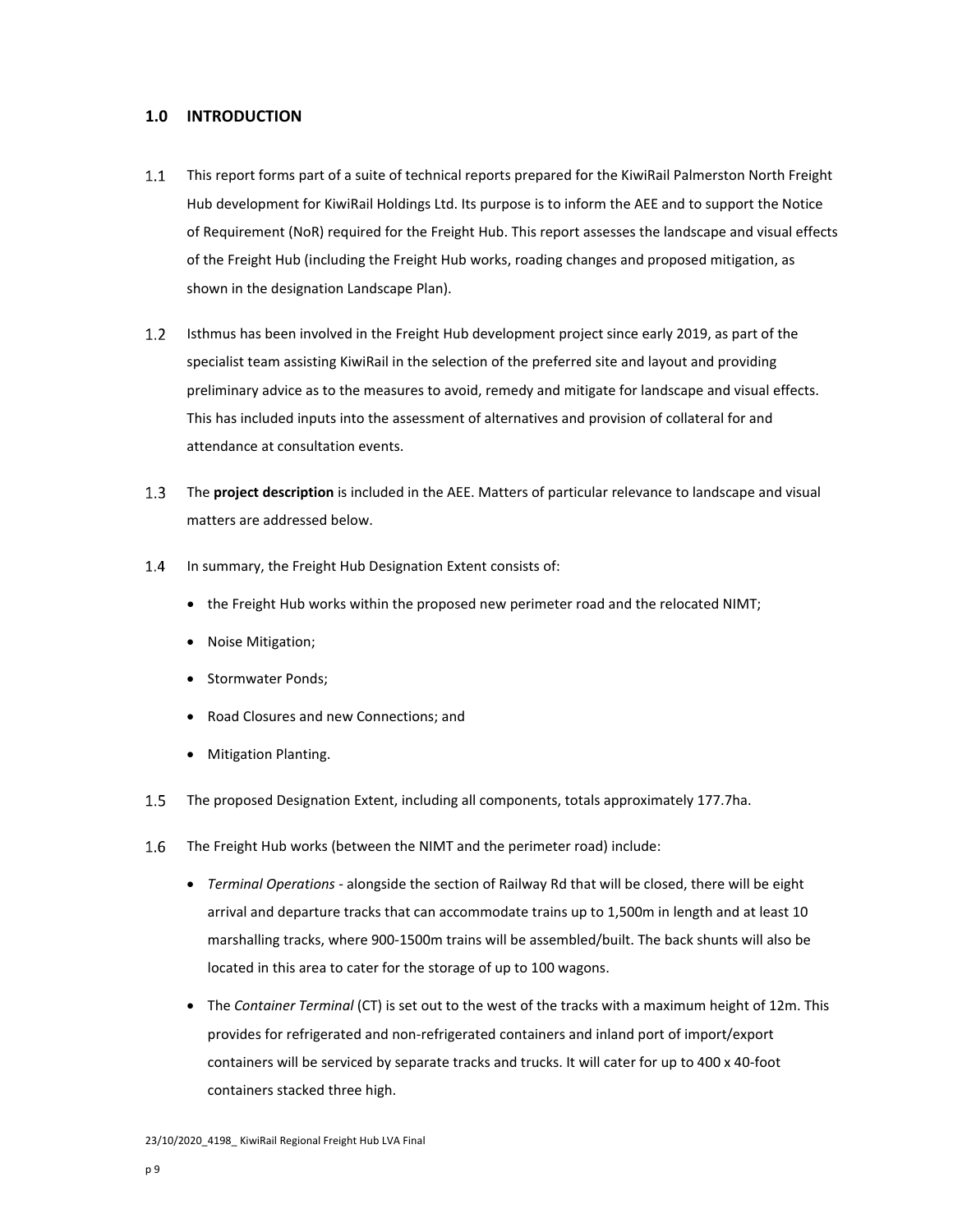- *KiwiRail maintenance facilities*, network services depot and yard operations facility (maximum height 16m) are located to the north of the CT with connecting tracks allowing for movement on and off the yards and arrival/departure tracks.
- *Commercial services* ‐to the west of the CT rail and non‐rail connected commercial freight forwarding (warehousing) facilities are located, which will be leased to a variety of operators. These buildings will be a maximum height of 14m (internal row) and 11m over some 880m with a typical depth of 80m in both rows likely to be configured to four larger units alongside the container terminal and 6 units to the western boundary of the Site.
- To the north of these warehouses there is provision for tanks for rail and road serviced bulk storage and the log handling area. The tanks will have maximum height of 6m.
- Other elements of the Freight Hub works include associated office buildings, internal access roads, car parking and proposed planting in and around the buildings. Mitigation planting design is to prioritise indigenous species and is to be used to help up break up the appearance of the built forms whilst ensuring good sightlines and safety and can include naturalised groupings, more linear planting (referencing the tributary paths through the Site) along with amenity type planting and areas of lawn adjacent to outdoor seating areas and car parks. Where security fencing is required, permeable types are preferred and can be combined with hedge type planting.
- Vehicle access to the Site will be from the new proposed new Perimeter road (Railway Road) along the north west boundary and off Roberts Line at the Richardson's Line intersection.
- Culverts will be constructed under the Site to convey the existing tributaries flowing through the Site and a naturalised stream channel feature integrated along the north west boundary to the east of the log handling and tank storage rail track. This channel will vary in depth up to 4.9m below the site RL50. The base and sides of the channel can be varied; to be at least 6m wide/with a slope no steeper than 1v:3h respectively. Larger/woody plant species can be integrated above the flood level of these channels and wetland type species below this, such that the channel can achieve a naturalised form. All other tributaries will be conveyed under the Site and this will require new culverts and further earthworks to the edges of Sangsters Rd. Fish passage is to be integrated into these structures.
- Earthworks required to establish the Freight Hub site to a consistent RL50. Tie in of levels will be achieved mainly to the edges of the perimeter road where the maximum fill heights will be located at to the south of Te Ngaio Road and cuts heights of located below Maple St. There is also a requirement for fill batters to the edges of Sangsters Rd, required to integrate new culvert structures. The largest being along the boundary of 363 Tutaki Rd (CHN 142700) which will have a top of embankment height approximately 10m above the property. The 1v:2h batter in this location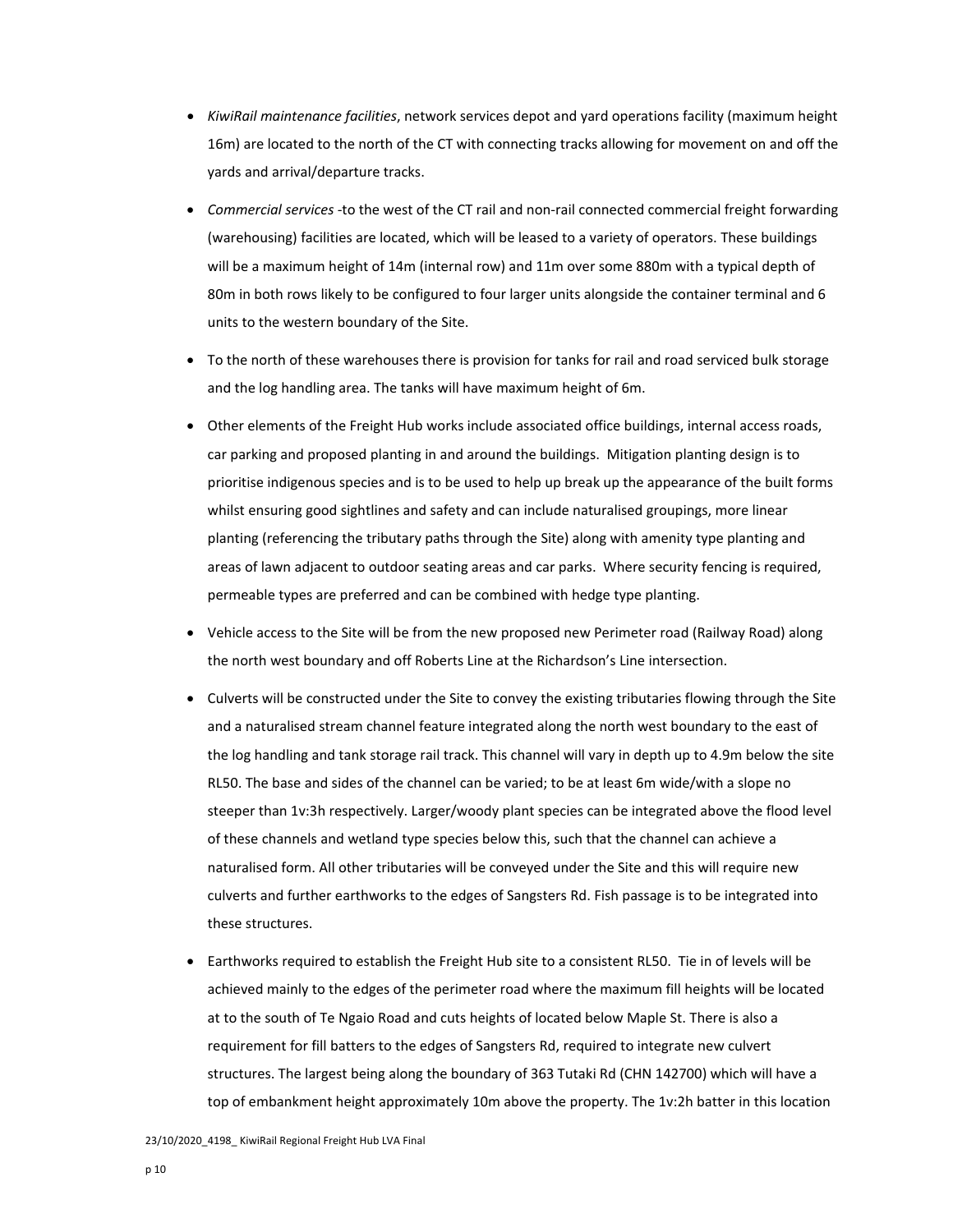will extend into the unformed section of Sangsters Rd reserve in this location, where Te Araroa Trail is currently located. Other fill batters required for culvert works to the north of Clevely Line east can be accommodated in the existing railway reserve.

 Lighting design is to provide for 24/7 operation and will include LED luminaires set at 7.3m and flood lights at 22.1m. Lighting design will be confirmed at detailed design stage.

#### $1.7$ Noise barriers

Mitigation for increased sound levels is required around the majority of the Site, as detailed in the Acoustics Assessment.

- Along the northwest boundary Maple St boundary it is recommended to be located near the private property/cemetery boundary to be most effective. It is recommended in the Acoustics Assessment that this can be achieved with a 3m high earth bund which can be planted.
- Alongside the end of Te Ngaio Rd, reduced noise levels mean that a 3m structure would be sufficient, however space constraints will mean this needs to be a vertical concrete wall with the potential for planting to provide some screening/to soften its appearance.
- Along the western boundary, from that point, the noise mitigation can be internalised within the Freight Hub Site, where a 3m wall is required and similarly planting can be used to soften its appearance, as are included in the precedent images within the Acoustics Assessment. This wall would continue along the Freight Hub Site perimeter to the Roberts Line entrance.
- Noise mitigation will also be required along the full extent of the new tracks/realigned NIMT tracks to an area beyond the edges of the perimeter road. With space constraints in this area, this will need to be a 2‐3.5m concrete wall which can be set on top of the existing railway embankment to achieve a top of wall 55RL (5m above the level of the main Hub site). The NIMT, including possible double tracking in future, will be relocated westward and set at the same level as the rail yard. This has meant that the wall height can be minimised. Earthworks required to establish the new culverts through the embankment will mean a new batter slope to the edge of Sangsters Rd and across the unformed road reserve in one location (alongside 363 Tutaki Rd). Combined with rehabilitation of the rail embankment, replacing ballast with suitable growing media, this will allow for areas of planting to screen the wall and improve the appearance of the edge of Te Araroa Trail (where the existing rail ballast is visible is flanked by exotic weeds such as blackberry and gorse). Where the earthworks include an area of the Sangsters Rd reserve, a shift of the noise mitigation wall, to the edge of the rail lines (leaving the existing embankment clear), may provide for the opportunity of Te Araroa Trail alignment to be lifted up on to the existing rail embankment and a lookout to be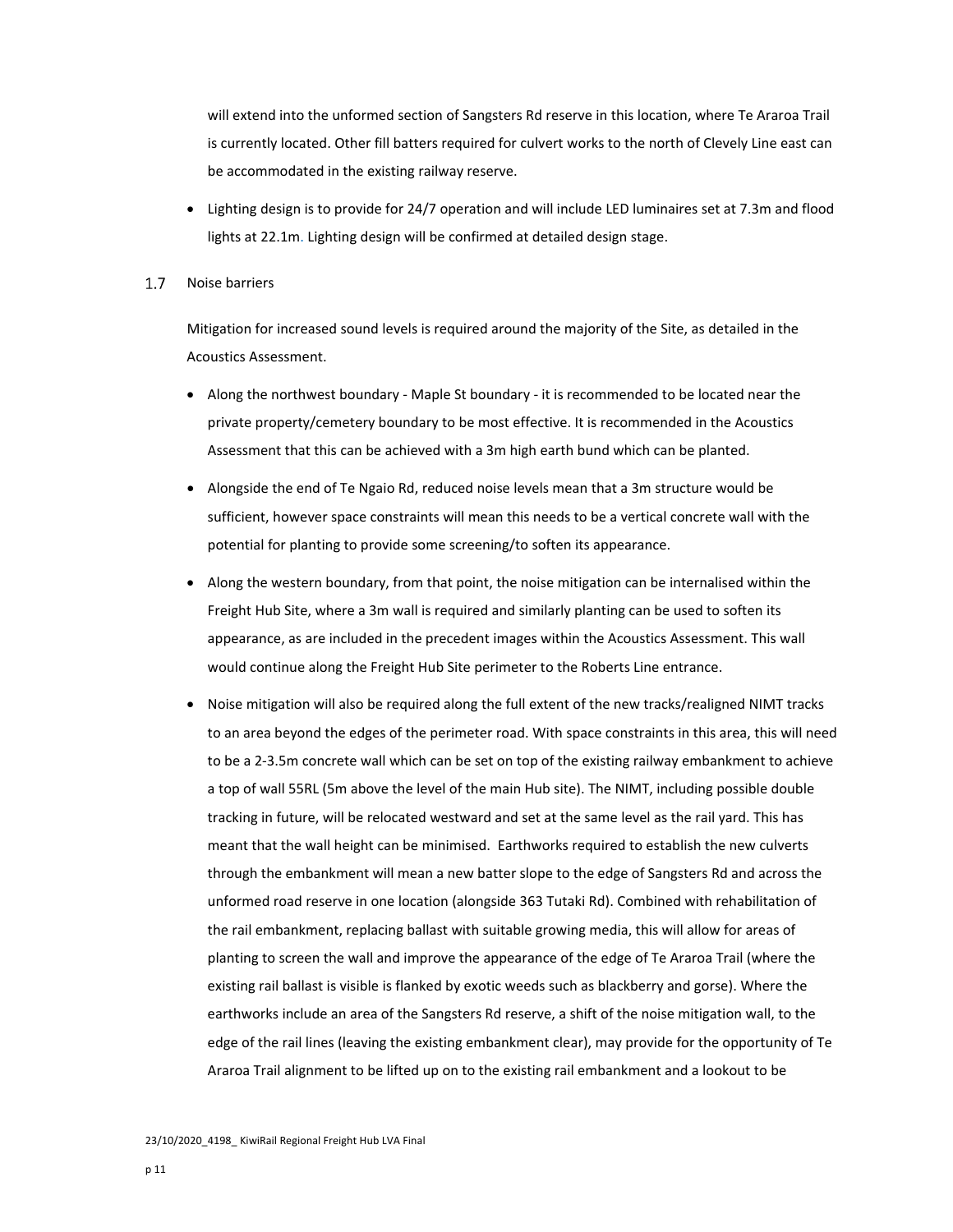established with views out over the Hub and Mangaone landscape. This opportunity is to be investigated in the following stages of the project.

#### 1.8 Stormwater ponds

There are two ponds proposed to the west of the perimeter road, as described in more detail in the Stormwater Assessment. These ponds will provide storage capacity to manage flooding, as well as wetland areas for treatment of on‐site stormwater. Detailed design for these features can provide for a naturalised approach with varied final shape and batter slope and can include planting to the edges and the opportunity for public walking tracks. For example, the banks of the northern pond could be planted up to the banks of the Mangaone and integrate a publicly accessible loop track off Clevely Line.

#### 1.9 Road closures and connections

Required changes to existing roads is described under the existing environment – site description and in more detail in the AEE. Earthworks will be required for the perimeter road batters, as described above. These batters will be rehabilitated with mitigation planting. The road reserve will be 30m and the typical cross section for this road will include a 7m carriageway with 2m footpath and standard shoulder. Lighting for the road connections will need to conform to PNCC requirements.

### 1.10 Mitigation Planting

As described in more detail below, Mitigation Planting will be integrated within all components of the project. This will combine lower growing and large scale species in response to context and the effects to be addressed. Planting types within the Freight Hub works will be consistent with the NEIZ Design Guide and referencing the natural (and historic) patterns of the Manawatū River – Mangaone Stream landscape.

# **2.0 SCOPE OF ASSESSMENT**

This assessment outlines:

- The assessment methodology;
- The relevant statutory framework for the assessment;
- The existing natural and urban landscape;
- The assessment of potential adverse and positive effects of the Hub site development, including effects on:
- ‐ The Natural character of the Mangaone Stream and its tributaries;
- ‐ Any landscape areas identified in the regional or district planning documents;

23/10/2020\_4198\_ KiwiRail Regional Freight Hub LVA Final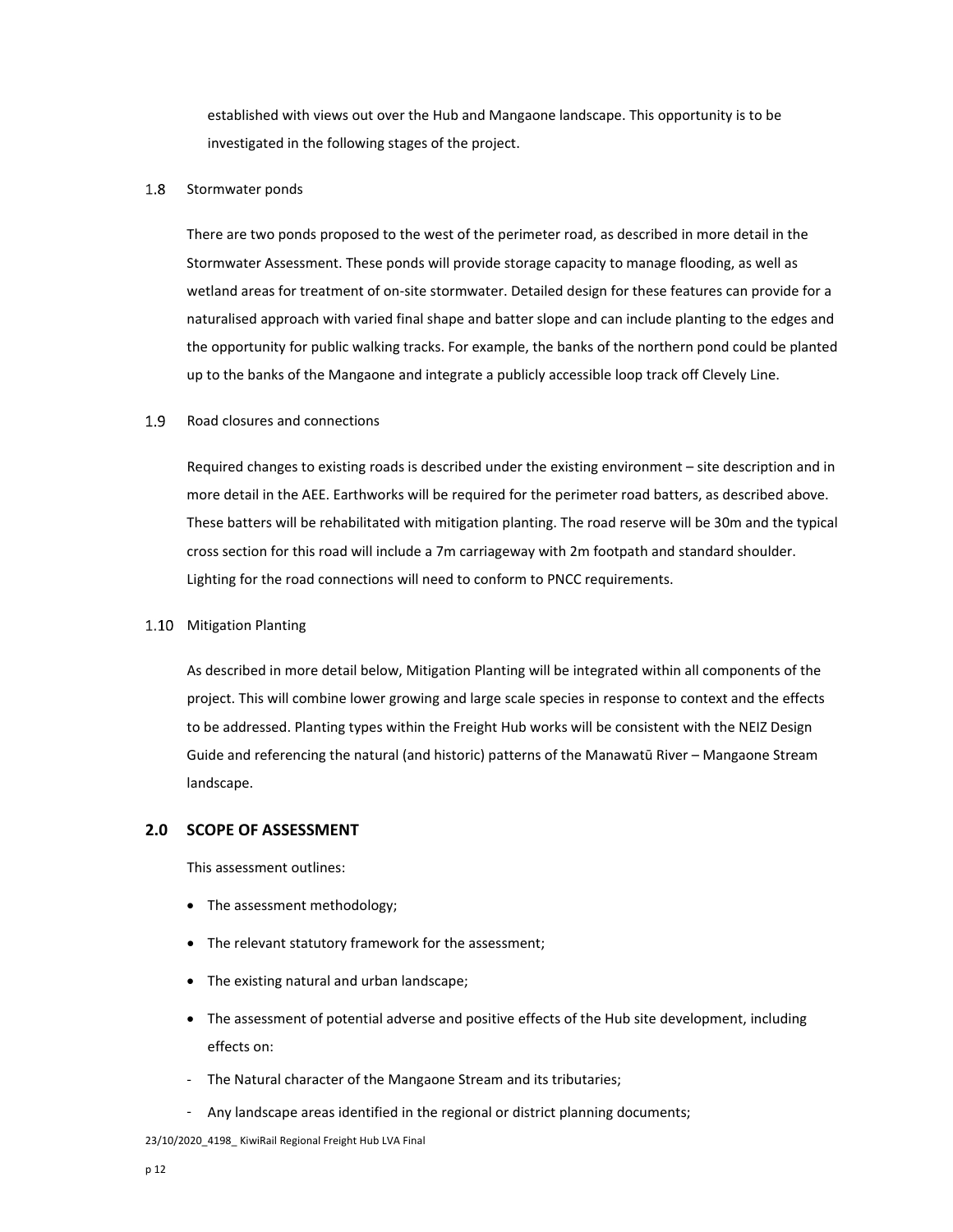- ‐ Natural and urban landscape (including elements, patterns, and processes); and
- ‐ Views and visual amenity2.
- The design measures proposed to avoid, remedy, or mitigate potential adverse effects; and
- An overall conclusion on landscape and visual effects.

# **3.0 METHODOLOGY**

## **Landscape and Visual Assessment**

- 3.1 The methodology used to assess landscape, visual and natural character effects of the proposal has followed best practice guidance set out by the New Zealand Institute of Landscape Architects' Best Practice Guidance Note 10.1, and has comprised the following:
	- Review of project documents provided and relevant assessment matters;
	- Review of statutory planning documents;
	- Site visits to understand the proposal and its context, and to record the existing environment in Context Photographs (site visits were carried 25 and 26<sup>th</sup> July 2020 including to representative private properties. This followed a previous site visit on 20 August 2019 to the nine sites evaluated through the multi‐criteria assessment;
	- An evaluation of the existing environment for both the Site and the broader context;
	- Visual appraisal, comprising identification of the visual catchment (areas from which the proposal will be seen), viewing audiences and their likely sensitivities to the proposed change, and key viewpoints where visual effects are likely to be most pronounced;
	- Assessment of the summative natural character, landscape and visual effects arising from proposed designation including mitigation proposed in the concept design;
	- Review of the construction and design approach and recommendation for additional measures to manage adverse effects and build in benefits‐positive effects;

The following matters are addressed in the assessment of landscape and visual effects:

<sup>23/10/2020 4198</sup> KiwiRail Regional Freight Hub LVA Final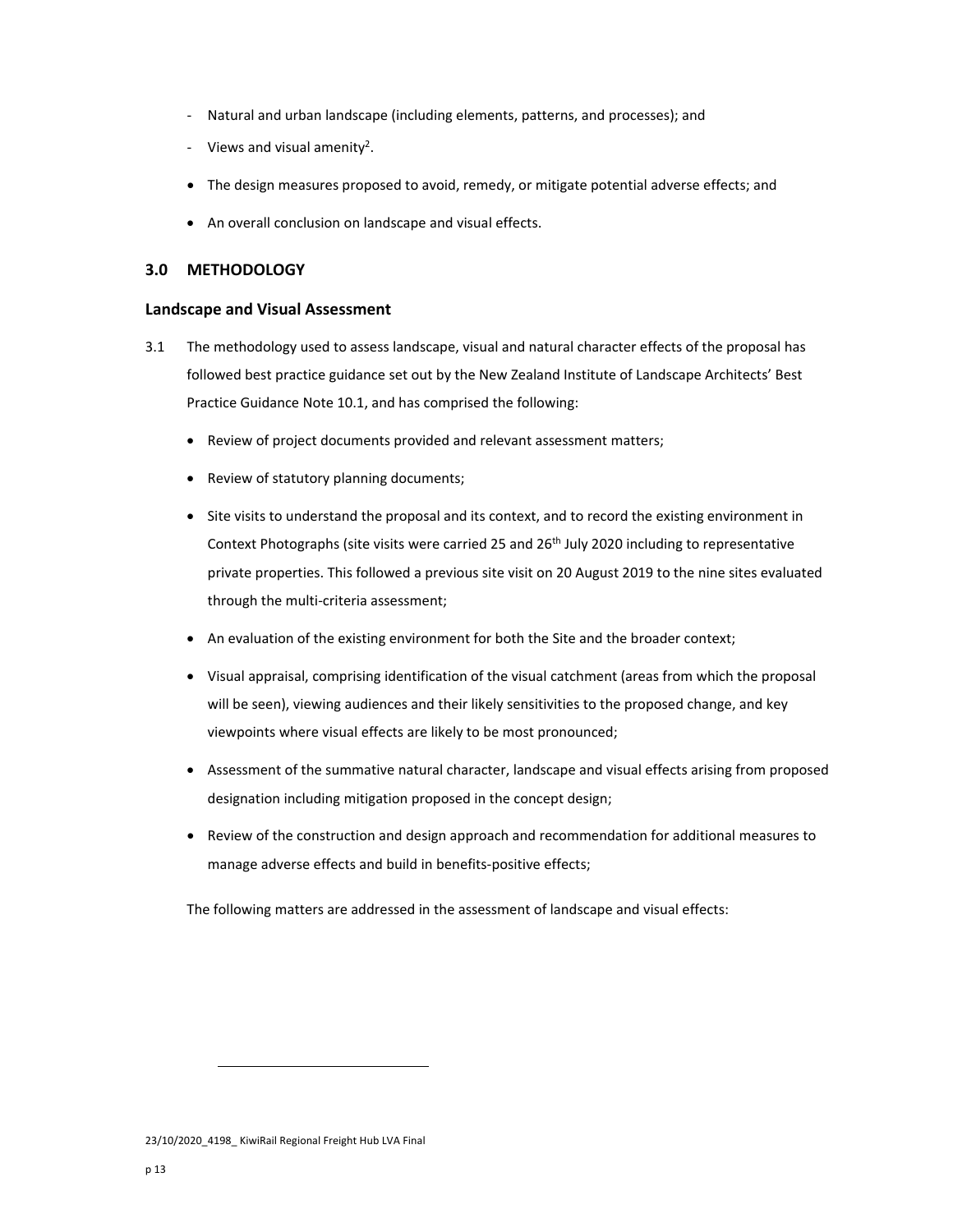## **Definition of Landscape**

- 3.2 Landscape is the cumulative expression of natural and human features, patterns, and processes in a geographical area, including physical components, perceptions, and associations<sup>3</sup>. This term captures both the natural and urban landscape patterns of the Site's wider context (the three scales of the existing environment, as described below) including:
	- landforms;
	- waterways;
	- vegetation patterns;
	- the road network;
	- cadastral patterns;
	- modes of transport and connections including recreation;
	- heritage features;
	- historic associations;
	- past and continuing relationships of mana whenua; and
	- existing activities and built forms.

## *Visual amenity4*

This refers to the amenity derived from views. Visual amenity is a subset of 'landscape'; relating to its sensory component (see below) and is due to the combination of natural and urban landscape patterns. Effects on visual amenity (visual effects) are assessed in this report for the main viewing audiences of the Freight Hub and are assisted by Context Photographs (see below).

The main components of any landscape are: physical, sensory, and shared and recognised. Factors<sup>5</sup> that contribute to these components include:

23/10/2020\_4198\_ KiwiRail Regional Freight Hub LVA Final

<sup>3</sup> New Zealand Institute of Landscape Architects, 2 November 2010, 'Best Practice Note 10.1: Landscape Assessment and Sustainable Management'.

<sup>4</sup> In the RMA the term "amenity values" is defined as: those natural or physical qualities and characteristics of an area that contribute to people's appreciation of its pleasantness, aesthetic coherence, and cultural and recreational attributes (Part 1, s2 RMA). 5 The list is similar to a list contained in the 'Lammermoor decision' (Maniototo Environmental Society Incorporated and others v Central Otago District Council and Otago Regional Council Decision C103/2009, paragraphs 201 to 204). The list is not exhaustive or fixed or a formula. It merely provides typical factors.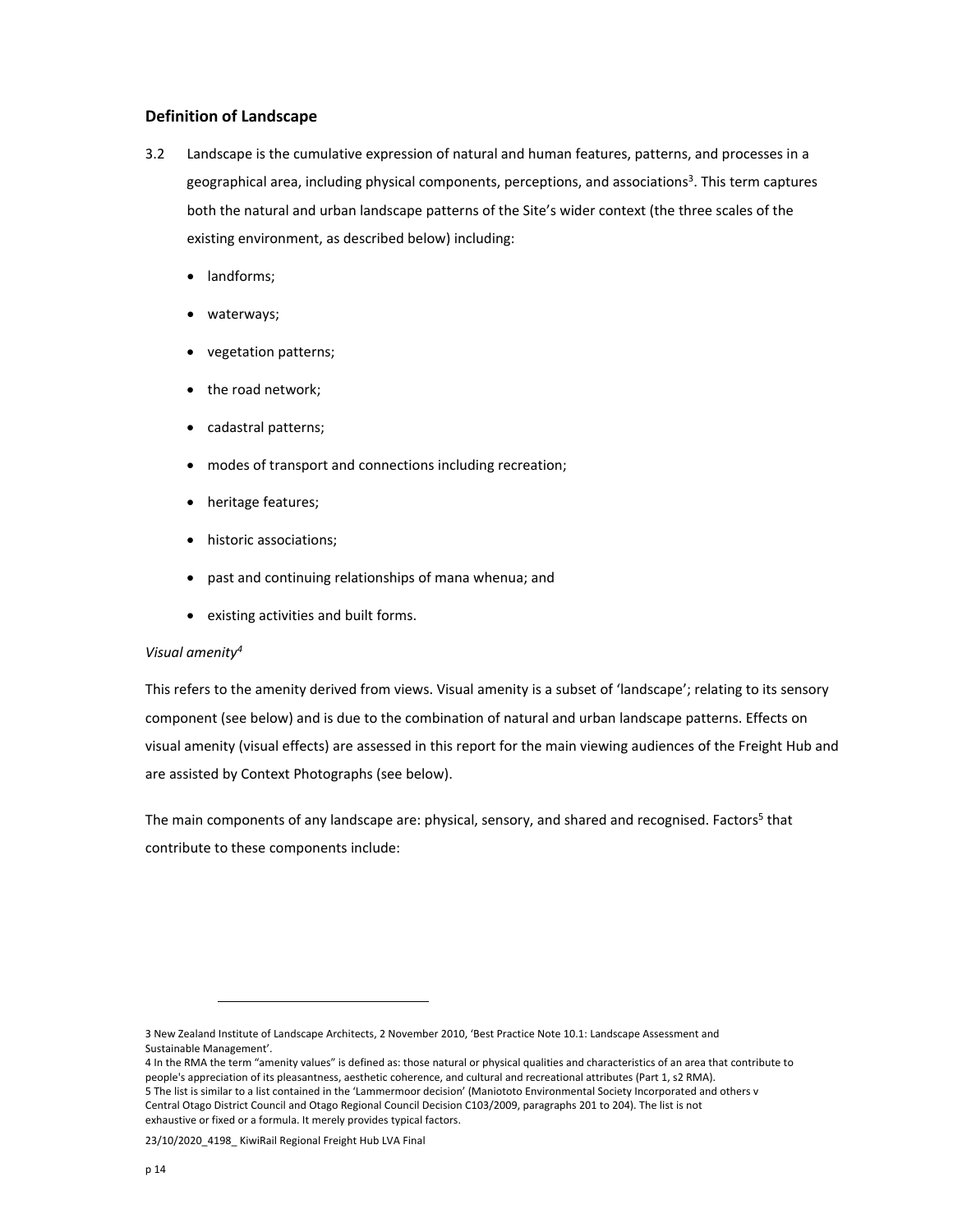| Landscape components                | <b>Factors</b>                                                        |  |  |  |
|-------------------------------------|-----------------------------------------------------------------------|--|--|--|
| Physical (or geographic)            | Natural                                                               |  |  |  |
|                                     | - Geology and geomorphology                                           |  |  |  |
|                                     | - Topography and hydrology- waterways                                 |  |  |  |
|                                     | - Vegetation and soil patterns                                        |  |  |  |
|                                     | - Ecology and dynamic patterns of flora and fauna                     |  |  |  |
|                                     | Urban                                                                 |  |  |  |
|                                     | -Settlement, cadastral and street patterns                            |  |  |  |
|                                     | - Built form                                                          |  |  |  |
|                                     | - Land use                                                            |  |  |  |
|                                     | - Geomorphic expressiveness (how obviously the landscape expresses    |  |  |  |
| <b>Sensory</b> (perceptual aspects) | land formation processes)                                             |  |  |  |
|                                     | - Legibility (visual clarity and visibility of landmarks, edges, and  |  |  |  |
|                                     | character areas, which reinforce natural wayfinding and memory)       |  |  |  |
|                                     | - Visibility, public and private views                                |  |  |  |
|                                     | - Aesthetic qualities and character (associated with the unique       |  |  |  |
|                                     | combination of natural and urban landscape features, patterns, and    |  |  |  |
|                                     | processes)                                                            |  |  |  |
|                                     | - Coherence (the extent to which human patterns reinforce the         |  |  |  |
|                                     | underlying natural and urban landscape, through visual relationships) |  |  |  |
| <b>Shared and recognised</b>        | - Tangata Whenua associations                                         |  |  |  |
| (Associative)                       | - Historical associations                                             |  |  |  |
|                                     | - Recreation activities                                               |  |  |  |
|                                     | - Iconic features or those closely associated with the community's    |  |  |  |
|                                     | identity and sense of place                                           |  |  |  |
|                                     | - Includes components recognised through national, regional, and      |  |  |  |
|                                     | local statutory bodies, for example, through statutory                |  |  |  |
|                                     | acknowledgements etc.                                                 |  |  |  |

The analysis of the existing landscape was carried out through **site visits** and **desk‐top investigations**.

23/10/2020\_4198\_ KiwiRail Regional Freight Hub LVA Final The natural and urban landscape was described considering the factors listed above, to identify and understand its main components. This is a useful tool for analysis; however, landscape is considered as more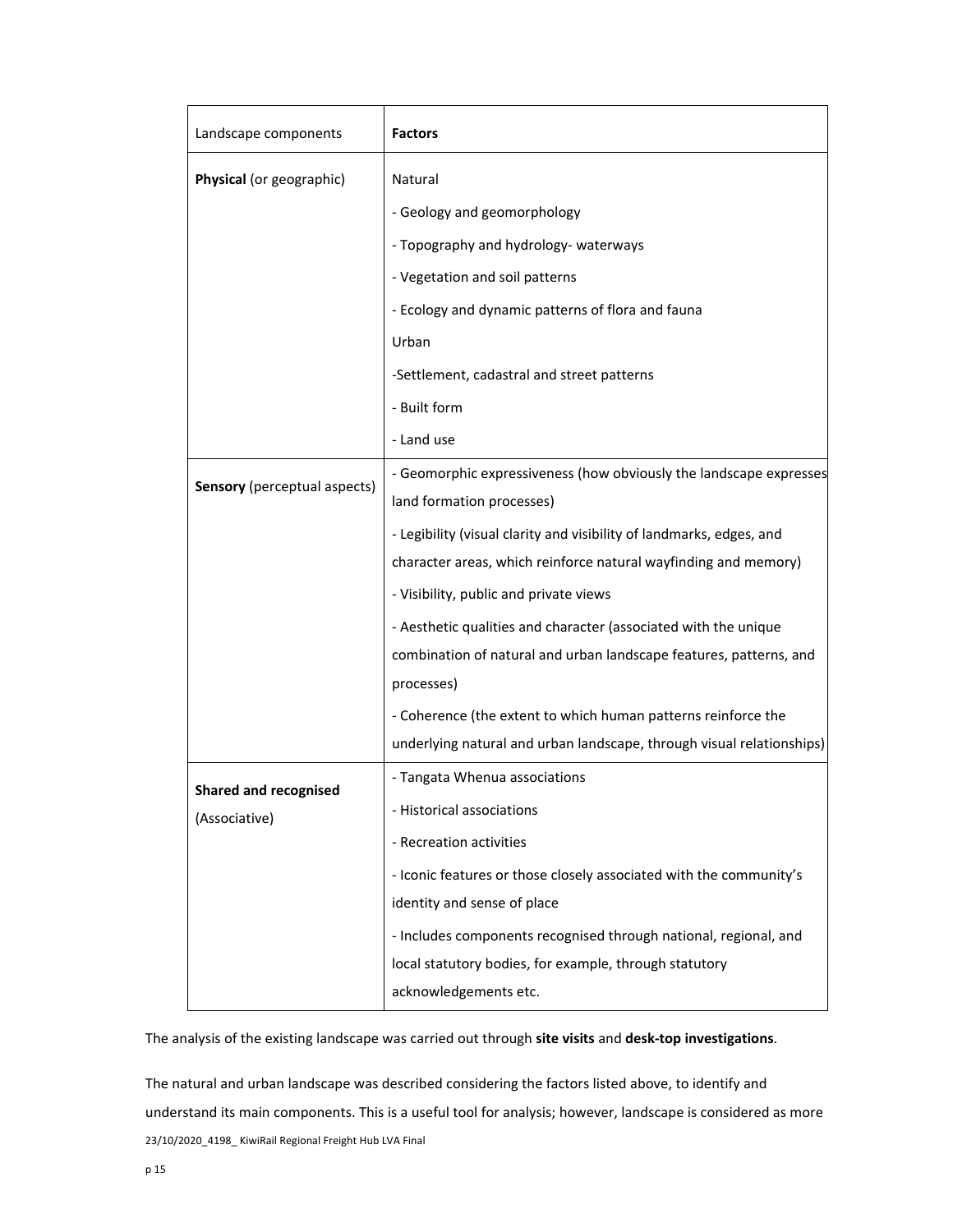than a list of factors; or the sum of its parts. Landscape is a synthesis of physical, sensory, and shared and recognised factors; as are used collectively to define its boundaries, character ('sense of place') and significance under the Resource Management Act 1991 (RMA). In this regard, particular attention was paid to the operative Horizons Regional Council One Plan (One Plan) and to consider whether there are any areas identified as outstanding natural features and landscapes<sup>6</sup> (ONFL) in proximity to the development.

No landscapes have been identified as having Special Amenity values<sup>7</sup> (SAL's) in the One Plan, the Palmerston North District Plan (PN District Plan) or the Manawatū District Plan (MDP) on, or proximate to, the proposed Designation Extent.

As further detailed below, anticipated outcomes and permitted activities associated with operative and proposed zone and overlay and designation matters of the PN District Plan were also considered, as is relevant to landscape and visual effects under the RMA.

# **Natural Character**

3.3 Natural character is a type of character, resulting from the balance of physical, sensory, and shared and recognised factors that have been influenced by human intervention. In planning terms there are specific requirements to address natural character under Section 6(a) of the RMA to ensure, as a matter of national importance:

*"the preservation of the natural character of the coastal environment (including the coastal marine area), wetlands, and lakes and rivers and their margins, and the protection of them from inappropriate subdivision, use, and development".*

For the purpose of this assessment, natural character considerations relate to the impact on the Mangaone Stream and its tributaries and the relative ability to mitigate any effects through diversion works and/or restoration in the wider catchment.

Natural character has been defined through the New Zealand Coastal Policy Statement 2010 (NZCPS), Policy 13(2) and Department of Conservation (DOC) Guidance Note on the NZCPS. In practical terms, this definition applies to natural character in general, not just in the coastal environment.

23/10/2020 4198 KiwiRail Regional Freight Hub LVA Final

<sup>&</sup>lt;sup>6</sup> Identified under Section 6(b) of the RMA. As are adopted in the P District Plan – mapped as the 'Tararua Landscape Protection Area'.<br><sup>7</sup> Identifed under Section 7(c) of the RMA  $7$  Identifed under Section  $7(c)$  of the RMA.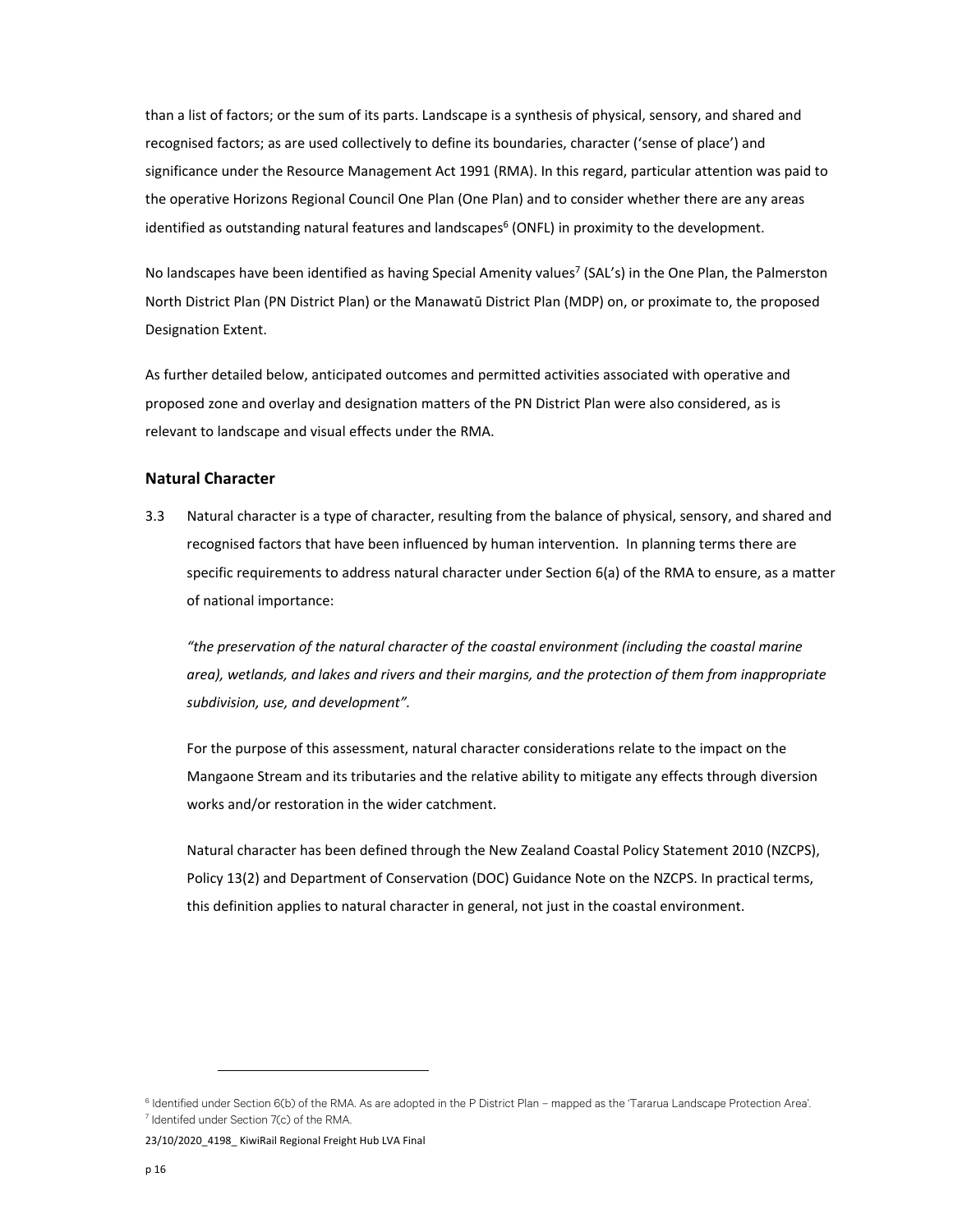**The DOC Guidance Note** says that "natural character is the term used to describe the natural elements of all [coastal]*<sup>8</sup>* environments. The degree or level of natural character within an environment depends on:

*"1. The extent to which the natural elements, patterns, and processes occur;*

*2. The nature and extent of modification to the ecosystems and landscape/seascape;*

*3. The degree of natural character is highest where there is least modification; and*

*4. The effect of different types of modification upon natural character varies with context and may be perceived differently by different parts of the community.*

*In this context 'elements, patterns and processes' means 'biophysical, ecological, geological, and geomorphological aspects; natural landforms such as headlands, peninsulas, cliffs, dunes, wetlands, reefs, freshwater springs and surf breaks; and the natural movement of water and sediment".*

By way of explanation, the following principles were adopted in this assessment:

- Natural character is the unique combination of an area's natural features and processes;
- It comprises both biophysical naturalness and perception of naturalness;
- Factors influencing natural character are not exhaustive (for example, some are likely to be more, or less, relevant to this particular project);
- Factors influencing natural character are not necessarily of equal weight (some are likely to be irrelevant to this project); and
- As part of landscape, an overall synthesis of the area's natural character needs to be made. In practice, factors that contribute to natural character form the basis of the 'natural landscape'.

The degree of natural character is typically evaluated against the following seven stage scale<sup>9</sup>:

|  | very low | low | mod-low | moderate | mod-high | high | very high |
|--|----------|-----|---------|----------|----------|------|-----------|
|--|----------|-----|---------|----------|----------|------|-----------|

As a guide:

 Very high natural character generally means near to pristine landforms and landcover, essentially no human structures or patterns, and strong experience of natural processes;

<sup>8</sup> Brackets added- in practice the DOC guidance note applies to the assessment of natural character of wetlands, rivers, lakes and thier margins as well as coastal environments and it provides a guide to the assessment of the degree of natural character in all other environments.

<sup>&</sup>lt;sup>9</sup> The 7-point scale is generally accepted by Environment Court and NZILA.

<sup>23/10/2020</sup>\_4198\_ KiwiRail Regional Freight Hub LVA Final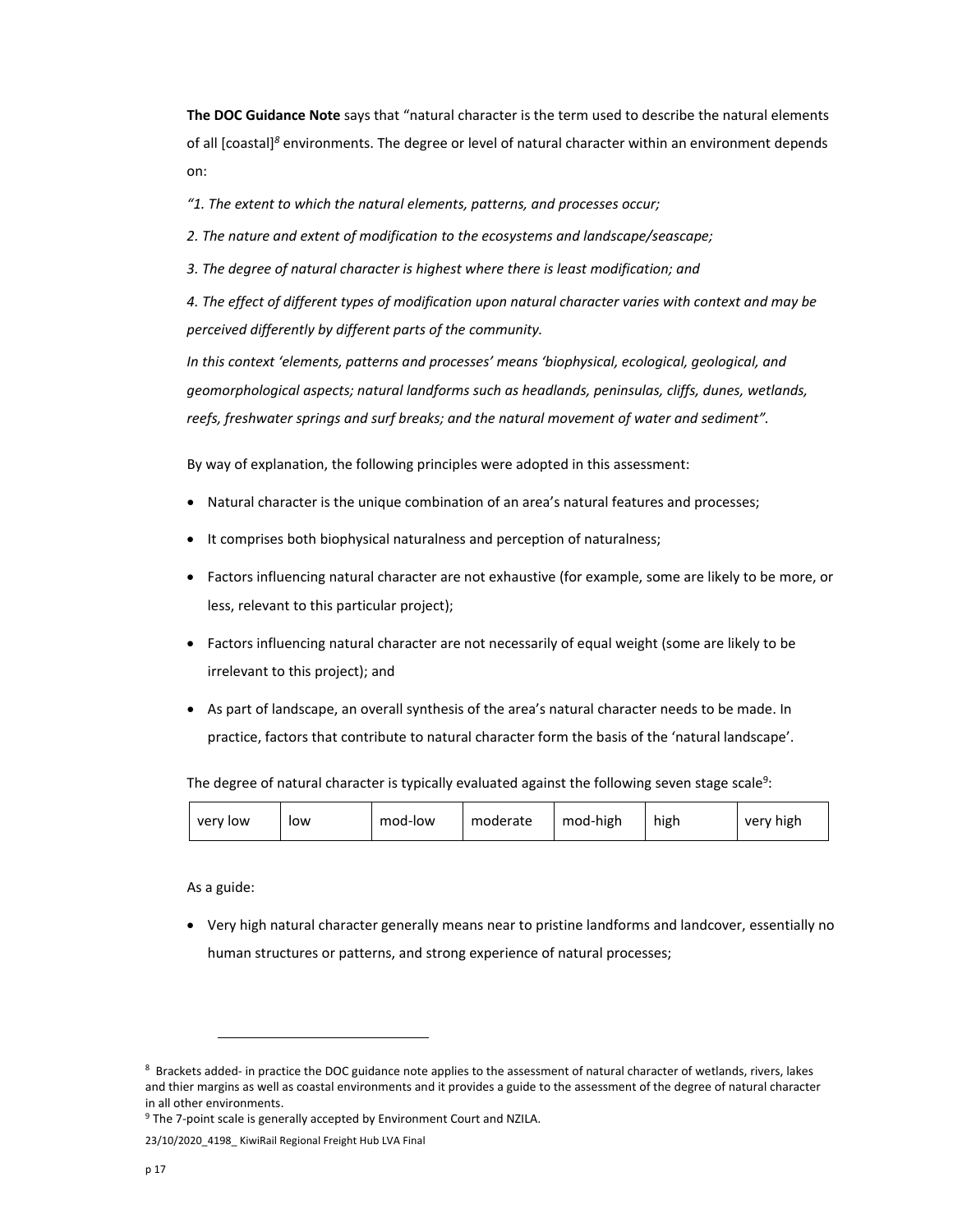- High natural character generally means a dominant presence of unmodified landforms and landcover, visually unobtrusive land management (e.g. extensive pastoral farming), few and visually integrated human structures, and strong nature based experiential aspects;
- Moderately-high, moderate and moderately-low natural character will generally mean one or more of the following: Mostly modified landforms and land cover (e.g. pasture, plantations), only remnant indigenous vegetation, obvious land management patterns, obvious or prominent human structures, reduced and less evident experience of natural processes; and
- Low and very low natural character would mean one or more of the following: highly modified landforms (including engineered structures), indigenous vegetation is absent, obvious intensive land management patterns (industry, urban development), diverse and prominent human structures, highly modified natural features and processes, experience of natural processes is very limited or absent.

### **Relevant Planning Provisions**

3.4 While the assessment focuses primarily on its core subject matter and RMA Part 2 matters (natural character, landscape and visual), it was framed in response to relevant provisions and anticipated outcomes in the One Plan and the PN District Plan. Relevant One Plan and PN District Plan provisions are briefly summarised in the report.

## **Assessment of Effects**

- 3.5 Landscape and visual effects were assessed in relation to the following project components<sup>10</sup> including the proposed noise, stormwater, and planting mitigation, as are shown on the Landscape Plan and Illustrative Cross Sections included in the AEE:
	- **Freight Hub works** including the arrival and departure and back shunt tracks, the marshalling yards, wagon storage yard, container terminal (CT), maintenance facilities, network services depot and yard operations facility, freight forwarding facilities, log handling area, tanks for bulk liquid storage and associated office buildings, internal access roads, carparking and proposed mitigation planting in and around the buildings and stormwater and stream channel features proposed within the immediate footprint of the Freight Hub works (east of the proposed perimeter road including noise mitigation walls and other security fencing);

23/10/2020 4198 KiwiRail Regional Freight Hub LVA Final

 $10$  As described in the AEE and summarised below noting that the design The Freight Hub has been developed to a concept design stage and an indicative site layout for the Freight Hub is shown on the Landscape Plan and that the design will be further developed through future stages of the project.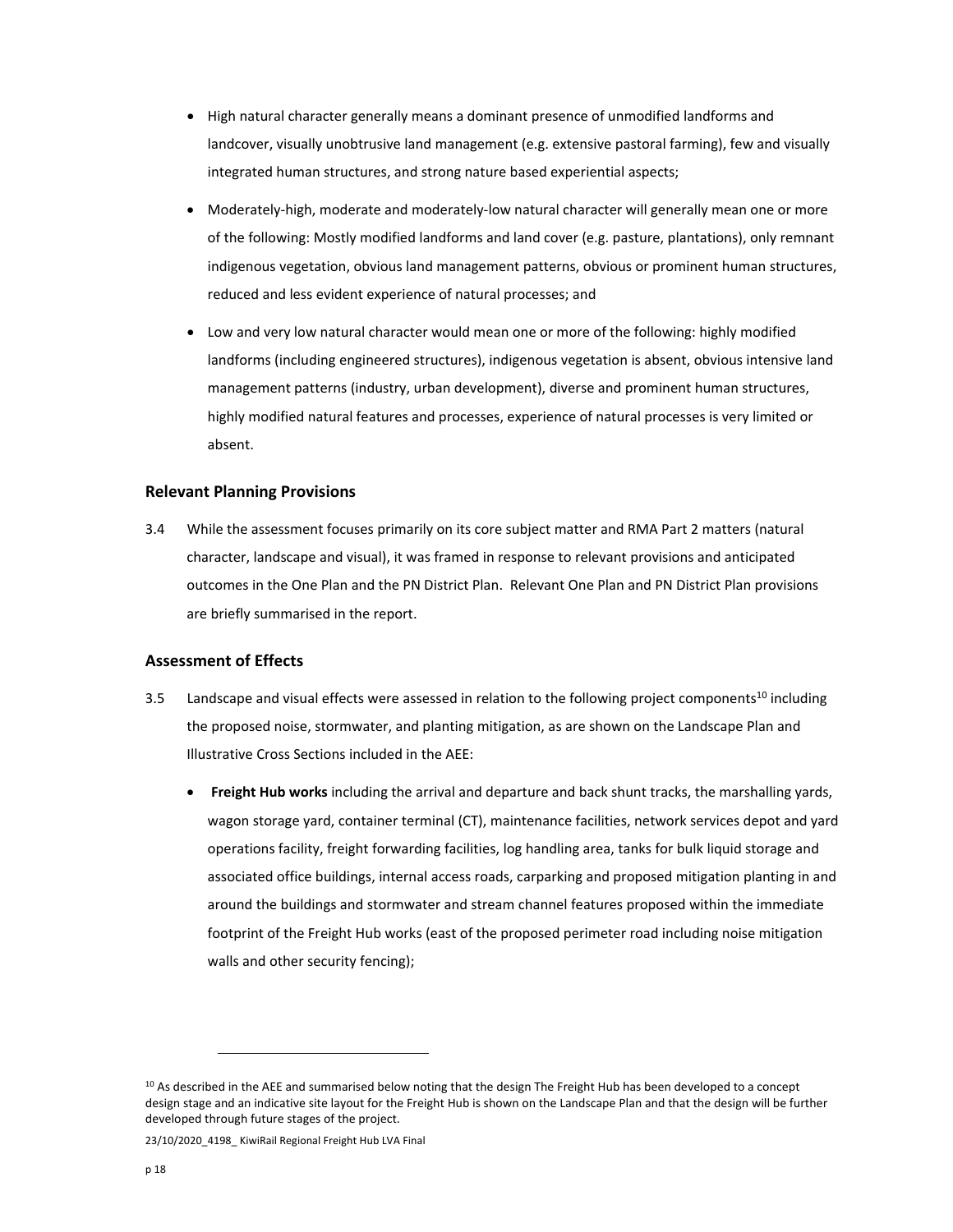- 3.6 Components of the project that are required as a consequence to the Freight Hub works, are assessed separately in the initial analysis, where appropriate, to inform the summative evaluation. This approach is used to accurately identify the source of distinct landscape and visual effects and the integration of design and mitigation measures that will have the most impact.
	- **Noise mitigation** features, including wall and bund structures with associated planting proposed along the boundary to the Freight Hub works and within the proposed Designation Extent.
	- **Stormwater ponds** (northern and southern) and associated planting that are proposed downstream of the Freight Hub, to the west of the perimeter road; and
	- **Rail, road and trail/path connections** including legally stopping of existing roads under the proposed Designation Extent and provision for cul de sac ends, the closure of level crossings and forming of a section of Sangsters Rd to reinstate access, the reinstatement of Te Araroa Trail, and the proposed relocation of the North Island Main Trunk Line (NIMT) and future double tracking alongside Sangsters Road.
- 3.7 Effects of each component or part of the project were assessed against the natural character (where applicable), natural and urban landscape and for the main viewing audiences in relation to visual amenity and views. There is some overlap between these matters, as they define parts of the whole; components of landscape. However, it is useful to assess them separately as they relate to different statutory provisions. A summative assessment is then provided to address the overall impact of the project on landscape and visual amenity values.
- 3.8 Effects during construction were also considered, as these will occur over a 20‐year+ period. The indicative programme for construction of the Freight Hub is outlined in the Design Construction and Operation Report.
- 3.9 Effects are assessed as a combination of the nature of the effect and its significance in relation to context (using a 7‐point scale). Effects are assessed against the existing environment i.e. positive and adverse effects are assessed in relation to the landscape 'baseline' including the reasonably foreseeable future environment, as provided for by operative planning instruments such as the NEIZ within the PN District Plan.
- 3.10 Effects on identified landscape areas are not addressed further in this assessment. There are no outstanding natural features and landscapes (ONFL), or significant amenity landscapes (SAL) identified under the One Plan or District Plans that are in the vicinity of the Freight Hub.
- 3.11 Information drawn from other reports informs both the description of the existing environment and assessment of landscape and visual effects.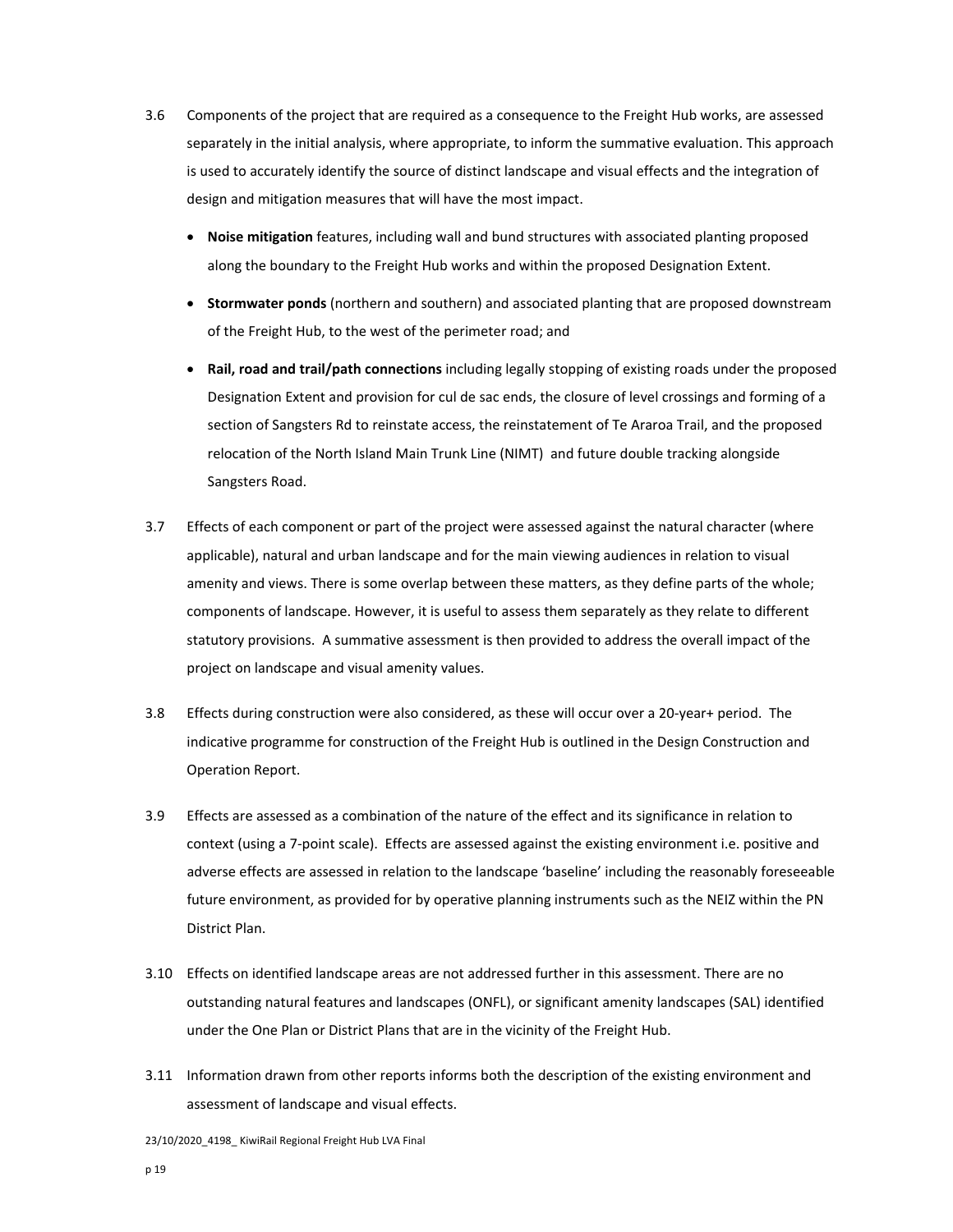### **Context Photographs and Illustrative Drawings**

3.12 Stitched Context Photographs have been used to assist the effects assessment and are provided in the drawing set for the project, as included in Appendix 1. The viewpoints for the Context Photographs were selected to represent views from private properties and public roads for the main viewing audiences of the Freight Hub. The images are printed across two A3 pages to show the correct scale at a normal reading distance of 400mm and a horizontal field of view of just under 120 degrees. A description of the methodology used to prepare the stitched Context Photographs is also included in the drawing set. The designation Drawing Set, showing the designation concept design and indicative Site layout, including the Landscape Plan for the designation and Illustrative Cross Sections, provide a further reference for the assessment.

## **Conclusion**

3.13 The main factors contributing to positive and adverse effects are summarised for each section set out in this report, and a conclusion is made as to the overall effects on natural character, landscape, and visual amenity values. This includes recommendations for further design measures to avoid, reduce and mitigate adverse effects and to ensure positive effects relevant to natural and urban landscape matters are achieved, where these are part of the proposal.

## **4.0 EXISTING ENVIRONMENT**

- The existing natural and urban landscape context is described across three scales:
	- the Manawatū Plains:
	- the Bunnythorpe Palmerston North environs; and
	- the immediate Site.

Context photographs (as included in Appendix 1 of this Assessment), showing views from public roads, private properties in the surrounding area and the Site are noted below; as a further reference to the existing environment.

## **Manawatū – Mangaone Stream Plains and Terraces**

The Freight Hub Site is located between Roberts Line, Railway Rd, Maple St, and the Mangaone Stream.  $4.2$ The Context Photographs shown in Figures 2‐5 represent views of the wider landscape from public roads around the Site. Mangaone Stream is a significant tributary to the Manawatū River which has a large catchment ‐ from the foothills of the Ruahine Ranges near Pohangina to its outflow at Awapuni near the racecourse. The plains topography is created by the ranging historical paths of the hill and spring fed water ways in the area, such as Jacks Creek which connects with the Mangaone near the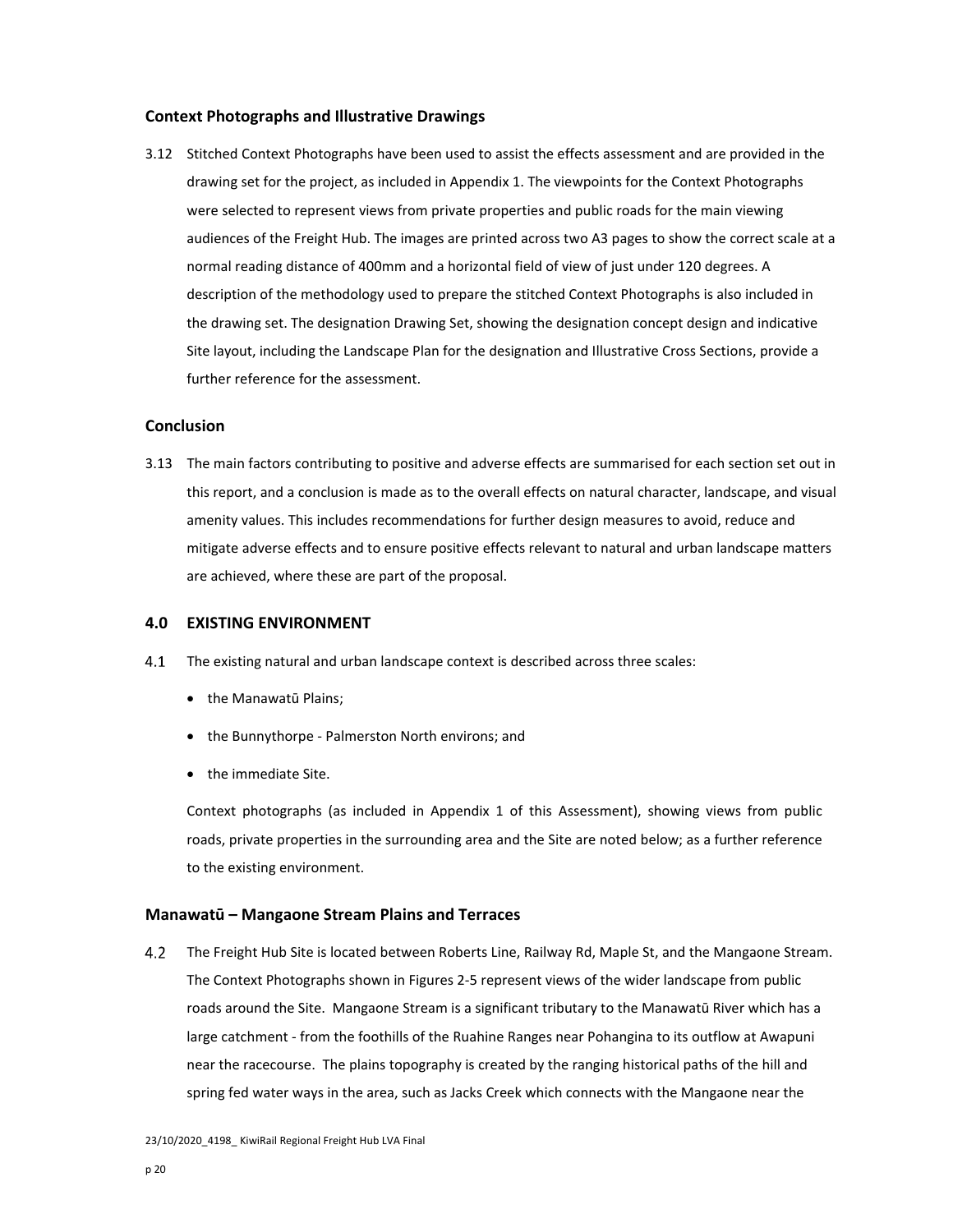intersection of Maple St and Te Ngaio Rd. To the west of the Mangaone Stream, the tributaries generally flow south‐ south east and have established gentler patterns of topography that are characteristic of the broader Taonui and Oroua River landscapes between Bunnythorpe and Feilding. To the east of the Mangaone, the tributaries flow off the Kelvin Grove 'rise', in a more perpendicular alignment to create greater differences in topography. Existing landforms across the Freight Hub Site have been shaped by the varied paths of streams and tributaries over time. Today, the contour levels within the Designation Extent vary by approximately 5m, with the lower lying areas being Flood Prone, as are identified in the PNCC planning maps.

- $4.3$ Broader patterns of indigenous vegetation have been removed from these landscapes, including from the edges of the waterways, through previous timber and farming activities. Historically, the plains would have been cloaked in a kahikatea dominant forest with tōtara and riparian and wetland areas featuring harakeke (flax), kowhai and a range of sedges and rushes. Modified in‐stream habitats have been maintained, as described in more detail within the Ecology Assessment Report including possible short-term habitat for longfin and shortfin eel ("tuna" in Te Reo), common bully (toitoi) and kokopu. For example, as noted by residents at the project public consultation events, tuna can be found in the waterways, at least part of the year, including in constructed ponds and the Mangaone tributaries that flow through properties east of the existing Railway Rd.
- Patterns of settlement, landuse and transport are further influenced by these broader river plain  $4.4$ landscape patterns. Historic and continuing associations for mana whenua, as identified through a desktop study, relate to Rangitane o Manawatū, Ngāti Raukawa ki te Tonga <sup>11</sup> and other iwi groups that have moved through the area, establishing a sequence of Pā along the banks of the Manawatū River and its tributaries. These waterways, and the wetland areas alongside them, were used for food collection, mahinga kai, and as trade and transport routes and featured cliff top defensible lookouts where the waterways are more incised. The continued occupation, ahi kā and connection of mana whenua is further signified in the area by Ngāti Kauwhata<sup>12</sup> marae at Aorangi, previously located at Awahuri, and at Kauwhata (Kai Iwi Pā) and the pattern of natural features and places that have retained Te Reo Māori names. Māori land retained along the banks of the Oroua River between Awahuri and Aorangi‐ Taonui and Statutory acknowledgements provide a further link to associations of mana whenua with the Manawatū Plains landscape, as annexed to the One Plan. Near the Freight Hub, these relate to the upper catchment of the Manawatū River and its tributaries and the Oroua River for Rangitane o Manawatū, the Oroua River for Ngāti Apa, with the Taonui Stream forming the accepted boundary between Rangitāne o Manawatū and Ngāti Apa areas, rohe, historically.

<sup>11</sup> http://www.tkm.govt.nz/region/te-moana-o-raukawa/

<sup>&</sup>lt;sup>12</sup> Ngāti Kauwhata who originated from the Waikato, as do Ngāti Raukawa ki te Tonga

<sup>23/10/2020 4198</sup> KiwiRail Regional Freight Hub LVA Final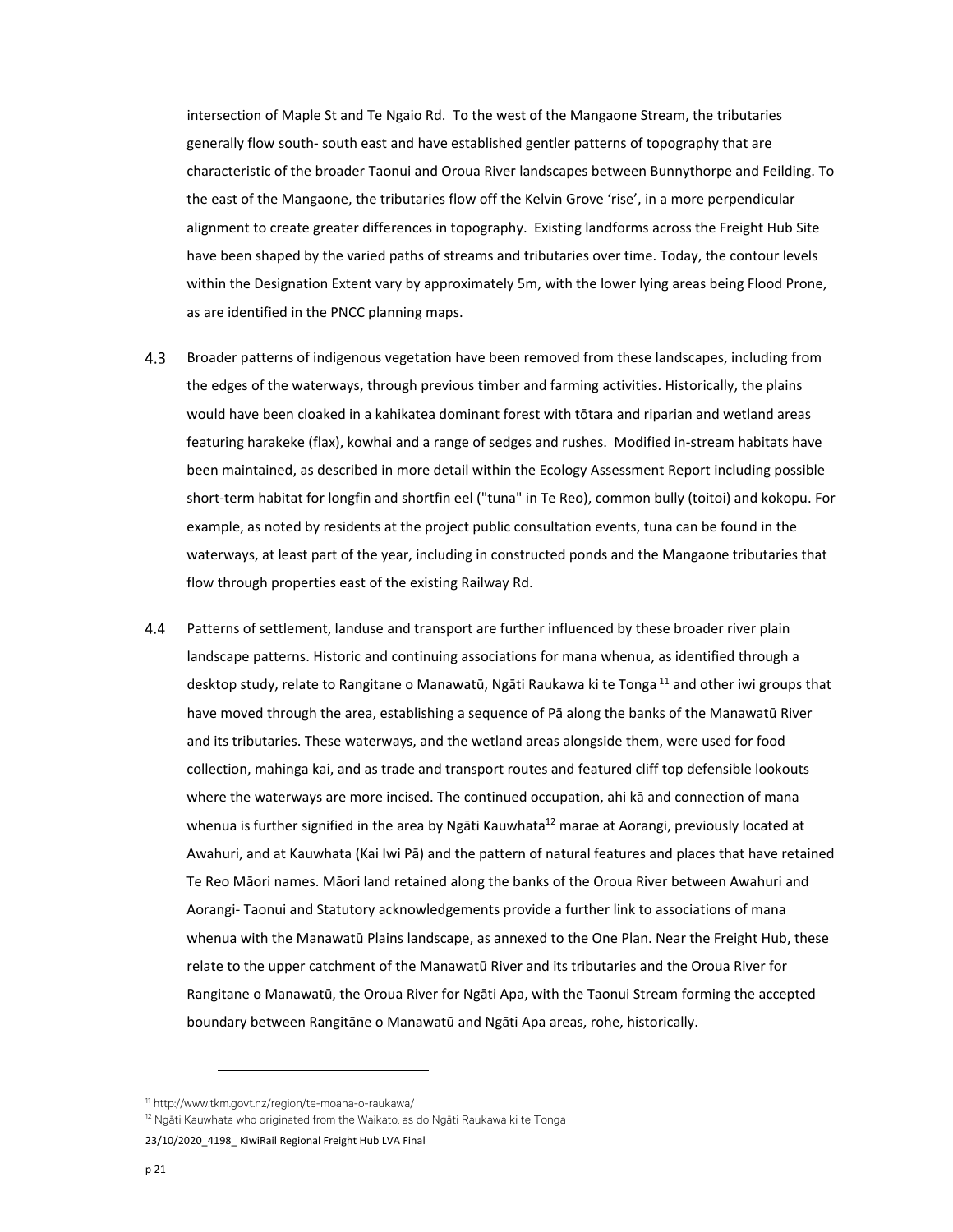- $4.5$ Water and the topography of the plains have continued to influence the location of settlement and development with the main centres of Palmerston North and Fielding growing around the historic settlement of Papaioea (Palmerston North City's Te Reo Mari name) between the Manawatū, Mangaone Stream and the Oroua Rivers. Early land‐based transportation routes also follow the dominant natural patterns; being set to easier topography, to avoid areas that regularly flood and to achieve practicable perpendicular river crossings. This response has set the stage for the logical although somewhat awkward 'Y intersection' between the Ashhurst Rd connection to the Manawatū Gorge (an historical trail through to the Wairarapa and route originally proposed for the Napier ‐ Gisborne Line) and the NIMT line and (later) Railway Rd, Campbell Rd and Waughs Rd.
- 4.6 The rail lines, and roads alongside, were located at the natural edge of the land to avoid the flood plain and to achieve easier gradients needed by rail. That edge is highly dissected by the eastern tributaries to the Mangaone. This meeting of transport links created a logical node for the township of Bunnythorpe and other infrastructure connections (such as the power sub stations that feature alongside Stoney Creek Road and the larger facility behind the residential areas at Redmayne St). The distinct grid pattern of roads established off the rail line framework, while typical of surveying conventions, is also clearly set to an alignment that is either parallel or perpendicular to the waterways of the area. This grid further emphasises the relationship between natural and urban landscape character in the Mangaone Landscape.
- 4.7 It is these broad scale natural landscape patterns and the settlement and transport response to this that have established and strengthened Palmerston North's importance as an inland port in recent years and positive population growth rates, in recent years and predicted over the next 25 years<sup>13</sup>. Similarly, the combination of the plains natural and urban patterns has underpinned Palmerston North's historic and existing significance to the rail network which, along with other national KiwiRail business imperatives, underpin the proposal, and the selection of the preferred site for the Freight Hub development; as further detailed in Appendix F to the AEE.
- 4.8 Together these broader patterns of natural and urban landscape establish the Site and the Freight Hub as:
	- Part of a diverse river-based landscape with an intricate relationship between waterways and existing commercial, industrial, residential, and recreational activities;
	- In an area with a rich history of settlement for mana whenua who first discovered the Plains some 800 years ago and occupied larger Pā at Oroua with continued ahi kā and marae at Aorangi;

<sup>23/10/2020 4198</sup> KiwiRail Regional Freight Hub LVA Final 13 https://www.pncc.govt.nz/media/3132945/long-term-projections-2020.pdf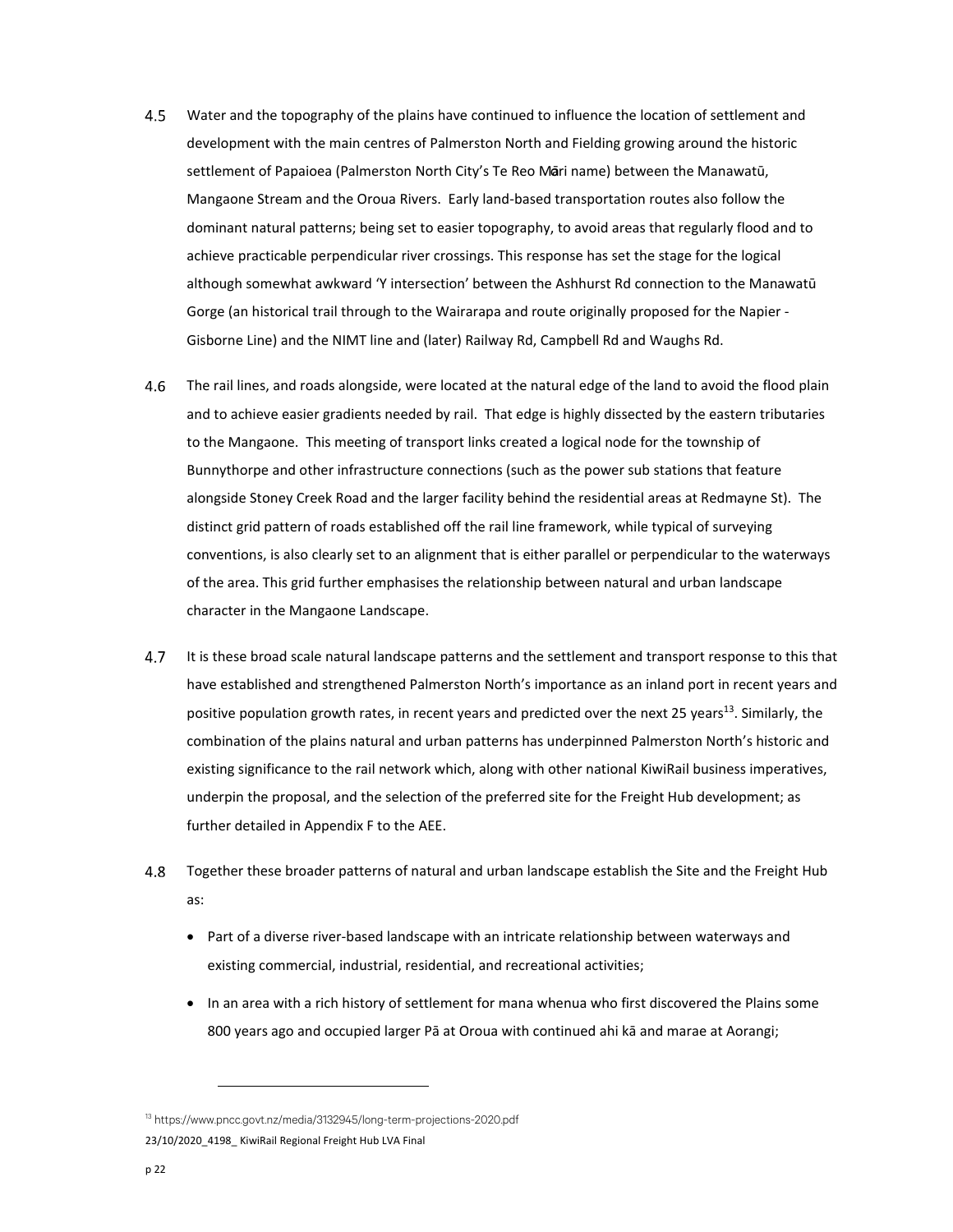• An important junction point for rail and road connections with a long history of road, rail and infrastructure development and area with natural and urban landscape patterns that fit with and have the potential to further contribute to Palmerston Norths role as an inland port.

#### **Bunnythorpe ‐ Palmerston North**

- 4.9 The landscape immediately surrounding the Site can described as the area between Kairanga Bunnythorpe Rd and Mangaone Stream to the west, the Sangsters Rd slopes to the east, the north eastern industrial land and interface with the regional airport to the south and the Bunnythorpe township to the north. The broadscale Context Photographs noted above and those shown from private properties and the Bunnythorpe Cemetery, Figures 07‐14, and those taken within the site, Figures 15‐21 show views of this landscape setting.
- 4.10 The dynamic character of this area reflects that of many peri urban areas where there is growth and there are key transport connections established. This is a landscape in transition.
- 4.11 The majority of the land to the west is zoned rural, but there is a pattern of recent subdivision to establish rural ‐ residential land use. This has resulted in changes to land use from sole income primary production to a greater range of rural‐type activities through to large lot residential properties (for example along Clevely Line). A number of these newly developed properties along Clevely Line and Te Ngaio Rd are directly impacted by the Freight Hub. With changes in landuse in this area being recent, vegetation patterns are still largely reflective of productive landuse, with predominately pasture and some established exotic species shelter belts. Vegetation patterns along the Mangaone Stream are also highly modified, predominately exotic including naturalised weed species.
- To the east, there are more dissected landscapes established by the Mangaone tributaries. This, combined with the railway links into the city via Tutaki Rd and Stoney Creek Rd, have contributed to a finer grain and established pattern of rural residential properties. These include off the formed section of Sangsters Rd, the Clevely Rd extension, Parrs Rd (where smaller rural residential properties are concentrated) and those properties in close proximity to the Roberts Line ‐Railway Rd intersection.
- Easier connections with the city and Fielding have had further impacts on development in this area. The level crossing at Clevely Line and opposite Richardson's Line provide for a number of existing commercial properties at 422 Railway Rd including the Farmgear- agricultural equipment- and existing firewood supply businesses. Recent development closer to the city, to the east of Sangsters Rd, include large lots with large footprint homes progressing to a pattern of rapid residential growth to the east of Kelvin Grove. More diverse vegetation patterns feature in this area with shelter belts and curtilage planting emphasising the smaller scale of the cadastral patterns and established rural residential land use including an obvious sequence of ponds, established offline to the main tributaries.

23/10/2020 4198 KiwiRail Regional Freight Hub LVA Final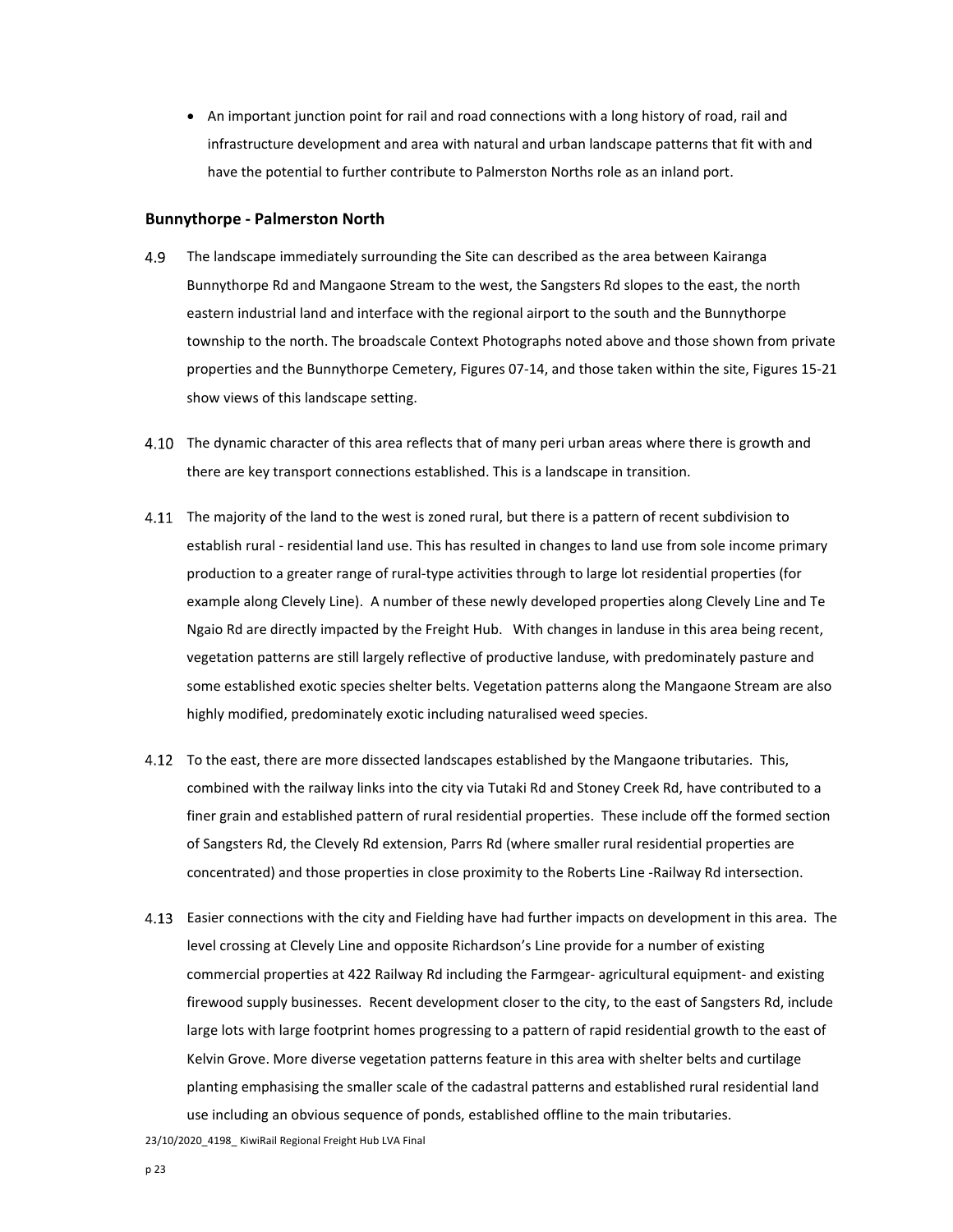- 4.14 Te Araroa Trail forms a further feature of this area, following the extent of Sangsters Rd including its unformed section with the trail typically unfenced to the neighbouring property. At varying levels above Sangsters Rd sits the NIMT which while set to less pronounced topography, traverses between the contour level of 51.84m at Richardsons Line, up to 52.67m at 422 Railway Rd (the Farmgear property and level crossing), dropping to 46.27m at rail boundary to 363 Tutaki Rd, rising some 7m to the boundary of 73 Sangsters Rd, dropping to 48.61 m near the Clevely Line level crossing and rising again to 54.06m near the Stoney Creek ‐Ashhurst Rd intersection. That is: over 2.8km the rail line traverses up and down a 7.79m level change. Note: this level change will be moderated through the project works to relocate the NIMT and include a second track and to ensure level tie ins for the arrival and departure tracks, as detailed in the description above and Illustrative Cross Sections.
- 4.15 Significant tributaries to the Mangaone are a further feature of this area, as they trace through the landscape and are piped through large box culverts under the road and rail in six locations, as discussed in more detail in the Stormwater Assessment Report, and together with the flood hazards that feature on the Site, require a detailed design response.
- To the north, the small settlement of Bunnythorpe (2013 census population 222), is set to the grid off Campbell Rd, Dixons line and Dutton St. The township was established alongside the NIMT in the late 1800s with the school opening in 1883 and the area to the south of the rail line known as Mugby Junction (featuring a finer grain of cadastral boundaries that had anticipated a direct Napier Line connection). Historic features of the town, as discussed in more detail in the Heritage Assessment, include the cemetery along Maple St and the Glaxo factory building along Campbell St established in 1904.
- To the south, Roberts Line marks the edge of the current development within the NEIZ, which was extended in 2015 to include areas within the Freight Hub Site. Recent development in this area, off Roberts Line has included the large‐scale Foodstuffs warehouse which is of a similar scale height to the distribution buildings proposed on the Site. Development in this zone is subject to a design guide which will be adopted across the Freight Hub project. To the immediate southern boundary is the regional airport, adding further to the pattern of varied transport modes which characterise this area. To the south of Roberts Line, there remains an enclave of rural zoned land to the industrial area of Midhurst which has been transformed to larger lot rural residential landuse, including further minor commercial activities off Midhurst St. It is at this point also that Te Araroa Trail continues along Railway Rd and then across the city to the Manawatū River. A further recreational path, along the stop banks of the Mangaone Stream heads south, starting at the end of Flygers Line, within easy walking/cycling distance of the Airport. This off‐road path continues to join the Manawatū River paths near Awapuni.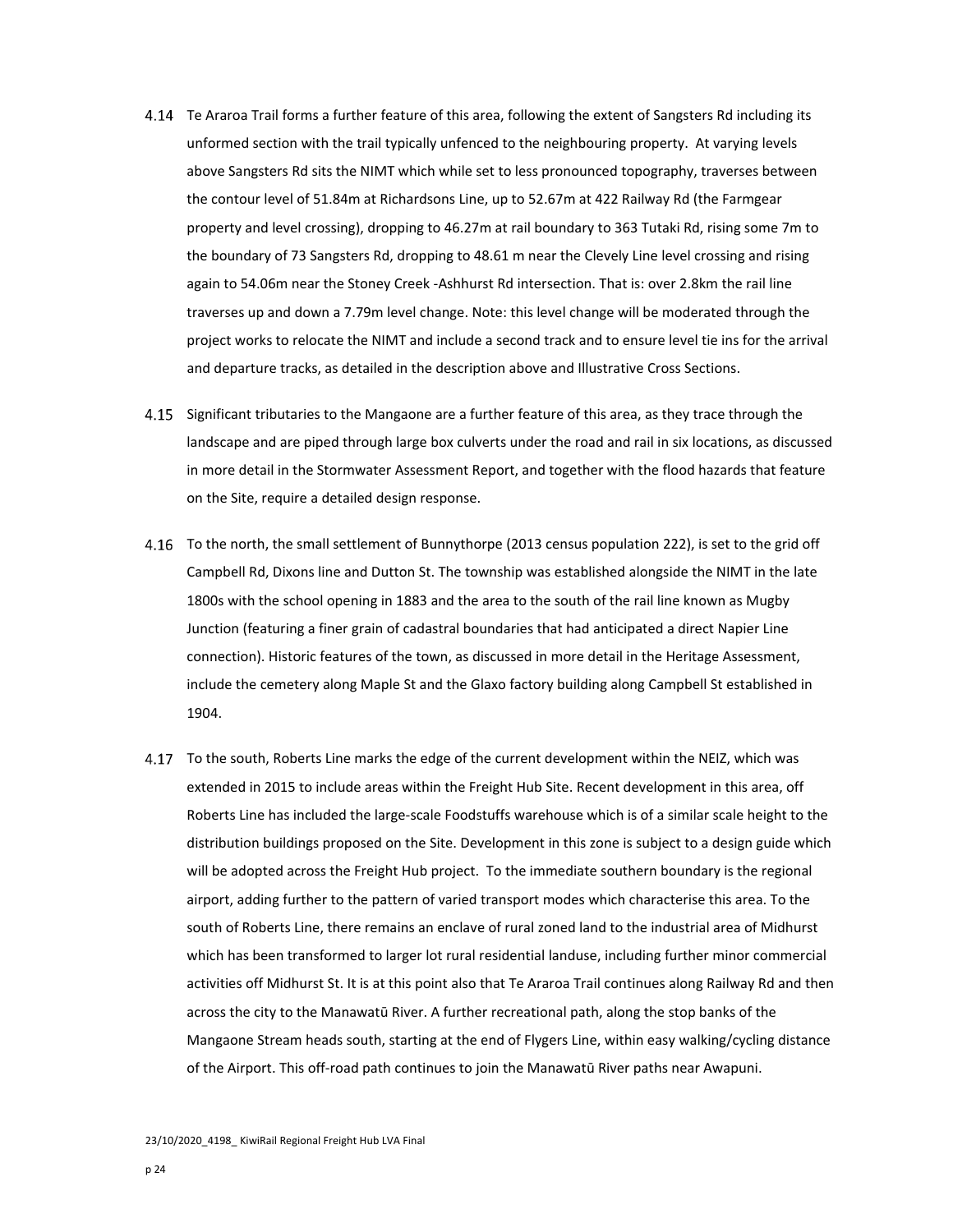## **The Freight Hub Designation Extent**

- The Freight Hub Designation Extent covers an area of approximately 177.7ha. Relevant features of the Site's natural and urban (built) landscape are summarised as follows, which combine to create its existing rural and rural-residential character. Context Photographs set contained in Appendix 1, Figures 15‐21 show views within the Site.
- The Freight Hub's **natural landscape** is characterised by:
	- Unmodified landforms of the Mangaone Stream catchment shaped by tributaries and past flooding events, with contours varying across the site by approximately 5m and low points reflective of the flood hazard patterns identified in PNCC planning maps.
	- Tributaries of the Mangaone Stream that create three catchments across the Site, with the main watercourse to the west of Clevely Line (to be replaced with a naturalised channel in the proposed design) and 5 other culverts along Railway Rd collecting water flowing east west from properties above Sangsters Rd. These tributaries generally follow a natural path with minor patterns of vegetation, predominantly exotic weeds. Habitat values, as described further in the Ecology assessment, are degraded, as is typical of many of the modified waterways across the Manawatū Plains although sightings of tuna (eel) are noted by locals in the Sangsters‐ Stoney Creek area. On a 7‐point scale these tributaries have low natural character values.
	- Predominant pasture landcover with minor patterns of vegetation, assumed to be a mix of exotic and indigenous species, including shelter belts associated with existing rural residential landuse and amenity planting to residence curtilages.
- The Freight Hub's **urban (built) landscape** patterns are set to a framework established by the transport routes including:
	- The existing NIMT and the way in which the track varies in height from the proposed Freight Hub level at 50RL).
	- The arterial routes that follow the rail, Railway Road Campbell Rd connecting Palmerston North City, Bunnythorpe and Fielding, the links to SH54 and SH3 via Kairanga Bunnythorpe Rd and Ashhurst Rd and alternative routes through to Palmerston north city via Tutaki Rd and Stoney Creek Rd.
	- The pattern of connecting streets and cadastral boundaries that follow a distinct grid off Railway Rd including those impacted by the proposed closure of Railway Rd from Roberts Line through to Maple St including: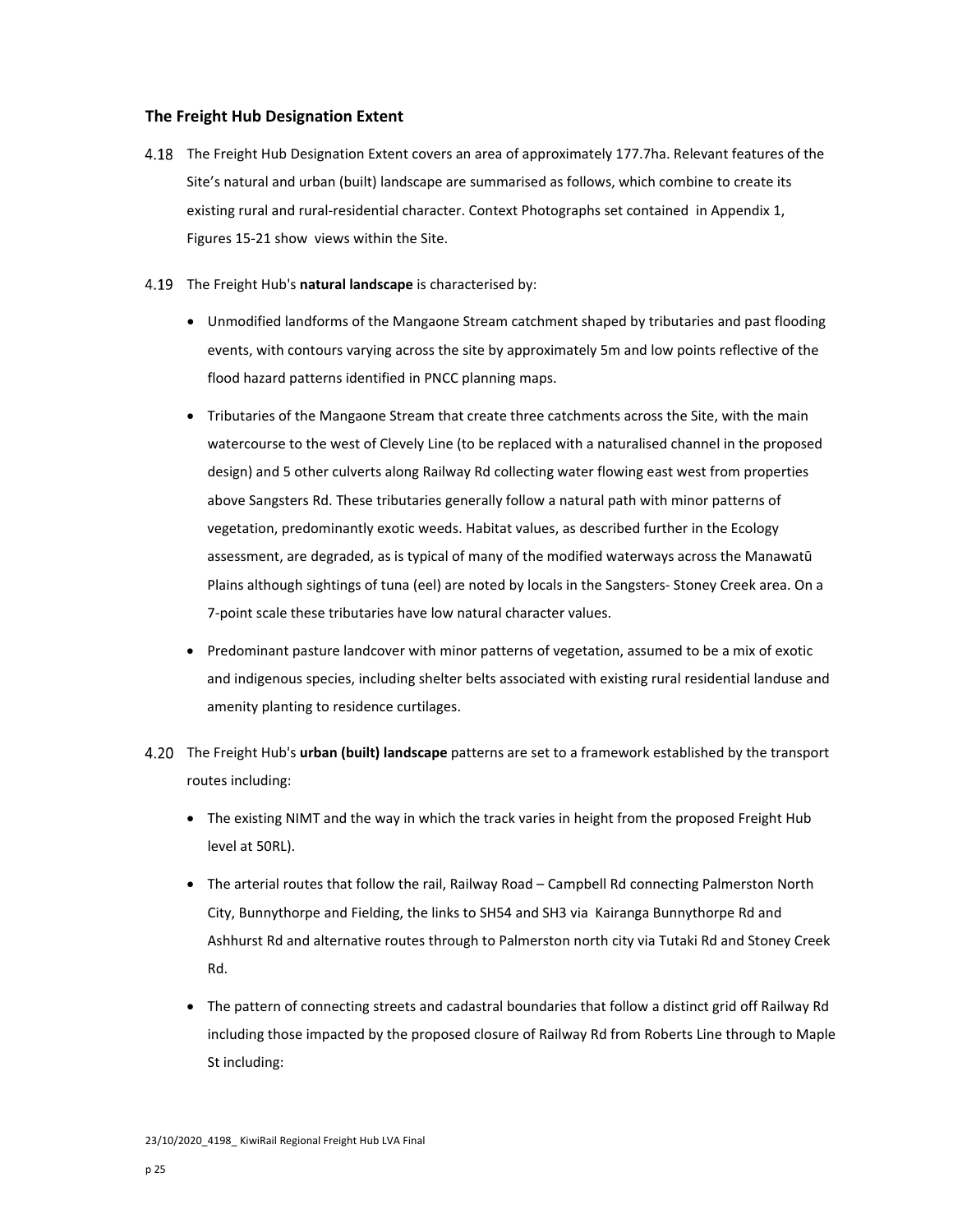- ‐ The level crossings at the end of the Clevely Line and off Railway Rd with an alternative connection for the commercial properties likely to require a further section of Sangsters Rd to be formed off the end of Roberts Line.
- ‐ The road end closure of Roberts Line east so that it becomes a cul‐de‐sac off Kelvin Grove Rd.
- ‐ The removal of Richardson's Line under the Freight Hub.
- ‐ The closure of Clevely Line under the Freight Hub works and of the level crossing onto Railway Rd (which will be closed in this location). This will create a Clevely‐Sangsters‐Parrs Rd loop onto Stoney Creek Rd.
- The closure of Te Ngaio Road under the Freight Hub works and cul-de-sac end east of Maple St.
- ‐ Te Araroa Trail, which follows Sangsters Road at the base of rural residential properties, including unformed sections where styles are used to traverse fences and there are typically no boundary fences to adjacent properties. This trail sits alongside the NIMT which will need to be relocated to the west (so that it can tie in with the levels of the Freight Hub Site) and will include possible future double tracking along this section (a separate future KiwiRail project).
- Landuse across the Site which combines rural activities and associated utility buildings with land holdings now remnants of much larger farms historically (the Clevely family, for example), now subdivided and developed through recent patterns of rural residential development with larger scaled homes, particularly off Clevely Line and Te Ngaio Rd.
- 4.21 Together these features combine to characterise the Site as relatively open rolling land with remaining rural and recent rural‐residential landuse. This landscape is set to a busy rail and road corridor and a wider context of urban growth, including recent development and industrial zoning across part of the Site and recent rural-residential and residential growth to the north of the city.

# **5.0 STATUTORY FRAMEWORK**

- 5.1 An assessment of the Freight Hub against the statutory provisions is contained in the AEE. Below is a summary of the relevant statutory provisions that relate to landscape and visual assessment matters. The following are considered:
	- The RMA;
	- The Horizons One Plan; and
	- The Palmerston North District Plan.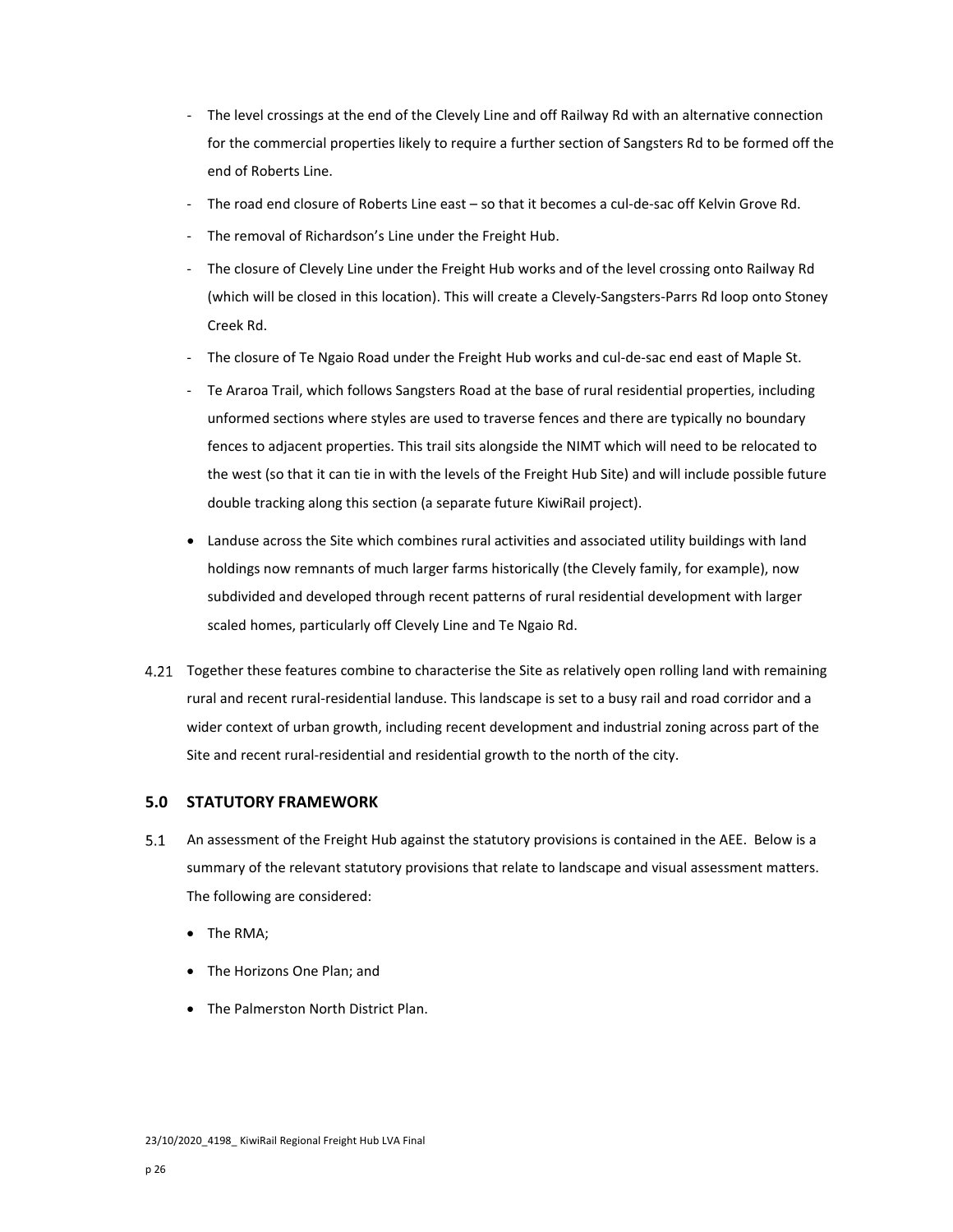## **Resource Management Act 1991**

- The overarching framework of the RMA is set out in Part 2. Matters of national importance particularly  $5.2$ relevant to landscape include sections  $6(a)$ ,  $6(b)$ ,  $6(c)$ ,  $6(d)$ ,  $6(e)$  and  $6(f)$ . Section  $6(a)$ , (b) and (f) promote the preservation or protection from inappropriate use and development of natural character, outstanding natural features and landscapes, significant indigenous vegetation and habitats and historic heritage. Sections 6(d) and 6(e) address the consideration and enhancement of public access to and along rivers (which include streams) and the relationship of Māori with their ancestral lands, water, sites of significance and other taonga.
- $5.3$ Other relevant sections include 7(aa), 7(c) and 7(f) that address kaitiakitanga, the ethic of stewardship, amenity values, and the quality of the natural and urban environment. These 'other matters' are relevant to all landscapes and, along with natural character considerations, underpin the landscape, visual and natural character mitigation measures proposed for the Freight Hub.
- $5.4$ These RMA matters are relevant and can be considered without cross‐over or double counting of other specialist areas, as they contribute to the main components of landscape; natural science, sensory and shared and recognised factors.

## **Horizons One Plan (One Plan)**

 $5.5$ The operative Regional Policy Statement (RPS) within the Horizons One Plan includes objectives and policies that relate to natural features, identified landscapes and natural character. As is relevant to the Freight Hub, these promote the preservation of natural character of waterways and their margins and the protection of them from inappropriate use and development. The approach of the RPS (Chapter 6 -Indigenous biodiversity, landscape and historic heritage, Policies 6‐8 and 6‐9) is to at least maintain, and enhance where appropriate, the current degree of natural character and for development to include opportunities for restoration where appropriate and practicable. Policies 6‐10 promotes public access to and along rivers and their margins. The consideration of opportunities to mitigate and restore natural character are addressed further in the Regional Plan Chapter 17 – Activities in Beds of Rivers and Lakes, and Damming. While the proposal's direct impact is limited to the tributaries of the Mangaone that have low natural character, these policies are relevant to the design for the naturalised channel and the stormwater ponds proposed in the Freight Hub.

# **Palmerston North District Plan (PN District Plan)**

As discussed above, the Site includes land currently zoned Rural and is part of the NEIZ. Other PN  $5.6$ District Plan features relevant to landscape matters include the identified flood prone areas and the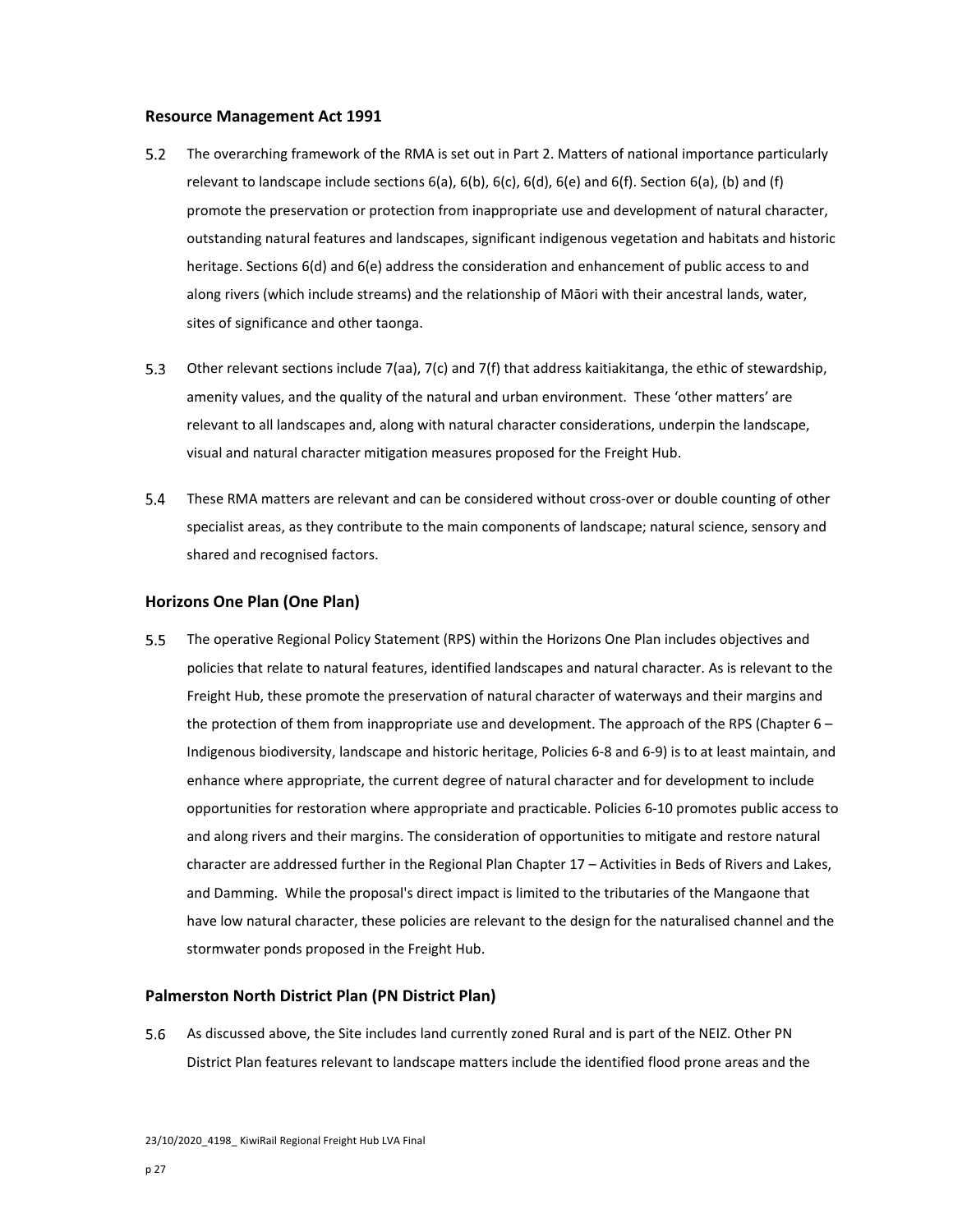designation over the Bunnythorpe cemetery on Maple St. Recreational reserves in the area are associated with the Bunnythorpe town centre, such as the Dutton St Reserve and walkway.

- $5.7$ As discussed above, the main recreational resource that has an interface with the project is Te Araroa Trail, which follows the formed and unformed sections of Sangsters Rd from the end of Clevely Line east to Roberts Rd. PNCC plans to improve the improve cycling connections between Fielding and Palmerston North, as part of its wider rural cycle path programme<sup>14</sup>, and has previously considered an alignment within the Railway Rd reserve. These plans have not been progressed sufficiently to consider as part of the existing, or near future, urban landscape surrounding the Site; rather as a possible benefit to be integrated into the Freight Hub along the Sangsters Rd reserve i.e. combined with Te Araroa Trail.
- 5.8 As the Freight Hub will result in the Site being transformed from rural to industrial landuse, the regulatory design guide is indirectly relevant to the assessment, as the PN District Plan requires all resource consent applications within the NEIZ to be consistent with its provisions. The NEI Design Guide provides a useful basis for assessing the effects of the proposed designation, as part of the proposal falls within the zone and the purpose is to provide for industrial activities.
- 5.9 The NEI Design Guide addresses: site and road layout; waterways; stormwater; boundary setback areas; planting; site contouring; city image and experience; signage; pavement and furniture; lighting and fencing. Section 2 matters detailed in the NEI Design Guide (for larger areas rather than single sites) have underpinned the development of the proposed masterplan for the Freight Hub and measures to reduce adverse effects on surrounding rural and rural‐residential areas. The high‐level principles are to manage effects and build in benefits.

Amenity values of the surrounding area would be primarily maintained by:

- buffer set back areas comprising screen planting;
- limit on the placement and number of access points into the area;
- controls on building design and appearance, signage, landscape design.

The Design Guide and Structure Plan incorporate principles for the internal appearance of the NEIZ to enhance its look and amenity. Design principles have been outlined for site layout, building design and landscape treatments. There are also potential opportunities to enhance local amenity of the surrounding environment including:

<sup>23/10/2020 4198</sup> KiwiRail Regional Freight Hub LVA Final 14 PNCC Active and Public Transport Plan 2018 https://www.pncc.govt.nz/media/3130993/active-and-public-transport-plan-2018.pdf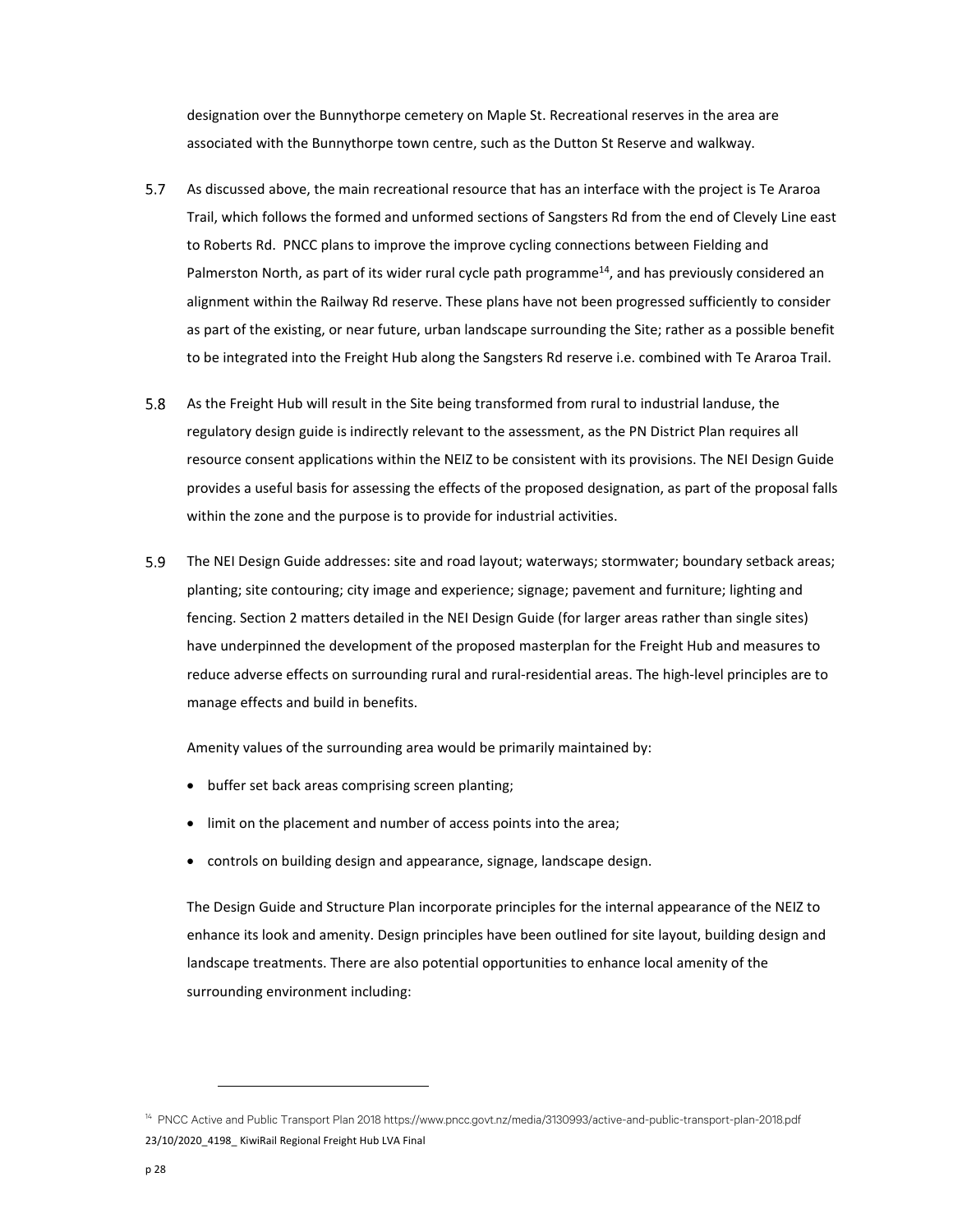- Management of water flow and water quality of upper tributaries of the Mangaone Stream;
- Greater landscaping and screening of existing adverse views;
- Providing a positive city image and experience; and
- Incorporating recreational routes such as walking and cycling paths where practically possible.

# **6.0 ASSESSMENT OF LANDSCAPE AND VISUAL EFFECTS**

- The Freight Hub will have potential adverse and positive effects on:  $6.1$ 
	- Natural character (of the Mangaone Stream and its tributaries);
	- Natural and urban landscape; and
	- Visual amenity.
- $6.2$ A summative assessment for each of these matters, and the Freight Hub as a whole, is provided following a detailed analysis by:
	- project component (for natural character and natural and urban landscape) including: the Freight Hub works, Noise Mitigation, Stormwater Ponds and Road Connections, as set out in the project description above; and
	- Viewing audience (for visual amenity) including: passengers travelling along the NIMT; motorists travelling along existing roads; users of the existing industrial area; visitors to the Bunnythorpe cemetery; residents and visitors to the Bunnythorpe township; residents who have an open outlook onto the Site in the surrounding area; and pedestrians travelling along Te Araroa Trail.
- $6.3$ This approach, to 'unpack' the nature and extent of effects through detailed analysis, is then used to inform the assessment of overall impact of the Freight Hub on landscape and visual matters. This process provides the opportunity to more accurately evaluate the range of adverse and positive effects the project contributes. An analysis of the effect 'parts' also helps to identify design and mitigation measures that will avoid, remedy and mitigate adverse landscape and visual impacts or unlock potential benefits.
- 6.4 Due to the Freight Hub's location near the Mangaone Stream, it will have no adverse effects on the Tararua ONFL identified in the One Plan, and mapped as a Landscape Protection Area in the PN District Plan;
- $6.5$ This effects assessment considers design and mitigation measures that have been integrated into the concept, across the Designation Extent, as shown in the Landscape Plan and Illustrative Cross Sections and are included in the project Description in the AEE.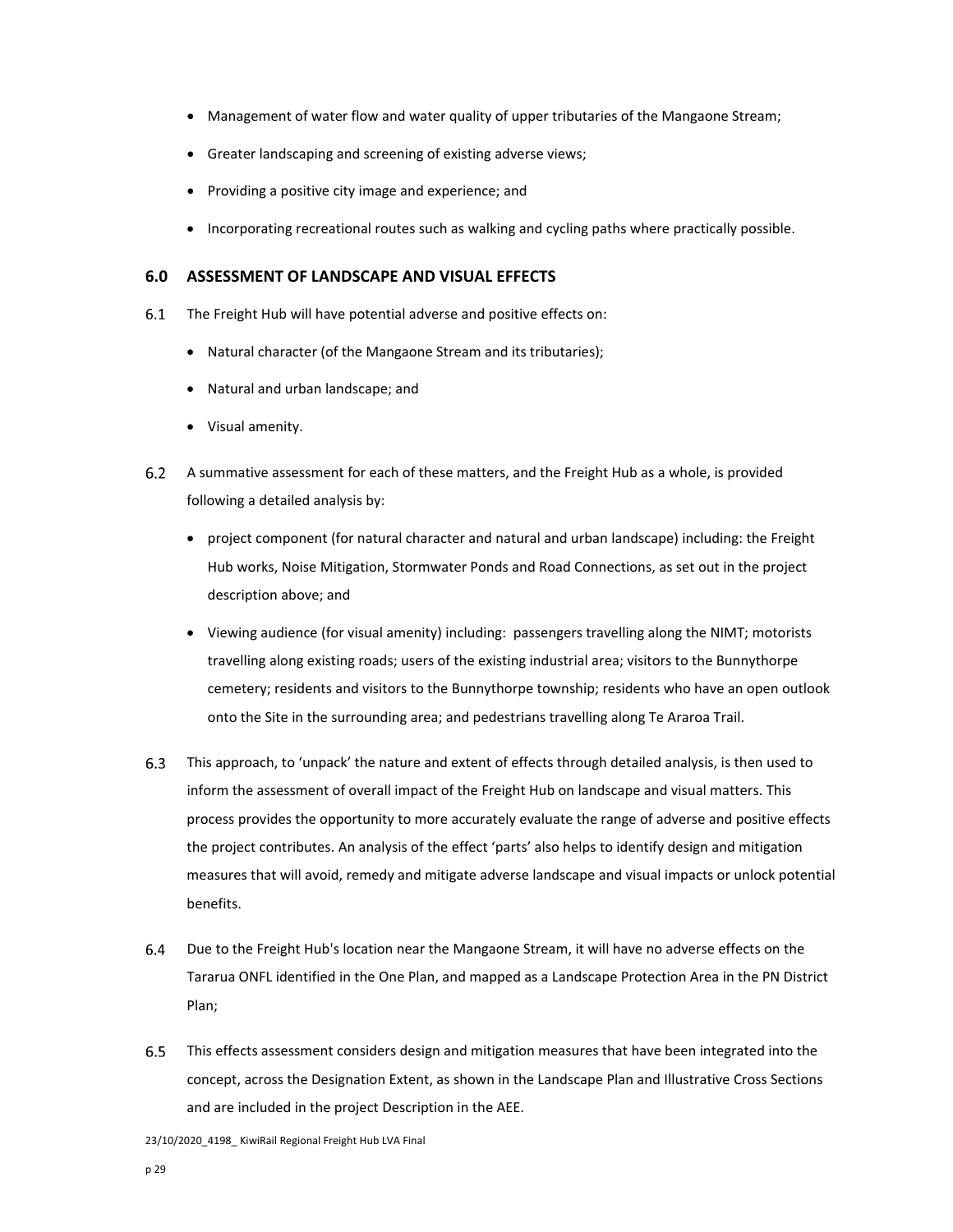- $6.6$ In summary, design and mitigation measures integrated into the concept (and assessed) that are relevant to **natural character and natural landscape** effects include:
	- The Freight Hub works will be set to 50RL which will limit the height and extent of the cut and fill batters to its edges (along the proposed new perimeter road);
	- Cut and fill batters are to tie into the natural contours gradually and provide for opportunities to vary the slope in long section; to blend with the natural rolling landforms;
	- Cut batter slopes are to be typically under 2.5m in height and will have a gentle slope, typically, no steeper than 1v:3h, to provide for greater mitigation planting options. Where high cut faces are required, for example along the proposed new perimeter road, these will face the Freight Hub (reducing their prominence);
	- Fill batters will have a gentle and varied slope to tie into natural contours, will be generally no steeper than 1v:3h, and 1v:2h in one localised area along Sangsters (see 6.19 below), and allow for greater mitigation planting options;
	- The proposed channel and stormwater ponds will provide opportunities for a naturalised profile and edge (although the alignment of the channel is relatively confined) and will integrate planting of wetland indigenous species and opportunities for fish passage to and from the Mangaone Stream.
	- Opportunities for public access and recreation, via a loop track to and from Bunnythorpe and the proposed stormwater ponds. These tracks will increase perceptions of natural character, as they are proposed to follow an off‐road alignment through broad areas of indigenous mitigation planting.
	- Mitigation planting proposed includes River Plain, River Terrace and Wetland species with indigenous specimen trees. This planting will help to rehabilitate the earthwork batters, provide partial screening of the Freight Hub buildings and, overtime, screen the vertical noise mitigation walls. Planting typologies will combine larger numbers of plants in naturalised groupings and larger (mature height) tree species; in keeping with the Site's surroundings and the scale of the development. Broader areas of planting are proposed alongside the stormwater ponds. This will result in the establishment of Kahikatea type bush and broader areas of wetland planting, once typical of the Manawatū Plains, increasing perceptions of natural character.
	- Planted earth bunds with a gentle slope will be used for noise mitigation where space allows, alongside the Maple St properties, as an alternative to vertical concrete walls. These will reduce adverse effects on the natural landscape, as they will have a more naturalised form and will be integrated within a broader area of River Terrace mitigation planting.
	- The relocation the NIMT to the west, which provides scope for a greater extent of mitigation planting to the edges of Te Araroa Trail and double track lines. This planting will include screening of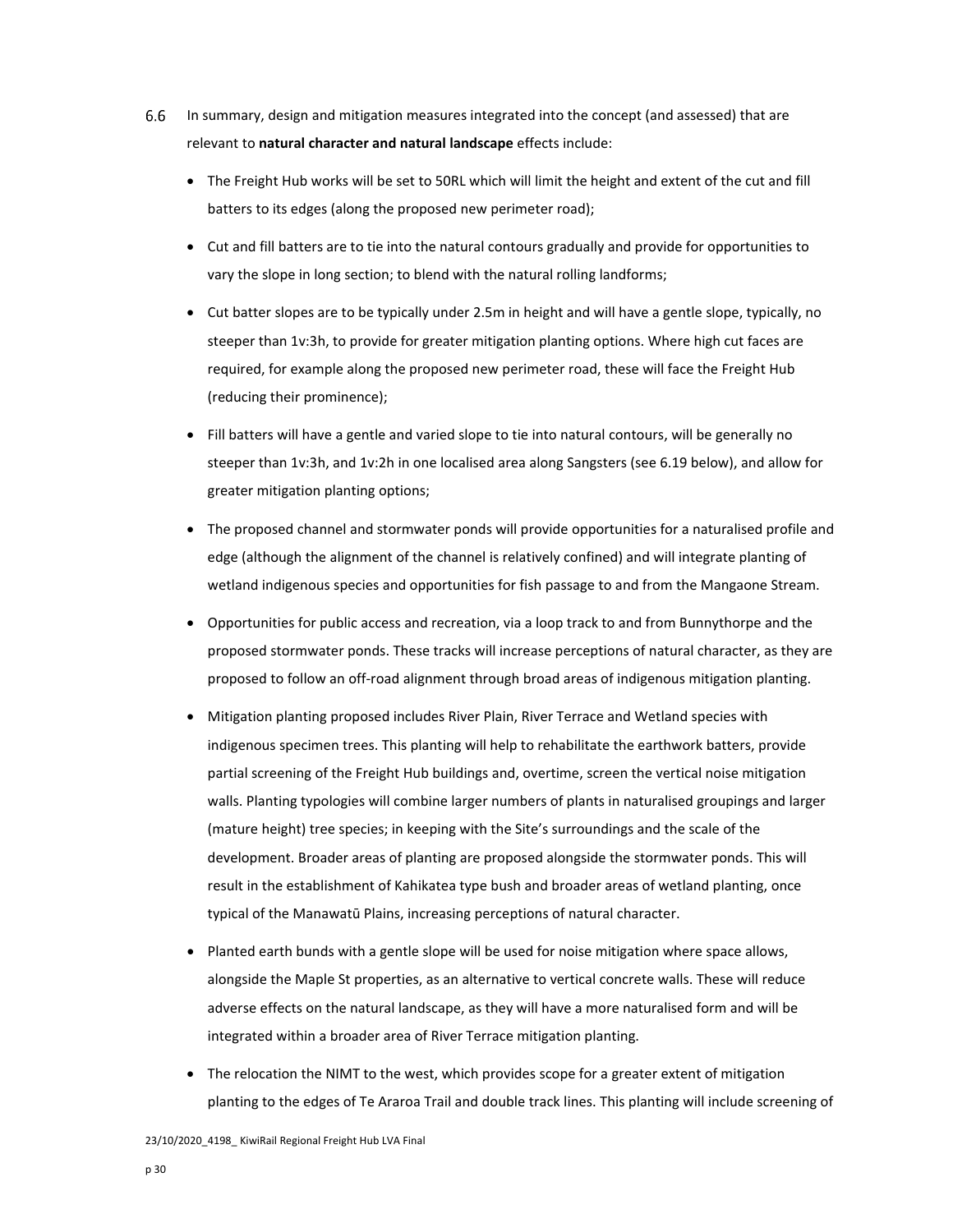the vertical concrete noise mitigation walls (which will be set along the existing rail embankment with the top of the structure set at 55RL).

- 6.7 Design and mitigation measures integrated into the concept (and assessed) that are relevant to **urban landscape** effects include:
	- The proposed layout and alignment of the Freight Hub works and the new perimeter road to ensure that disruption of existing urban patterns is reduced. This includes measures used to limit the number and extent of roads that need to be legally stopped and the provision of alternative routes that minimise back tracking to typical destinations. The required closure of two-level crossings also improves urban landscape patterns, as these roads 'cut across the grain' of the NIMT reinforcing an existing poor fit between this and the finer grid of the roading network.
	- Alternatives provided for access to private properties, for example, as resolved by forming part of Sangsters Rd off the end of Richardsons Line.
	- Noise mitigation requirements that combine the use of vertical concrete walls (generally below 3m and up to a maximum of 5m in height) or earth bunds where space allows with both types set within proposed mitigation planting. The location to limit the use of vertical concrete noise mitigation walls and their height, has also been considered. For example, along Sangsters Rd, the required noise mitigation if provided, in part, by an embankment (where the existing NIMT is aligned) such that the height of the concrete wall above this is reduced, to achieve a top of wall height of 55RL. Along the Maple St edge of the Designation Extent, a planted earth bund is proposed rather than a vertical concrete wall. These design and mitigation measures will reduce the dominance of these structures and assist the proposal to be integrated within the existing urban (built) environment.
	- Consideration given to the spatial arrangement of the Freight Hub. This is to ensure the location, scale and typical forms of the buildings can be more easily integrated with the surrounding environment. This principle has been used in the concept design layout to locate the larger distribution facilities and container terminal to the south and more dispersed smaller scaled forms and activities to the north; where they are located in closer proximity to rural residential and residential areas of Bunnythorpe.
	- The use of mitigation planting over larger areas (depth and length) including larger tree species in both naturalised and more linear planting patterns (referencing the tributary paths through the Site). Mitigation planting has been used to provide partial screening of the built components (total screening of the development would have an adverse effect; creating a disconnected enclave). Larger scale (mature height) trees will be important to provide a counterpoint or balance to the scale of the development‐built forms and outside the Freight Hub helps to create a more gradual transition out into the wider landscape.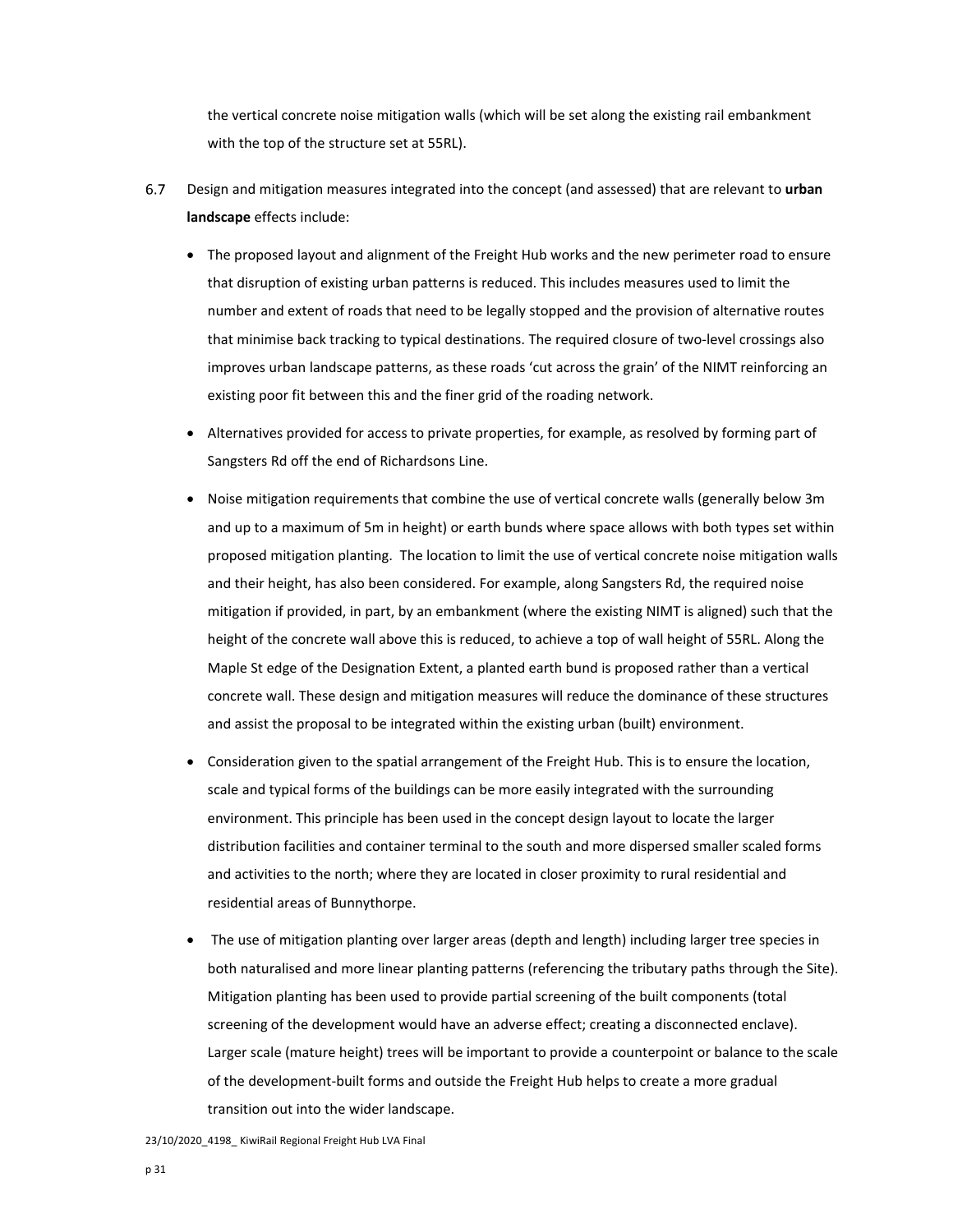- Changes required to the NIMT alignment (a shift to the west) help to mitigate for the effects of the Freight Hub and required noise walls. This shift provides opportunities for improvements to Te Araroa Trail, including planting to the edges (where there is currently blackberry and other exotic weeds). As will be confirmed through detailed design, a stepped alignment of the noise mitigation wall, will also provide for possible variation in Trail's alignment and a viewing area up on the embankment overlooking the wider landscape including the Freight Hub.
- Improved pedestrian and cycle connections between Bunnythorpe and the wider NEIZ, including the proposed footpath along the new perimeter road and opportunities for it to link with the indicative potential off-road recreation trails. These features could provide for alternative modes of transport to and from places of work; of benefit to the urban landscape.
- $6.8$ Design and mitigation measures integrated to address natural character and natural and urban landscape effects (as summarised above) will also help reduce adverse effects on views. This is because the natural and urban landscape components combine to establish **visual amenity**, as experienced from public viewpoints and by local residents.
- 6.9 Opportunities to improve the visual quality of the existing environment have also been considered in the concept design, as a result of the proposed mitigation planting, as shown in Landscape Plan and Illustrative Cross Sections. For example, while views of the rail corridor and rail activity are not necessarily adverse (the trains add visual interest and are linked to the history of the town), rural residential properties along Sangsters Rd and Te Araroa Trail users currently look out on an elevated rail corridor featuring blackberry and gorse. Planting proposed in this area will improve the visual amenity of this edge overtime. Similarly, the existing visual amenity of the streetscapes along Railway Rd and Campbell Rd near Bunnythorpe is very poor and could be improved by the works required to establish the new perimeter road in this area.
- These matters, and further recommended mitigation measures are considered in more detail in the effect's assessment below.

#### **Natural Character, Natural and Urban Landscape Effects**

- The potential adverse and positive **natural character and natural and urban landscape** effects will vary over the main components of the project:
- 23/10/2020 4198 KiwiRail Regional Freight Hub LVA Final ● The Freight Hub- including the terminal operations (arrival and departure yard, marshalling yard and wagon storage), KiwiRail facilities (equipment maintenance and network services), container terminal, freight forwarding, log handling and tank storage, and required internal access roads, car parks, planting, constructed waterway channel and vertical noise mitigation walls (as required to the east of the proposed new perimeter road, where they will be set against a backdrop of the new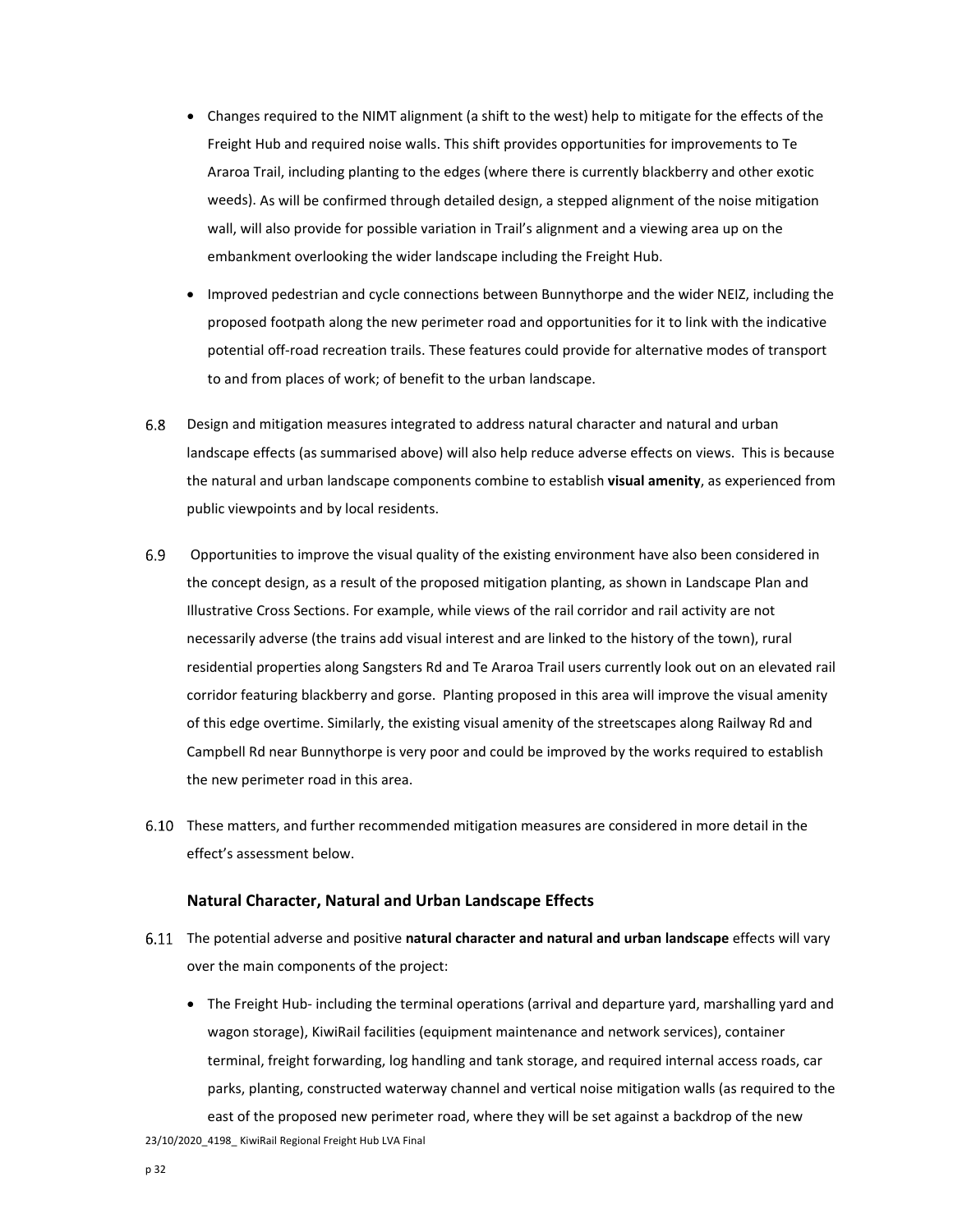buildings). For the purpose of this assessment, the Freight Hub includes the relocation of the NIMT to the west, future double tracking alongside the Freight Hub and earthworks over the existing rail embankment.

- As a result of the *stormwater ponds* and *noise mitigation* structures required that are external to the main Hub works; and
- Due to changes in the existing *road connections* including the proposed new perimeter road.

# *Freight Hub works*

- The potential for adverse **natural character** effects resulting from the Freight Hub relates to the redirection and constructed conveyance of the existing stream tributaries through the Site from 3 catchments. While these tributaries have low existing natural character overall, they follow a largely unmodified path with minor areas of riparian type vegetation.
- Potential adverse effects on the natural character of the northern most tributary have been reduced by the proposal to redirect this flow via an open channel to the east of the log yard rail line. Detailed design will include opportunities to vary its profile and integrate planting of wetland plants and larger tree species to the edges.
- The remaining tributaries will be conveyed under Freight Hub Site and proposed new perimeter road to outfall through the mitigation ponds into the Mangaone Stream. Design details to maintain fish passage under the Freight Hub will be integrated in the detailed design phase and will be delivered along with measures to reduce contaminant loading into the ponds and/or ground water resource of the area through the regional consents that will sought.
- The Freight Hub will channel existing tributaries, and although these have low natural character, significant sections will be conveyed underground limiting future natural character restoration options. Although the profile of the open channel can be varied, its path is relatively confined between the Freight Hub features, rather than following a meandering path typical of the existing tributaries. Culverted sections will also be required where it intersects with operations, such that the open channel is not continuous through the Freight Hub Site.
- 6.16 Natural character benefits of the open channel will be experienced by motorists travelling along the new perimeter road (although viewed through the Freight Hub's chain link security fencing). These benefits will require a final design that provides for a naturalised profile, in long and cross section, and planting of lower growing species and groupings of trees to provide framed views through to this feature.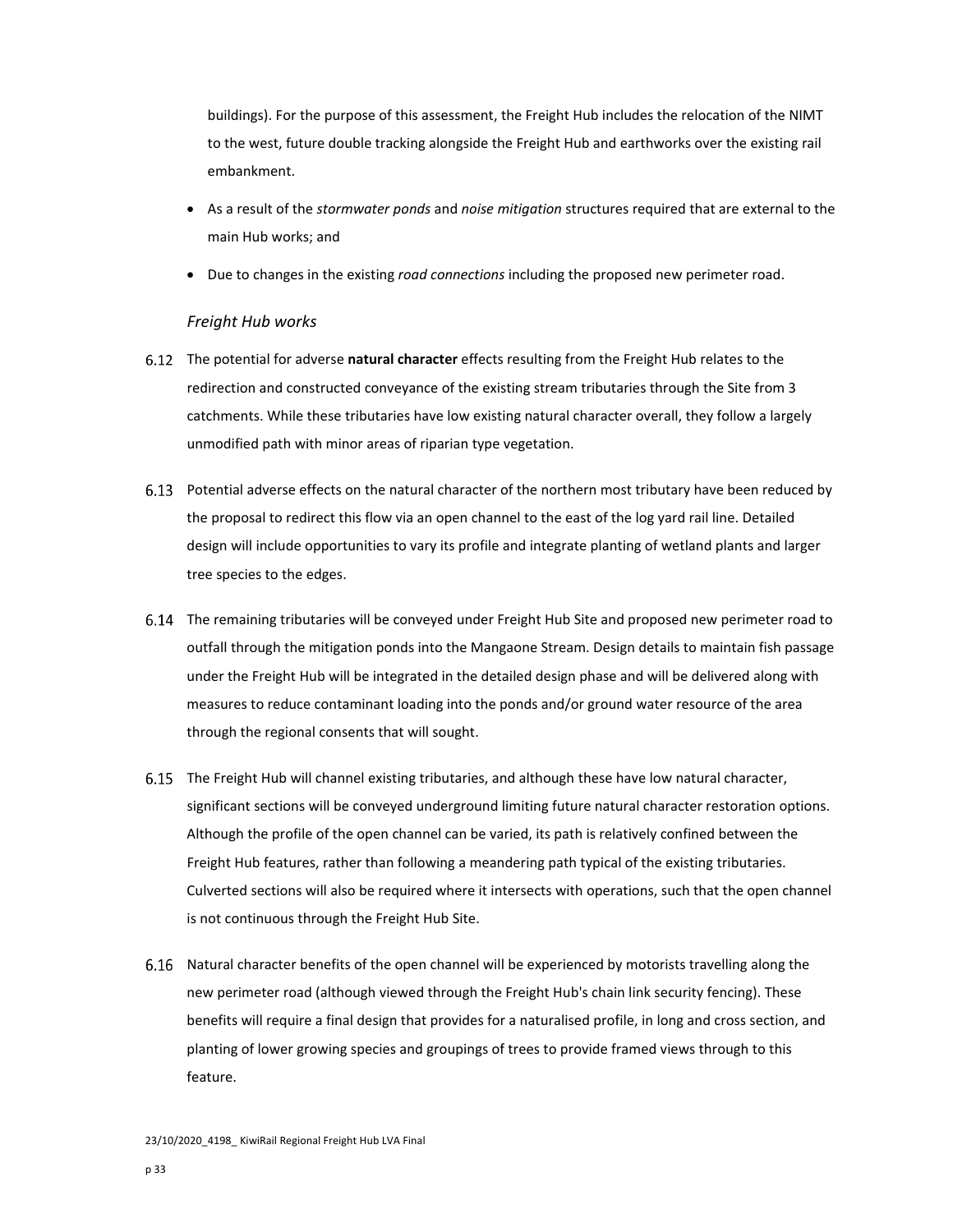- Overall, with the proposed channel design and mitigation planting, the Freight Hub's effects on **natural character** of the Mangaone stream tributaries will be a low positive on the 7‐point scale. The existing tributaries through the Site will be replaced by a short, relatively straight naturalised channel with planting typical of riparian environments. Fish passage through the culverted sections of all tributaries will be maintained.
- Effects on the **natural landscape** from the Freight Hub relate to the scale of the earthworks and the removal of all existing vegetation. The development will flatten the Site, removing largely unmodified undulating landforms and vegetation patterns that contribute to its rural character and amenity.
- These natural landscape effects have been reduced by the preferred yard level of 50RL. This limits the cut and fill heights to the edges of the Freight Hub Site and what needs to be made up at the edges of the proposed new perimeter road. The largest cut sites are located along the edge of the proposed new perimeter road facing the site with slopes typically 1v:3h that are able to be rehabilitated; either grassed or planted. The largest fill batters will occur on the new perimeter road bend as it approaches the end of Te Ngaio Rd and alongside Sangsters Rd, where fill is required to integrate new culverts. Across the dip at 363 Tutaki Rd, for example, the batter will be extended by approximately 6m into the Sangsters Rd reserve. These batters will have a slope no steeper than 1v:2h, so will be able to be planted. Planting proposed within the Designation Extent is a further natural landscape mitigation measure, combining naturalised groupings with larger trees tracing some of the water ways through the Site (that will be culverted). Species selected are to be typical of the area and its historic landcover including kahikatea dominant forest and wetland species.
- Overall, the balance of natural patterns will be shifted post redevelopment. The Freight Hub can be tied into the surrounding landforms and includes greater areas of planting than exist currently. However, due to its current rolling topography and rural landuse the area will be highly modified.
- In summary, the adverse effects of the Freight Hub on the **natural landscape** will be high, including proposed mitigation, to limit batter heights and provide for planting. Large scale earthworks are required to service level tracks through the Freight Hub, transforming rolling topography shaped by waterways and past flood events to a flat site for infrastructure use. While mitigation planting to the edges of the Freight Hub will provide some screening of the built forms and planted areas alongside the existing NIMT will improve existing weedy vegetation patterns, overall, the Site will not retain its existing character of rolling topography and largely unmodified landforms .
- Effects on the **urban landscape** of the Freight Hub relate to developments setting to the edges of the NEIZ to the south, the rural and rural‐residential landuse to the west and east, and the township of Bunnythorpe to the north. Adverse effects related to individual property matters and specific social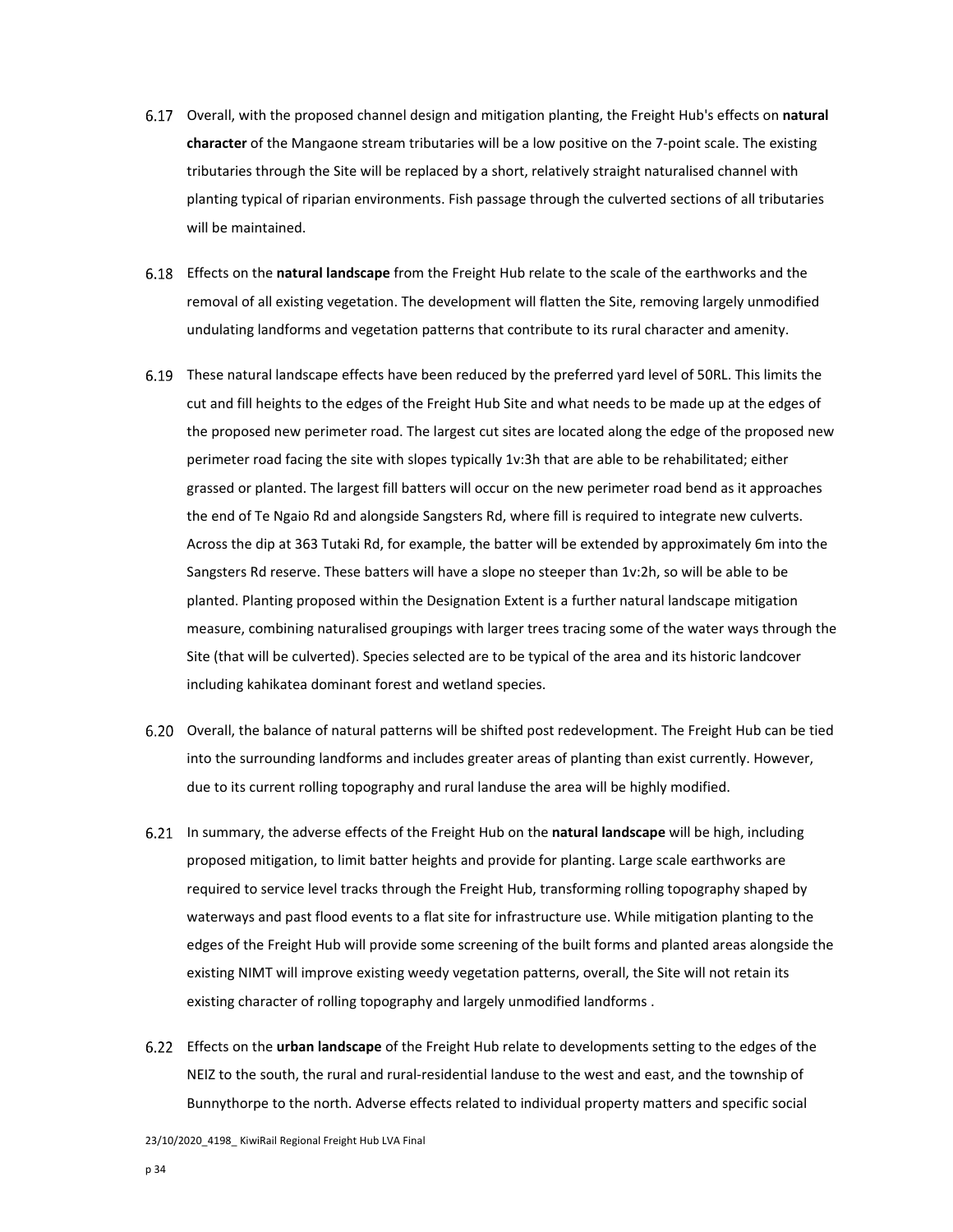impacts are addressed elsewhere in the AEE, so this assessment considers matters of overall fit with the existing urban patterns, including those anticipated by adopted planning instruments.

- The Freight Hub is well aligned with existing rail and arterial road connections; however, it cuts across the finer grain of the cadastral grid. It is of scale that is not generally consistent with the surrounding urban landscape other than when compared to the existing NEIZ. The scale of the Freight Hub's buildings and key operational features are also significantly larger than the typical forms of other landuse types, although they have some relationship with structures in the existing industrial area. For example, the recently built Foodstuffs building, while of a similar height to the proposed distribution facilities, has a much smaller total footprint, with a building length of approximately 350m (rather than 880m). The scale of the development both in terms of its overall footprint and its main components establishes an urban pattern and character that is of a larger grain and patterning than its surroundings including areas dedicated to rail movement.
- 6.24 Some of this shift in character is to be anticipated under the NEIZ across part of the Site and any adverse urban landscape effects associated with this change have also been reduced by the preferred layout. The larger scaled buildings are located to the south of the Site, further away from the finer grain urban patterns surrounding Bunnythorpe. Design measures to ensure the principles of the NEI Design Guide are integrated (as intended by KiwiRail) will also build in further mitigating factors. This will help to break up and integrate the built forms through the use of materials, colours, and rooflines typical of a rural activities and partial screening through large areas of planting, including larger tree species. For example, tree species to be integrated will include those with mature heights of more than 15m, greater than the distribution warehouses and of a more comparable scale to the larger lighting columns, at 22.1m.
- There are advantages to the masterplan approach used to determine the general arrangement of the Freight Hub buildings and key operational features. This will ensure a greater degree of coherency and consistency. This will help to reduce visual clutter and reduce the way in which the development might jar the senses or seem 'at odds' with the surroundings. The scale of the Freight Hub and depth of areas available between the buildings and surrounding roads has also meant that broader scaled planting mitigation measures are able to be integrated. This provides greater opportunities for the Freight Hub built forms to be 'stepped' down and out into the landscape; by using a combination of large scaled (mature height) trees and smaller trees and shrubs, in a transition to the edges of the Freight Hub and wider areas of mitigation planting.
- Overall, the adverse effects on the **urban landscape** resulting from the Freight Hub will be moderate with the proposed mitigation planting. While some of these effects are to be anticipated under the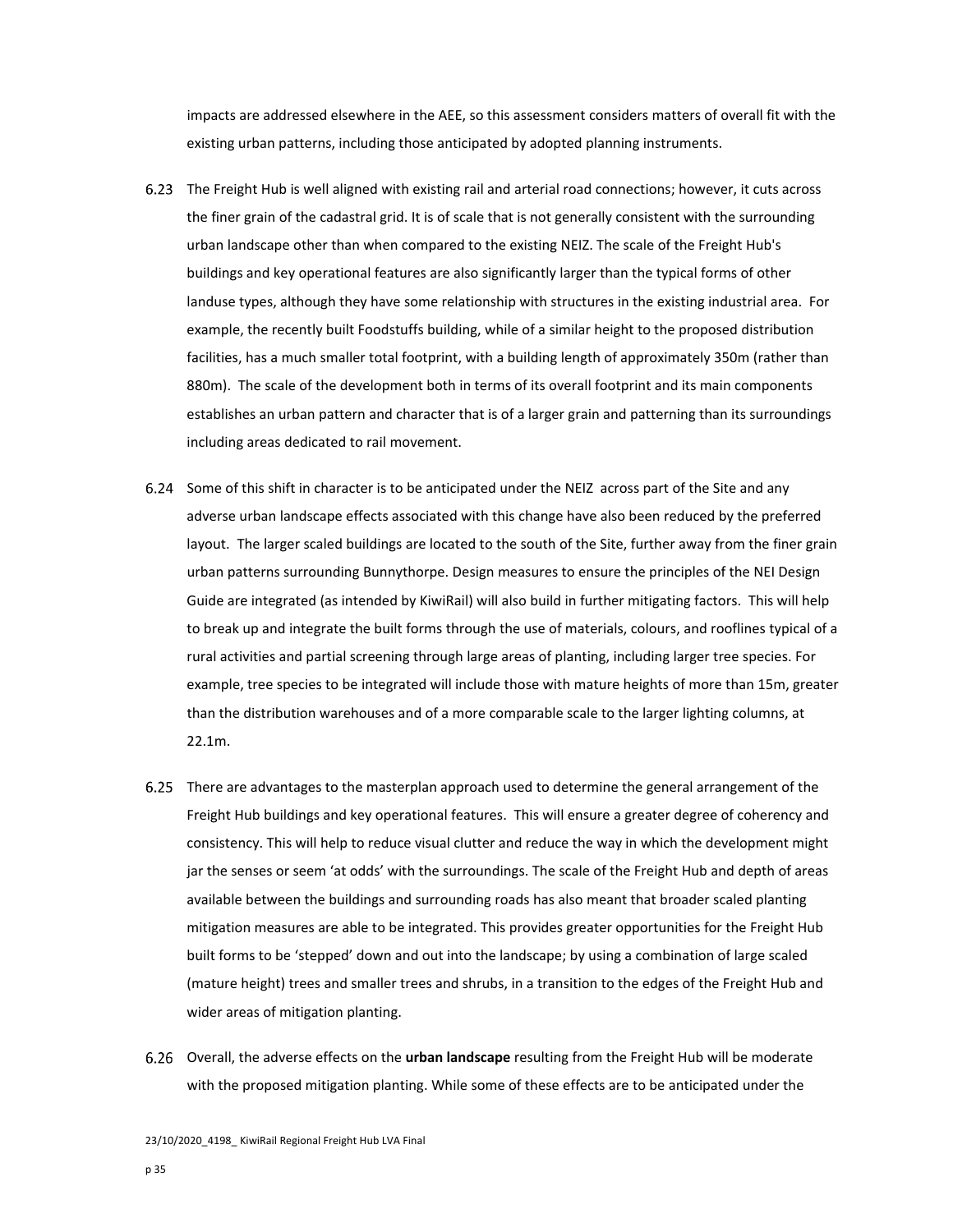North East Industrial Zoning over part of the Site, this is a large‐scale development with components of a very different scale to much of the surrounding urban patterns.

- The main opportunities for the Freight Hub to provide **urban landscape** benefits and positive effects relate to its interface with Sangsters Road and Bunnythorpe.
- Along Sangsters Rd there is the potential to improve the relationship between Te Araroa Trail and the NIMT including the possibility to realise a section of PNCC's planned rural cycle path between the city and Fielding. Where the NIMT rail line is to be re aligned to the west, and the earthworks to modify the existing embankment, there will be a greater width between the new NIMT lines and the Sangsters Rd reserve including earthworks to level and widen the existing rail embankment (associated with the culvert works). This will mean that the Freight Hub can integrate areas of planting between the required vertical concrete noise walls, to be located on top of the modified existing embankment, and the Trail (Sangsters Rd reserve). In addition, where the batter slope crosses the road reserve, there is the opportunity to lift the Trail (and future cycle path) up onto the embankment and to modify the alignment of the noise mitigation walls to create a lookout area with views out over the Freight Hub and wider Mangaone landscape.
- At the entrance to Bunnythorpe, there is mitigation planting associated with the required noise mitigation walls which, combined with a quality final form and finish for the structure, could provide very low urban landscape benefits, by improving the Bunnythorpe gateway experience.

## *Noise Mitigation Structures*

- Potential adverse **urban landscape** effects of the required *noise mitigation* structures (as listed below and shown on the Landscape Plan) are a separate matter to consider where they occur at a distance from the Freight Hub. At 3 and 5m in height, these structures will introduce a built form that is not typical of the existing environment and, as such, are more likely to have an adverse effect on the urban landscape where they are not well integrated. In contrast, low and very low adverse urban landscape effects will result where the noise mitigation walls are set to a backdrop of the buildings within the Freight Hub i.e. the noise mitigation walls that are required to the east of the proposed new perimeter road.
- 6.31 In summary, there is potential for adverse urban landscape effects associated with the noise mitigation structures:
	- Along the length of Sangsters Rd, where a 1.4 to 5m high vertical concrete wall (typically less than 3m high) is required along the modified existing NIMT embankment. The top of the wall will be set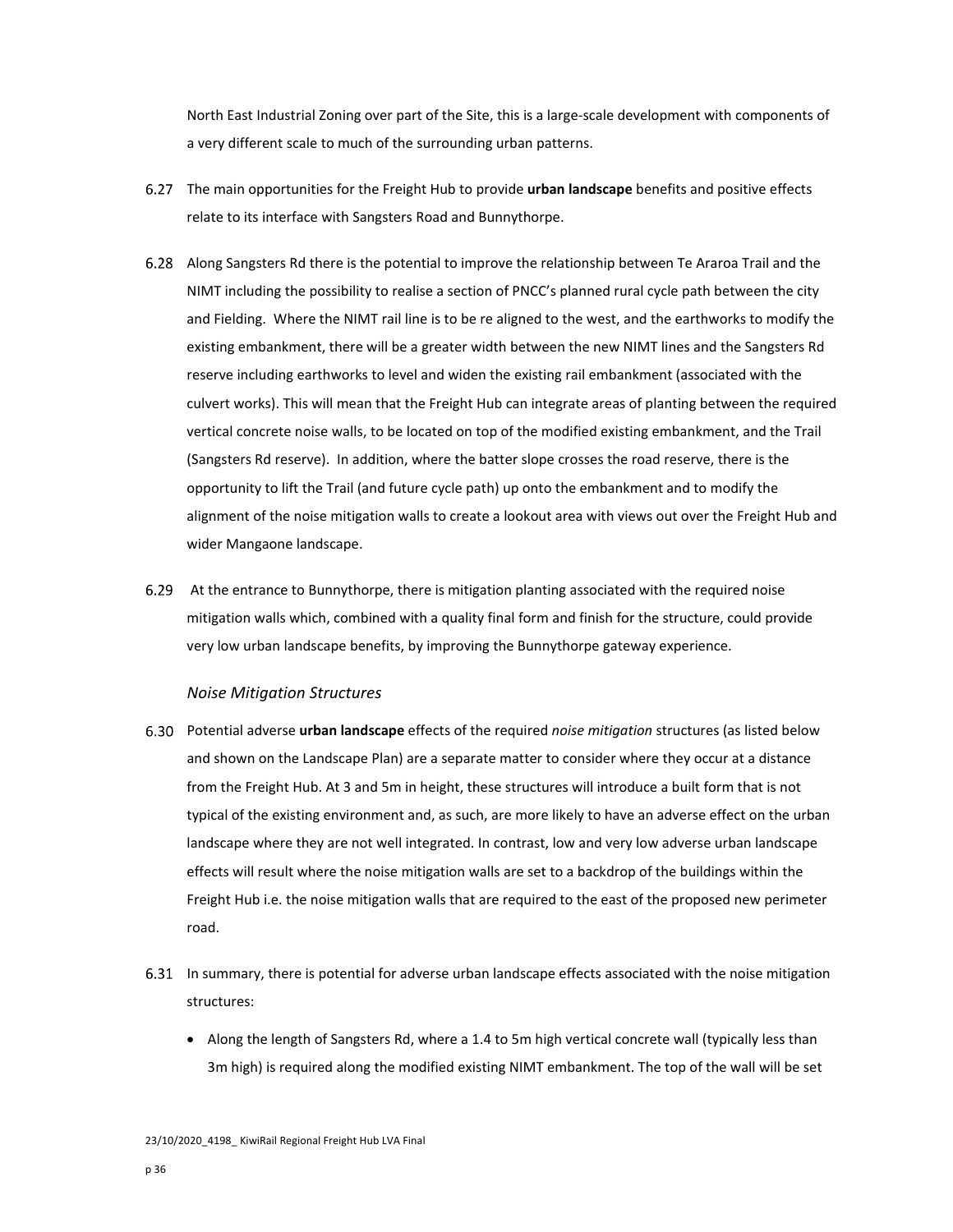to a height of 55RL (5m above the relocated NIMT and marshalling yards). This wall is required from the cul-de-sac end of Roberts Line through to the substation in Bunnythorpe; and

- **Between the perimeter road and Maple St, where a 3m barrier is required near existing property** boundaries, from the corner of Railway Rd to the Bunnythorpe cemetery. This distant location is required due to topography; as these residences are elevated, such that a noise barrier along the edge of Freight Hub would be ineffective. From the cemetery south, the proposed structure drops down to a position directly alongside the new perimeter road, near the intersection with Te Ngaio Rd, where a 3m concrete wall is proposed directly opposite, along the boundary of the Freight Hub; to ensure an adequate sound dampening overlap.
- Due to space constraints, there is no logical scope for an alternative noise mitigation design along Sangsters Rd, and combined with the earthworks required to modify the existing embankment, this will introduce a significant new built form to the edges of Sangsters Rd and Te Araroa Trail and the Stoney Creek Rd entrance to Bunnythorpe.
- 6.33 In some locations, where the existing embankment will be retained and is at, or near,  $50RL^{15}$ , the noise mitigation wall will need to be 5m in height. In other locations where the existing embankment is higher, the wall height can be reduced to a minimum of approximately 1.4 $m^{16}$ . In contrast, in the 'dip', where Sangsters Rd borders 363 Tutaki Rd, the existing NIMT embankment is set at its lowest level; 46.28 RL. Earthworks will lift this to a height of 52RL (with a broader batter into the Sangsters Rd reserve, as required to accommodate a new culvert). This means that the noise mitigation wall can be limited to 3m in height in this location i.e. the noise mitigation combines the modified embankment and the vertical concrete wall.
- In summary, along the length of Sangsters Rd reserve, the noise mitigation wall will need to vary from approximately 1.4 to 5m in height depending on the level of the modified existing rail embankment and in relation to the Freight Hub. Where the existing embankment also needs to be raised to accommodate the culvert works, the overall height of the new 'structure' (combining embankment and noise mitigation wall), as observed from the Sangsters Rd reserve and Te Araroa Trail, will be up to 13m in height in the 'dip' alongside the property at 363 Tutaki Rd. This is approximately double the height of the existing NIMT embankment in this location.
- Overall, this approach has integrated design measures to reduce effects on the urban landscape. The relocation of the NIMT means that the noise mitigation to be achieved using a combination of embankment and vertical concrete wall, with broad areas of mitigation planting to its edges, will reduce

<sup>&</sup>lt;sup>15</sup> for example at 422 Railway Rd (opposite the Firewood business CHN 142400),<br><sup>16</sup> such as at 79 Sangsters Rd (CHN 143100), the existing embankment has a height of 53.6RL

<sup>23/10/2020</sup>\_4198\_ KiwiRail Regional Freight Hub LVA Final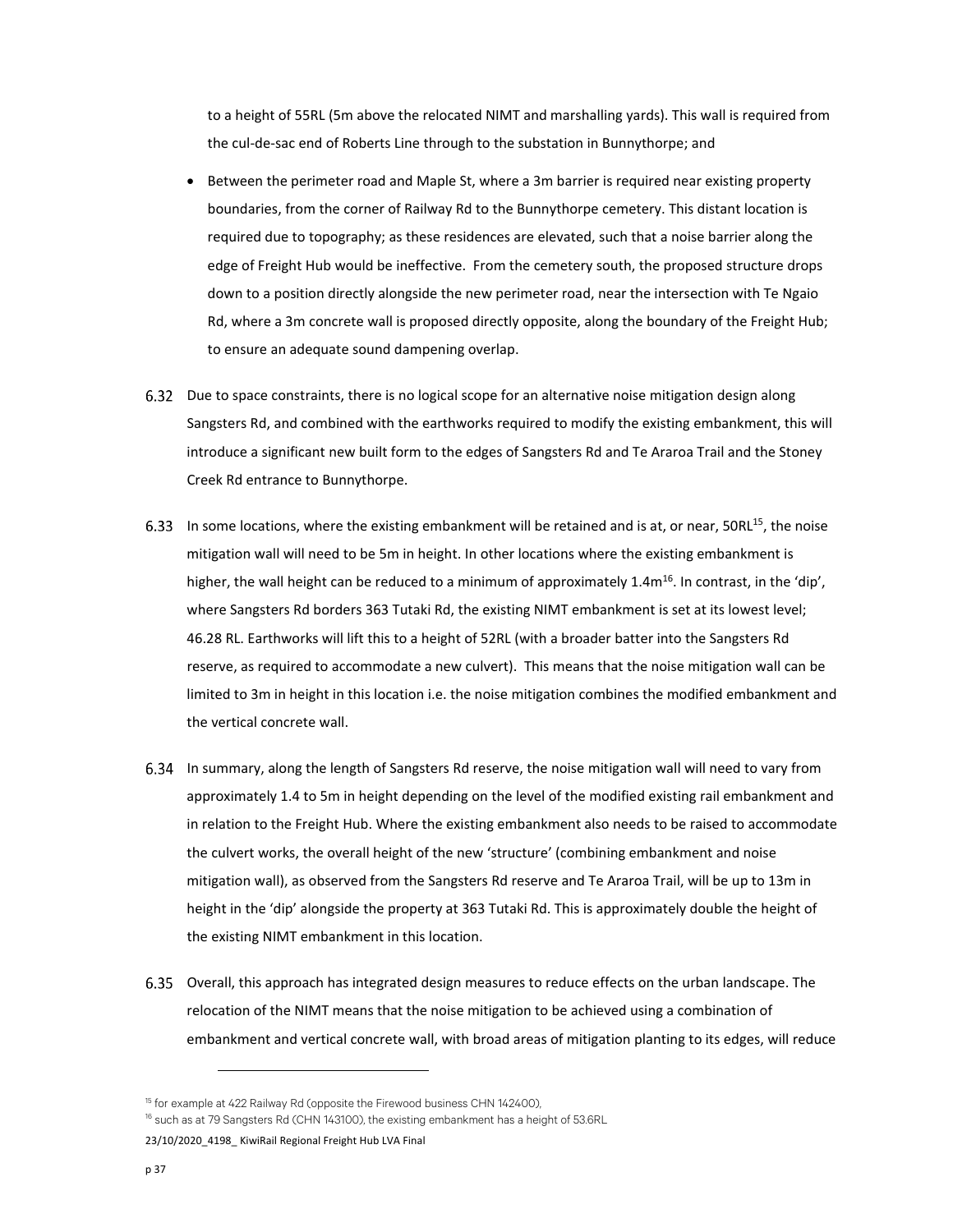its visual dominance and contrast with the surrounding environment. The design also requires fill batters around the new culvert works, including through the 'dip', which will provide greater scope to vary the alignment of Te Araroa Trail; and the option for a lookout area over the Freight Hub and wider Mangaone Stream landscape.

- Where noise mitigation is required to be located to the west, alongside the Maple St (above the proposed new perimeter road) there is space to use a planted earth bund with gentle, varied slopes and lower growing species, to retain open views (including of trains moving along the NIMT). This approach will integrate the required noise mitigation into the existing environment and the proposed mitigation planting to the edges of the new perimeter road and naturalised channel within Freight Hub. At the end of Te Ngaio Rd, where there are new homes built approximately 20m from the proposed noise mitigation, such an approach may not be possible. Here a low vertical wall on top of a lower bund may offer the least adverse urban landscape effects; as can be investigated and confirmed in the following stages of the project.
- Overall, the adverse **urban landscape** effects of the *noise mitigation* external to the Freight Hub, including the proposed design measures and planting mitigation, will be moderate to moderate‐high alongside Sangsters Rd, depending on the relative level of Te Araroa Trail and adjacent properties and the need for the existing embankment to be raised. The Freight Hub requires the introduction of a significant new structure along this road edge and while mitigation planting will screen this feature over time, it will be visually dominant, further confine the road edge and have a form and finish that is out of context with its rural residential surroundings.
- In contrast, the adverse **urban landscape** effects resulting from the planted earth bund *noise mitigation* will be low for properties to the west of the new Perimeter road (with the exception of houses retained at the eastern end of Te Ngaio Rd which will need further investigation). The use of planted earth bunds, with gentle batters, will tie into the natural contours and are able to be integrated into a wider area of River Terrace mitigation planting such that they will be integrated into the surrounding landscape.

#### *Stormwater Ponds*

Potential natural and urban landscape effects of the required stormwater ponds are relevant to consider separately from the Freight Hub (and noise mitigation), as their effects are distinct and there are further benefits to be considered in future stages of the project. Note, although the stormwater ponds have limited effects on any stream tributaries (the northern pond will be built over a short section of a highly modified watercourse) in a broader sense, they are considered to have natural character effects; as they feed into the Mangaone Stream and are in close proximity to it. They will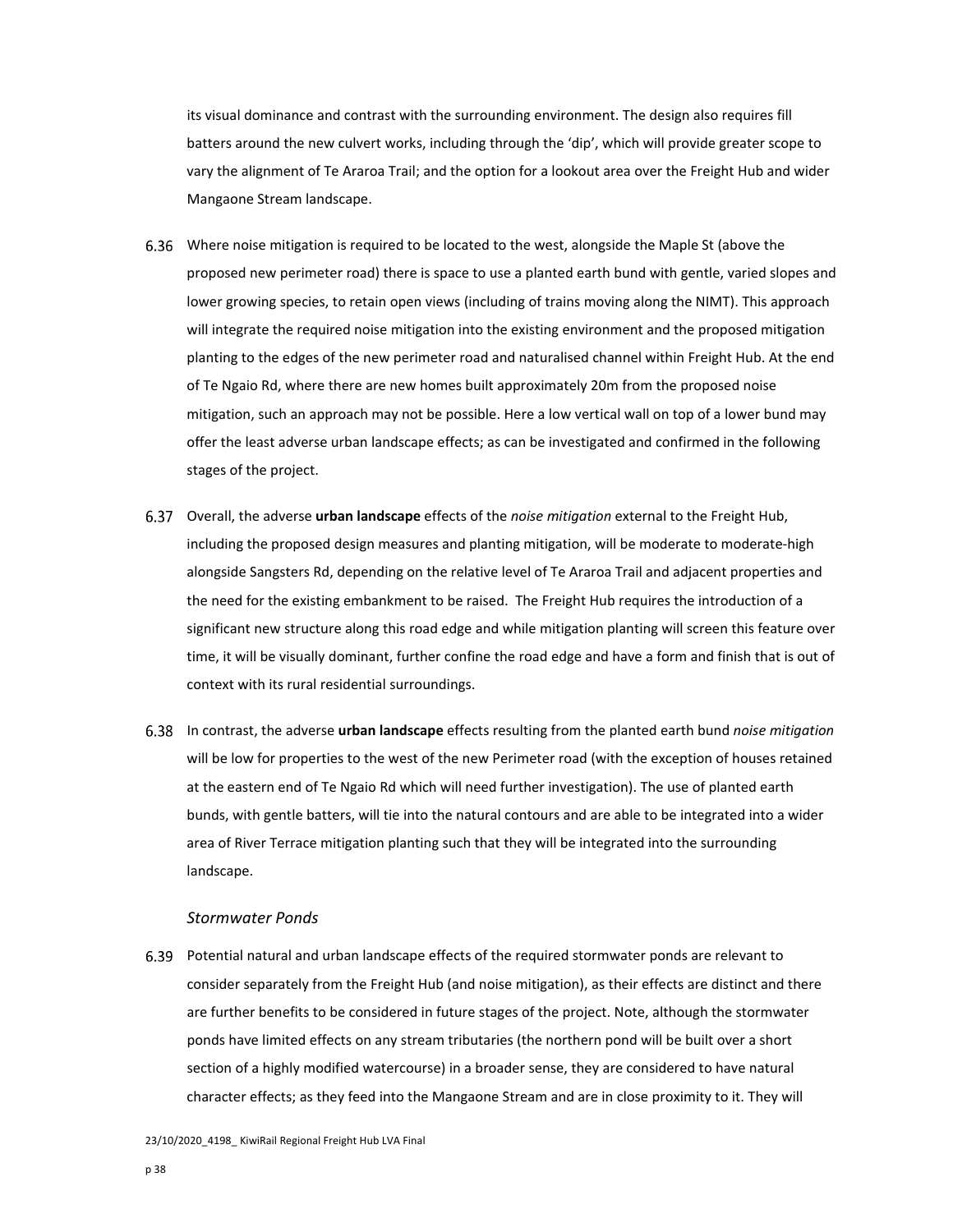appear as part of the stream landscape. The northern pond will have an outfall directly into the Mangaone and the southern pond to a tributary that flows perpendicular to Roberts Line.

- Effects on **natural landscape and natural character** resulting from the stormwater ponds will, in the short term, relate to the earthworks and any vegetation that is required to be removed to establish the ponds footprint.
- In the short term the effects on natural landscape and natural character will be adverse. While the shape of the pond and the profile of its banks can be naturalised, to tie into the natural contours, the required depth of the ponds and their size (approximately 71,000m<sup>2</sup> - northern pond and 60,000m<sup>2</sup>southern pond and maximum depth of approximately 6m) will contribute further to the way in which the project modifies natural landforms in this landscape.
- In the medium to long term, the ponds will provide natural landscape and natural character benefits. These positive effects will result from the proposed mitigation planting to the edges of the ponds and their gently sloping banks, including wetland and lowland kahikatea forest groupings, that would have once characterised the Manawatū Plains. Options for public access, combined with required maintenance tracks around these features, as are shown indicatively in the Landscape Plans, will increase perceptions of natural character. For example, where a small carpark to the edges of the Clevely Line road end could service a loop track to and from the Mangaone Stream through the mitigation planting – around the banks of the stormwater pond and wetland areas.
- Overall, the effects of the stormwater ponds on **natural character** will be a moderate positive. The northern pond removes an existing watercourse has very low natural character values. The ponds will ensure water flow is retained through this area and establish significant areas of indigenous lowland River Plain planting.
- Overall, the effects of the stormwater ponds on the **natural landscape** of the Mangaone Stream environment will be a moderate to high positive. The ponds will establish two naturalised features in an existing pastoral landscape with significant areas of lowland and wetland vegetation and the option for recreation and access to the Mangaone Stream.
- Opportunities to enhance these benefits further could be investigated in future stages of the project through additional planting and include potential opportunities for further recreation links between the two ponds. This integrated landscape treatment along the western boundary of the project would increase the natural landscape benefits in this area to at least high.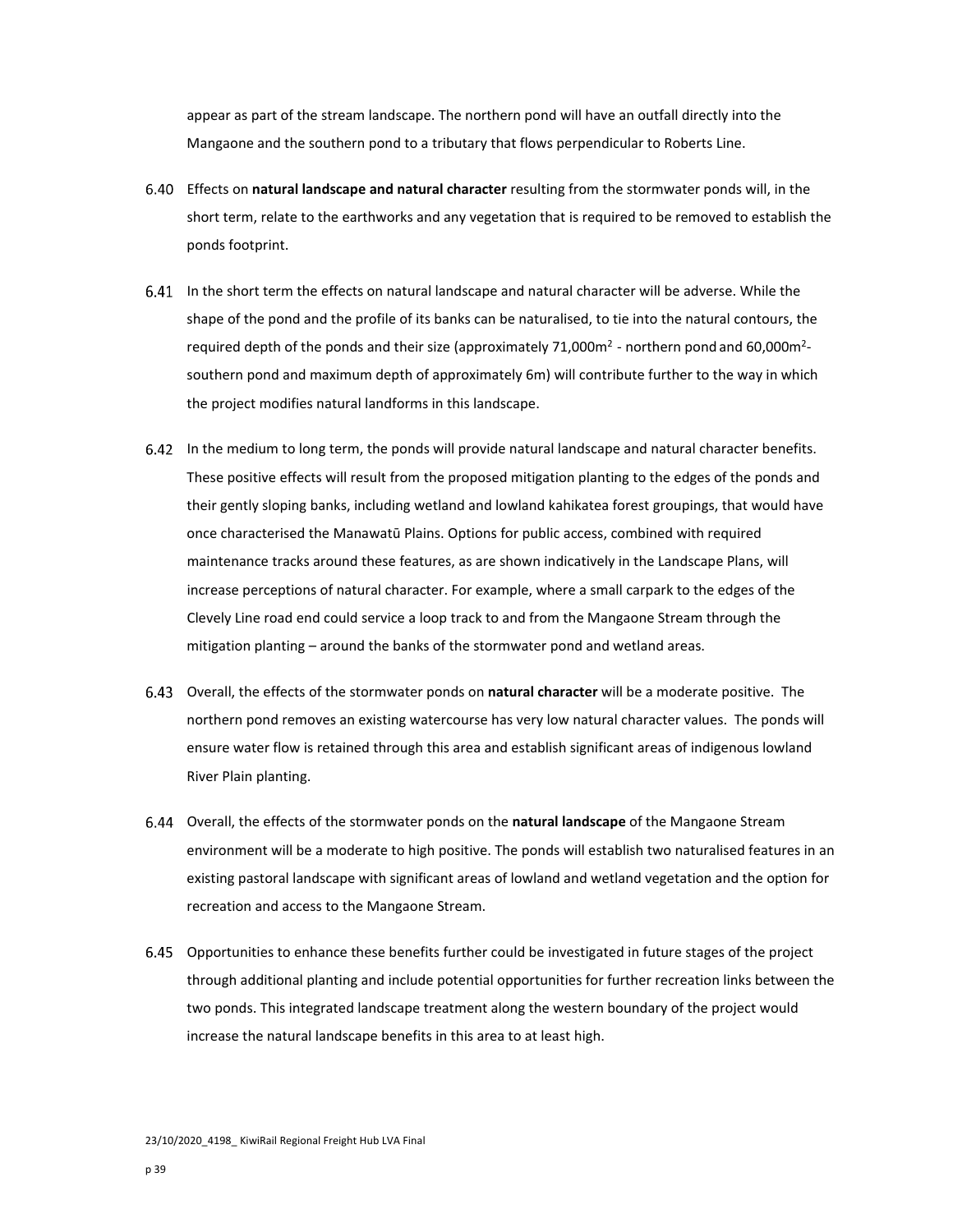## *Road Connections*

- **Urban landscape** effects of the roading connections relate to changes in the proposed network (with effects of the earthworks required addressed above under Freight Hub works). As noted above, the Freight Hub site and the closure of Railway Rd will require part and total closure of a number of roads such that the remaining properties on:
	- Clevely Line will need to use either Stoney Creek Rd or Roberts Line to access Bunnythorpe, Palmerston North or Fielding (rather than Railway Rd);
	- The Stoney Creek Rd connection to Bunnythorpe will also apply to all properties on Parrs Rd and Tutaki Rd (the latter having the option to continue along Tutaki Rd to Palmerston North City);
	- Te Ngaio Rd east will need to use Maple St or Kairanga Bunnythorpe Rd connections (rather than Railway Rd);
	- The businesses along Railway Rd will connect into the cul-de-sac end of Roberts Line east, and along with existing residential properties, use Kelvin Grove to travel to all other destinations.
- Overall, the adverse **urban landscape** effects of these changes to the existing road connections are assessed as low. While there will be changes required in some residence's everyday connections (as described in the Transport Assessment), there are logical alternatives proposed and the underlying grid pattern of the urban landscape is retained.
- The potential adverse **urban landscape** effects associated with the proposed *new perimeter road* relate to its alignment; and the way it cuts across the finer grained grid of local roads. On the other hand, it has a logical alignment to the broader scale patterns set by the NIMT, and the framework set by Roberts Line and the Kairanga Bunnythorpe Rd. It also reinstates the status quo connection into Bunnythorpe, along the remaining section of Railway Rd.
- Mitigation planting proposed over the cut and fill batters of the new perimeter road, will be set within broader areas planting proposed to the edges of the road, alongside Maple St and on either side of the log yard rail line including the naturalised channel. Combined with the proposed mitigation planting to the surrounds of the stormwater ponds, and to the edges of the Freight Hub works, this is likely to create positive urban landscape effects, as a gateway to and from Bunnythorpe. The existing arrival experience along Railway Road is characterised by a closely spaced rail and road corridor, enclosed by weed covered embankments.
- Further, as outlined in the Transport Assessment, the new perimeter road considers the future urban landscape, in that it does not preclude connections to future roading links, such as connections to Kairanga Bunnythorpe Road and / or a southern bypass of Bunnythorpe .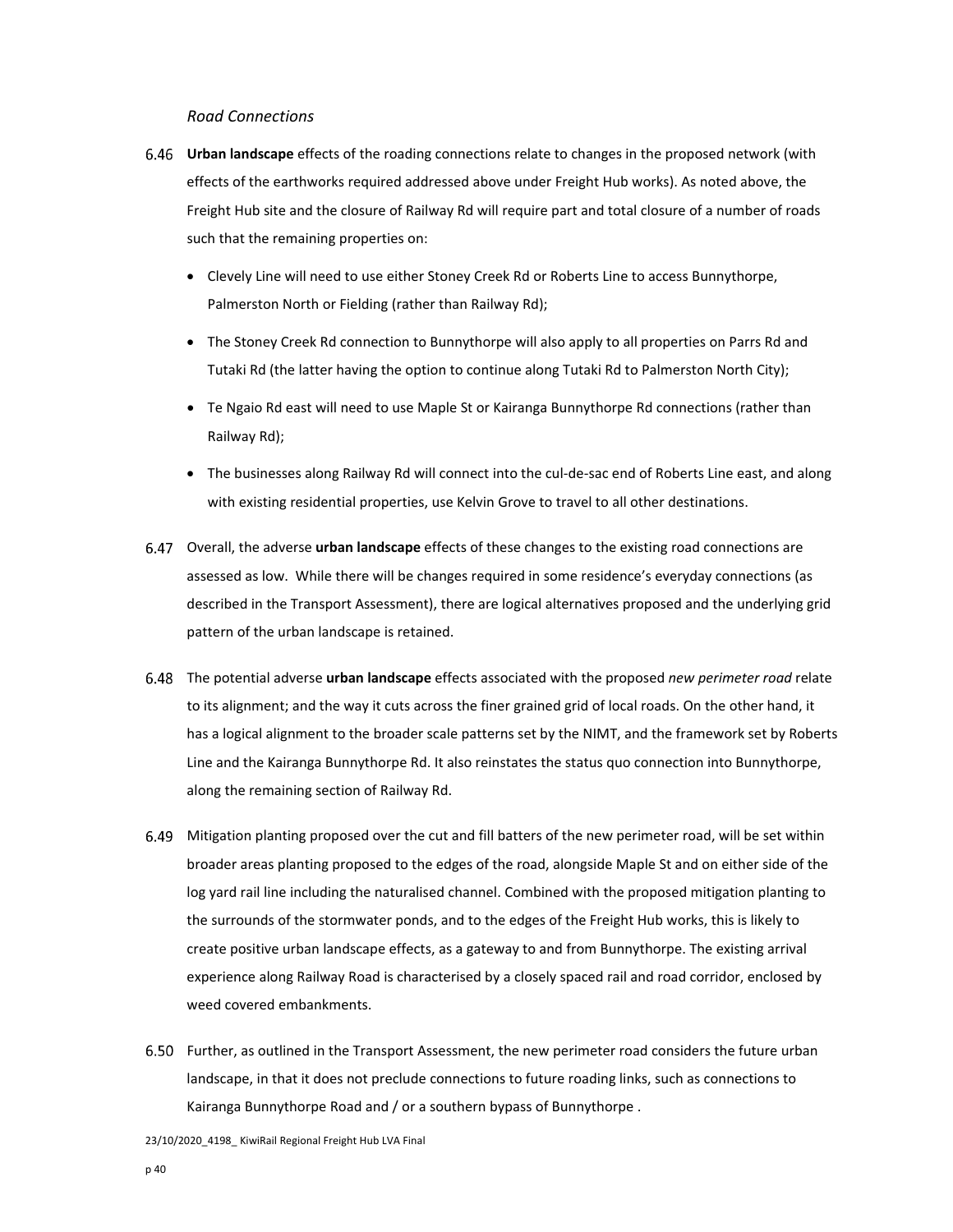- Further design measures integrated in the concept include a new footpath connection alongside the perimeter road. There are also opportunities for an off-road path linking from Railway Rd to the stormwater ponds with a loop track to the Mangaone Stream to be investigated in the future. These features have further potential positive urban landscape effects, as they provide further options for Bunnythorpe residents in terms of recreation and access to the wider NEIZ, including areas of employment. The potential footpath connection and recreation trail are shown on the Landscape Plan and Illustrative Cross Sections; with the alignment of the trail to be confirmed in the next stages of the project.
- Overall, the proposed perimeter road will have low‐moderate positive effects on the **urban landscape**. While it cuts across the finer grid pattern of local roads it has a logical setting to the main arterial routes, and with the broad areas of mitigation planting proposed, provides an uplift in the arrival and departure experience into Bunnythorpe.

## *Summative natural character, natural and urban landscape effects*

- In summary, the effects of the **project overall** (considering the combined impact of the Freight Hub works, Noise Mitigation, Stormwater Ponds and Road Connections) on:
	- The mitigation proposed in the Landscape Plan will have moderate positive effects on **natural character** of the tributaries to the Mangaone Stream. While the existing tributaries are highly modified, they currently follow a naturalised path, and the development will culvert a significant length removing future options for natural character restoration. These effects have been mitigated and benefits integrated by the integration of the naturalised channel within the Freight Hub and by the proposed mitigation ponds and include the potential for future ecological gains. These features will provide natural character gains due to their naturalised form, broader scale wetland and River Plain, kahikatea forest dominant, type planting and the potential for recreation paths. Additional planting between the ponds, the Mangaone Stream and the tributary connecting to the naturalised channel, would add further natural character benefits. This would create a continuous naturalised landscape along the majority extent of the proposed perimeter road. These opportunities should be investigated in future stages of the project.
	- There will be moderate‐high adverse effects on **natural landscape** patterns including natural landforms and vegetation, the characteristics of the area that contribute rural amenity. This is a large‐scale industrial development requiring significant earthworks that will level a large area of land for rail and road distribution and operation activities. Factors that have limited these effects include measures to reduce earthwork cut and fill batters heights and slopes so that the development ties into existing contours along with the significant areas of naturalised mitigation planting proposed. This planting will help to integrate the extensive built forms into the surrounding environment.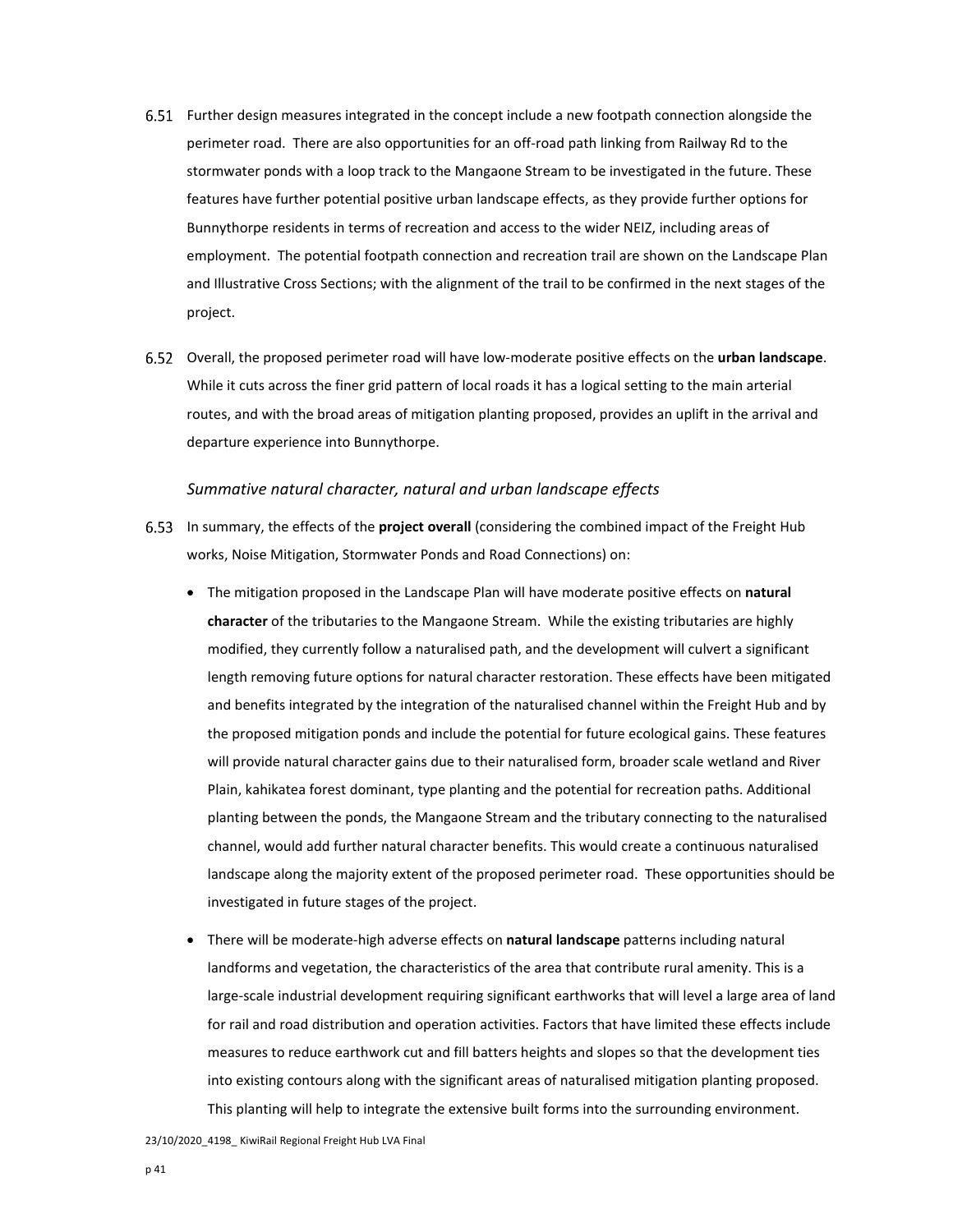While some of these effects are anticipated, where there is part zoning for industrial development, there will be further opportunities, at detailed design, to address the balance between natural and urban landscape patterns. This design process should include consideration of the way in which the final building forms can be articulated to manipulate perceptions of scale and fit and quality of finish including the use of a coherent palette of materials for all structures. These measures will further integrate the development within the surrounding natural and urban landscape that has rural and rural‐residential character.

- Effects on the **Urban landscape** patterns, including the existing road and rail connections and character of the existing built of the area, will be low-moderate adverse. While the concept design layout provides for the best interface with the scale of surrounding land uses, it is of a very different scale and character to the surrounding rural, rural residential properties and township of Bunnythorpe. These effects have been mitigated, in part, through the relocated alignment of the NIMT, to provide greater separation between the rail activities, Te Araroa Trail and residential homes close to Sangsters Rd. Effects on the character of residential areas have also been reduced by the integration of planted earth bund noise mitigation, where possible, and by extensive mitigation planting proposed with the potential to establish an improved gateway into Bunnythorpe. The effects on local and through transport flows have been minimised and the new perimeter road connection does not preclude connections to future roading links .
- Detailed design will confirm any opportunities to integrate Te Araroa Trail (which will be reformed), including a potential lookout over the Freight Hub Site. There is also the possibility that the reformed Te Araroa Trail can help councils realise part of the rural path Palmerston North to Fielding link. Confirmed details and planting to the edges of the required vertical noise mitigation walls will be important to limit adverse effects and realise possible urban landscape benefits.

#### **Visual Amenity**

- The potential for adverse and positive visual effects relates to the following main viewing audiences for the site:
	- Passengers travelling along the NIMT
	- Motorists travelling along existing roads;
	- Users of the existing industrial area;
	- Visitors to the Bunnythorpe cemetery;
	- Residents and visitors to the Bunnythorpe township;
	- Residents who have an open outlook onto the site in the surrounding area; and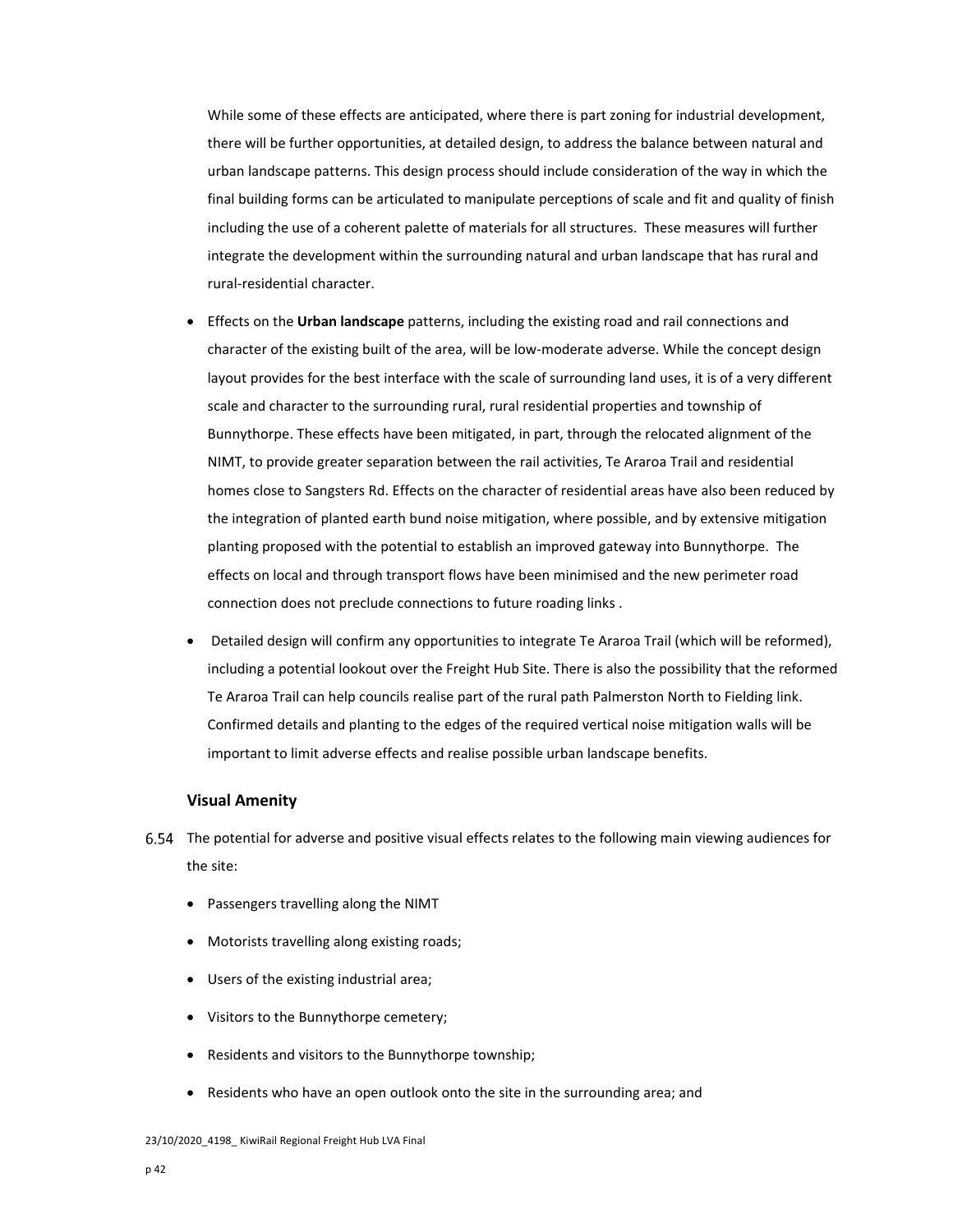- Pedestrians travelling along Te Araroa Trail.
- For the purpose of this NoR assessment, potential visual effects are considered by viewing audience and orientation, to reflect the varying character, and visual amenity, of the landscape surrounding the site. The purpose of this more detailed analysis is to assess the way in which the project will be experienced from the south, north, east, and west and to identify any other design and mitigation measures to be investigated in the future stages.
- The assessment of visual effects has been carried out through desktop analysis and fieldwork to the site and surrounding area. Stitched Context Photographs were taken, relevant to the viewing audience groups (as are included in Appendix 1 to this assessment), to help inform the assessment. Visual effects as experienced from individual properties has not formed part of this assessment process. A number of residential properties were visited during field work and Context Photographs taken to assist in the assessment of representative views relevant to a viewing audience group. Due to the scale of the project and the way in which it will change the character of the local landscape, further desktop and possible site work visibility investigation is recommended in future stages of the project, as discussed in more detail below.
- Similarly, the effects of lighting due to spill and general effects on the night sky are not considered in this report. The Lighting Design Report outlines the lighting standards that must be achieved through detailed design. Any lighting effects will need to be assessed and appropriately managed as part of that process.

#### *Rail passengers*

- A representative view of the site and the NIMT rail corridor is shown in Figure 02 in the Context Photographs.
- The NIMT typically services the daily Northern Explorer passenger journey along with freight. Adverse visual amenity effects for passengers on the train will relate to a loss of rural amenity. The existing landscape is relatively open and there are views out towards the Mangaone Stream and of rural activities as the train passes alongside the site (if the train is travelling at 50km/hr, over approximately 3‐4 minutes). Any adverse effects will be, in part, mitigated by the Freight Hubs connection with their overall experience ‐interest in rail activities and, or the expectation that these activities could feature along the journey. A change in the view, over a proportion of the Site, should also be anticipated, given the change in zoning to industrial land. The 'whole site 'master planned approach, used to determine the logical arrangement of the Freight Hub works, will result in a coherent layout that limits visual clutter. The requirements of the NEI Design Guide (to be integrated by KiwiRail across the Site) and proposal for large areas of planting alongside Roberts Line, will also limit adverse visual amenity effects.

23/10/2020\_4198\_ KiwiRail Regional Freight Hub LVA Final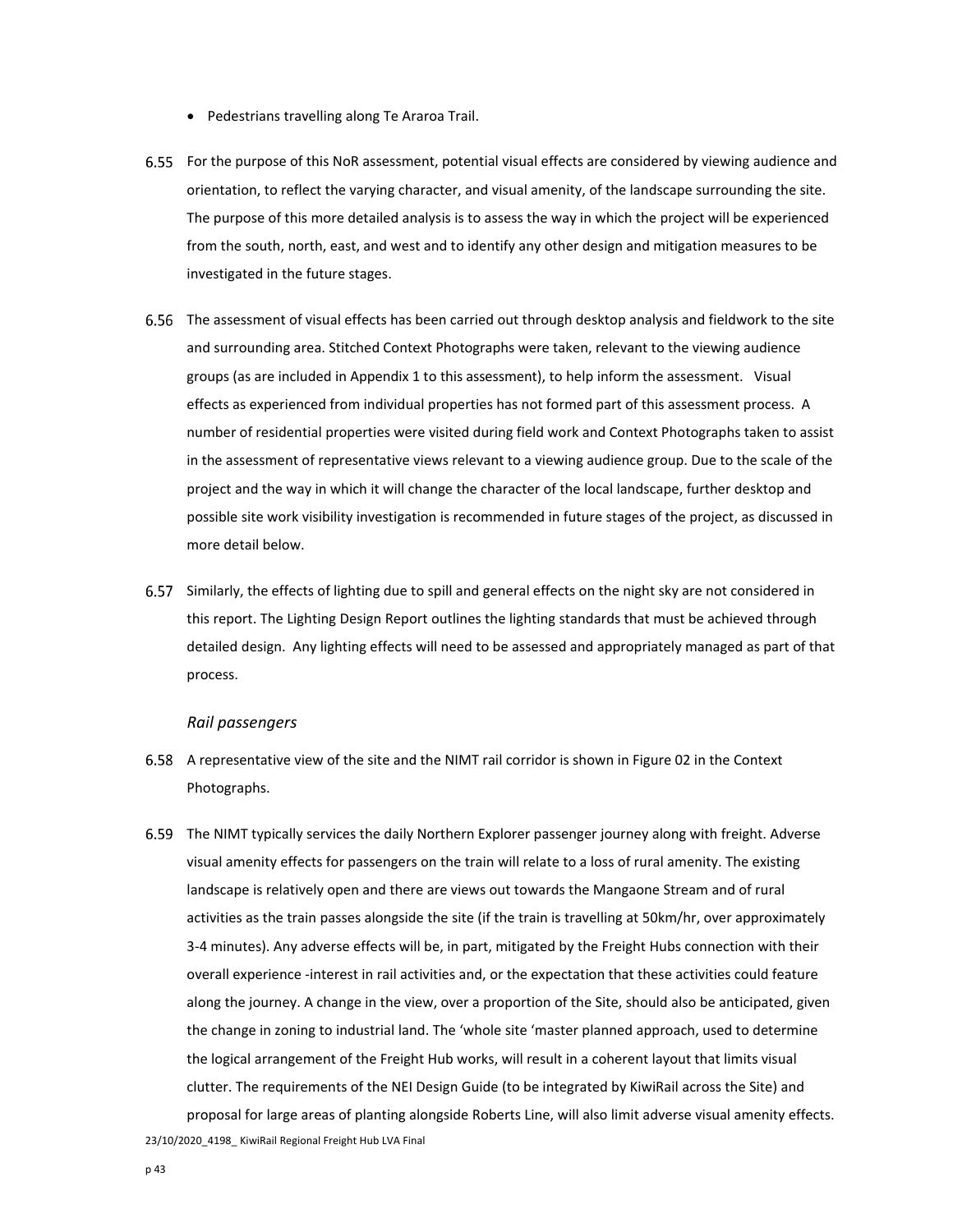Overall, the adverse **visual amenity** effects for *rail passengers* will be low. The project will be viewed for a short section of the journey and provide visual interest for rail enthusiasts and the master plan and use of the NEI Design Guide principles will ensure there is coherent visual quality and logic to the Site. Large areas of mitigation planting proposed to the north western boundary and perimeter road will also feature in the views from the train near Bunnythorpe, and alongside Roberts Line, which will provide an uplift to the existing visual quality of the area.

#### *Motorists*

- The Freight Hub will feature in views from a number of public roads around the Site with the potential for adverse visual amenity effects more likely in close views such as from Roberts Line, Clevely Line, Te Ngaio Rd, Sangsters Rd end of Parrs Rd and the remaining sections of Railway Rd and the proposed new perimeter road. Figures 02, 03 and 06 in the Context Photographs show representative views from public roads in close proximity. There will also be changes to longer distance views resulting from the Freight Hub, where the existing Mangaone landscape forms part of a wider view. For example, along Kairanga Bunnythorpe Rd and Stoney Creek Rd. Figures 03 and 05 in the Context Photographs show representative views from public roads where the project will feature in distant views.
- Views of the Freight Hub from close public roads, such as Roberts Line, will be dynamic, for example, as experienced during a journey around the Site. Given the site's context and the layout of the Freight Hub, the potential for the greatest adverse visual amenity effects is likely to be from locations where the larger components of the masterplan are located in the foreground and there are no existing or proposed mitigation features that would provide screening or a logical context (elements of a similar scale) to integrate the proposal. Close views with the least mitigating factors and, therefore, greatest potential for adverse effects, are likely for motorists travelling south east along **Roberts Line.** Here, the Freight Hub will include 11m high distribution buildings over 800m in length close to the road and the surrounding landscape has much smaller scale rural residential and rural utility buildings. Similarly, along the new perimeter road, the distribution buildings will flank an 800m stretch of the road approximately 60m from the road centreline. Mitigation measures included in the Landscape Plan, include significant areas of planting proposed:
	- both sides of the distribution facility rail track and Roberts Line southern entrance to the Freight Hub;
	- to the edges of the perimeter road required noise mitigation walls along with fencing details and building articulation to comply with the NEI Design Guide; and
	- around the stormwater ponds including larger scaled areas and tree species.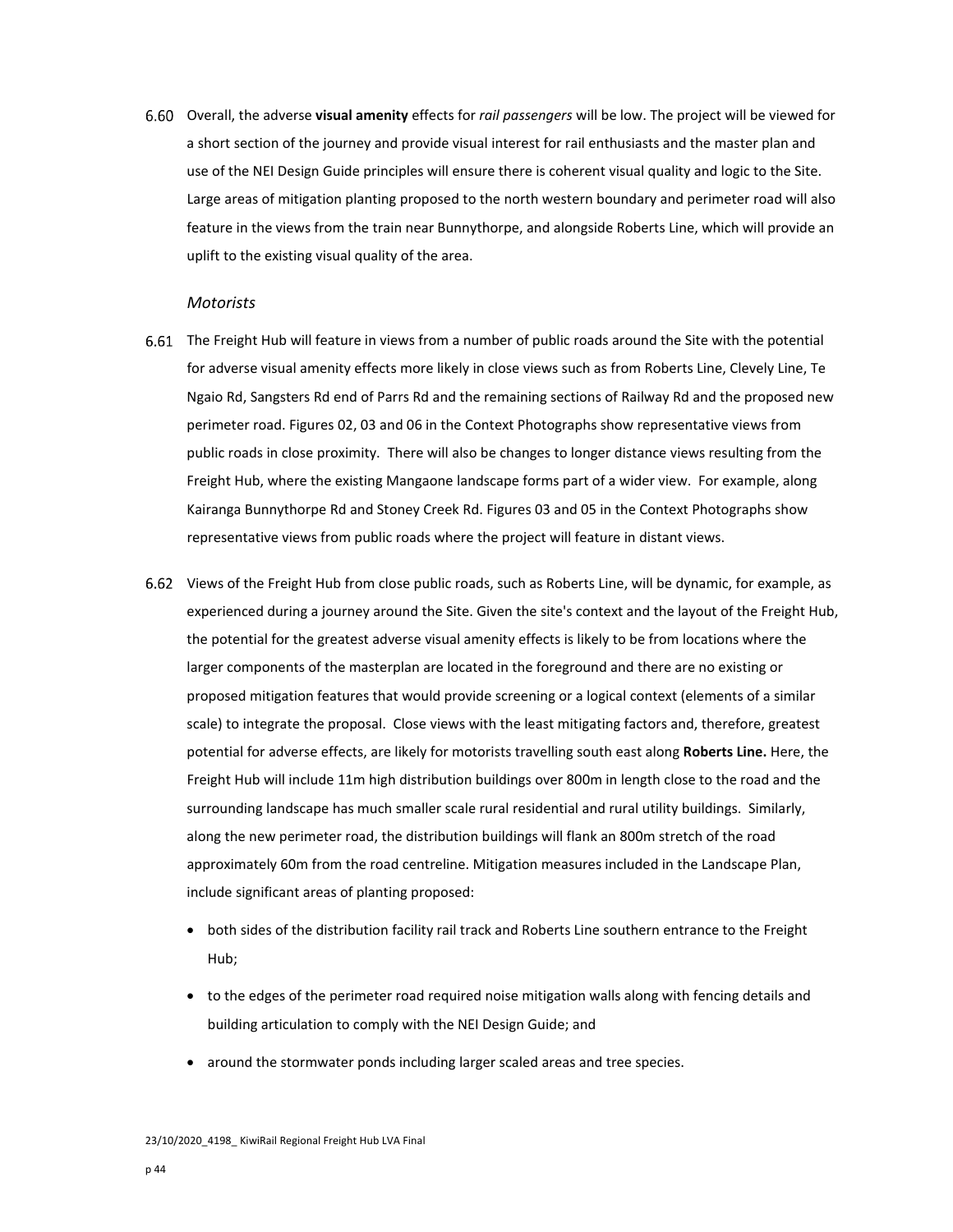- These measures will help to break up the bulk and scale of the buildings, provide partial screening and a counterpoint to the scale of the built facilities. Further, it is relevant to note that, the larger scaled components of the Freight Hub, as will be experienced in these views, are located mainly in the areas zoned industrial where large‐scale built forms and industrial activities are anticipated.
- Overall, the adverse **visual amenity** effects for motorists in close views to the project will be low, at worst and low to moderate; due to the extensive areas of mitigation planting proposed and noting a change in character is anticipated over a proportion of the site as part of the NEIZ. These adverse effects will reduce further over time as the larger (mature height) trees proposed in the mitigation planting grow above 10m and provide partial screening and a counterpoint to the scale of the new buildings.
- 6.65 In some locations the proposed mitigation planting will improve visual amenity, with positive effects in terms of the views experienced by motorists. For example, at the corner of Roberts Line and Railway Rd, there is currently very low visual amenity, and the project will introduce large areas of planting alongside the southern boundary (that will partly screen the yards and buildings). Similarly, the proposed planting to the west of the new perimeter road from Richardsons Line to Bunnythorpe will, in time, establish a broad area of lowland wetland and forest through to Railway Rd, with visual amenity benefits. Planting in this area will also be important in terms of mitigating for adverse effects on views from Clevely Line west, nearby (and where planting over a wider area of the flood plain would be a further advantage; as included in the Recommendations below).
- Along **Sangsters Rd**, for motorists, the potential for adverse visual amenity effects relates mainly to the height and treatment of the noise walls, where the wall is typically at least 2m in height it will block views beyond it to the Freight Hub Site. The final form and finish of these walls and planting along this structure will be important to mitigate for any adverse effects on views experienced by motorists. Overtime, the mitigation planting, where well maintained, will result in an improved edge condition (currently this edge features gorse and other weeds).
- Along **Te Ngaio Rd,** broad areas of proposed mitigation planting and greater viewing distances to the taller buildings will mitigate for visual amenity effects of the Freight Hub Site. There will, however, be a number of houses retained in close proximity to the perimeter road and a noise wall is required to the boundaries of properties at the end of the cul‐de‐sac. Here, the potential for adverse visual amenity effects for motorists is able to be mitigated through planting, to screen the noise mitigation wall. The greater visual amenity effect issues in this location relate to the properties; as discussed below.
- In distant views for motorists, the Freight Hub may be able to be viewed in the mid ground of a more extensive scene and, due to the scale of the footprint and its built forms (including colourful containers), it will be noticeable where there are no other impediments to the view. Given the rolling topography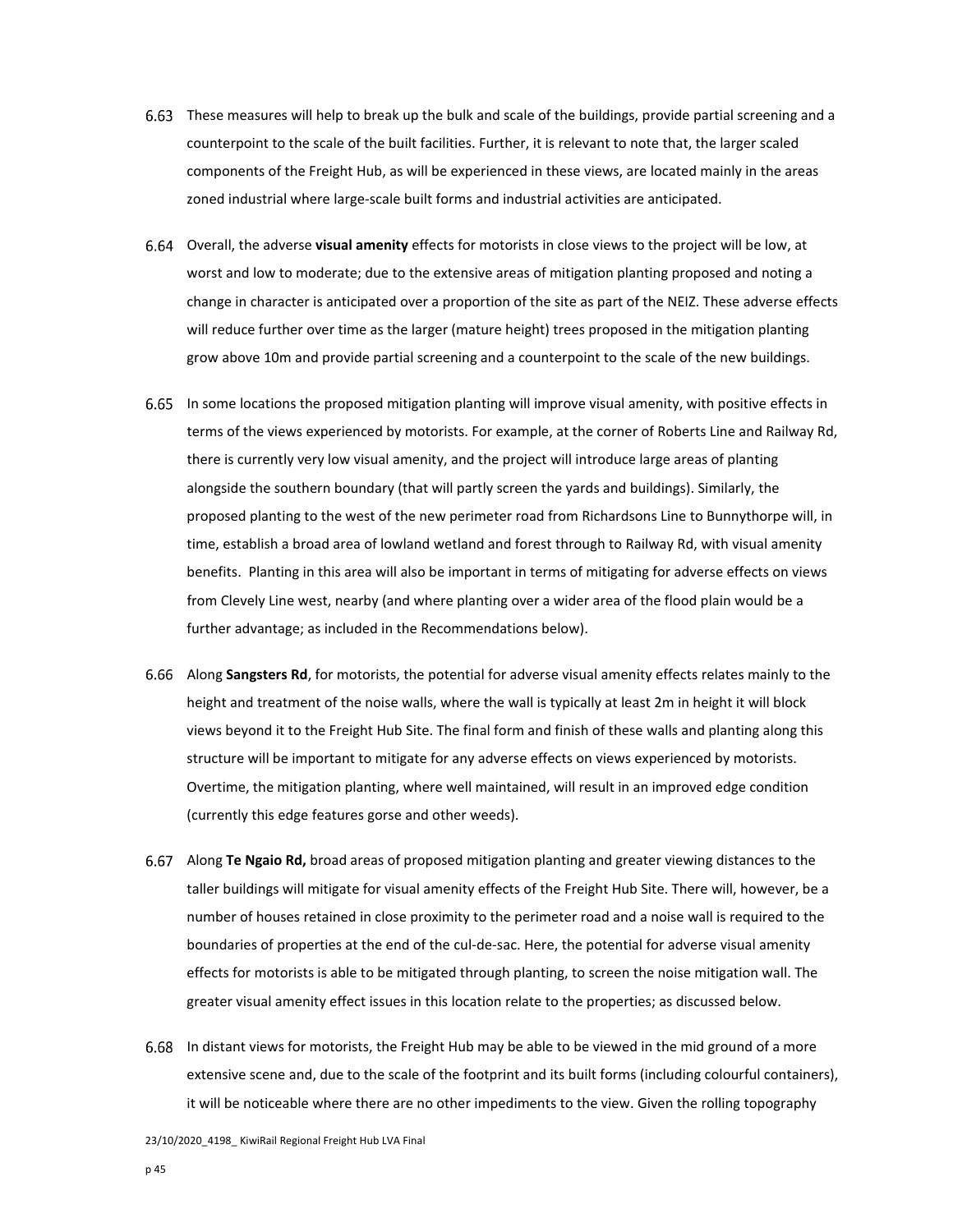and existing vegetation patterns, some components of the Freight Hub are likely to feature through open view shafts along Stoney Creek Rd, for example, at the corner of Clevely Line (approximately 500m to the Freight Hub boundary). Similarly, from greater distances along Roberts Line, views are likely to be obscured by intervening rows of trees. For example, at the intersection with Kairanga Bunnythorpe, the Freight Hub boundary will be over 1 km away and there are lines of trees in the midground blocking view across the Mangaone Stream. Over time the proposal will provide further large‐scale trees beyond the watercourse.

Overall, the adverse **visual amenity** effects on distant views for motorists will be low, at worst, and from a number of roads in the surrounding environs, negligible due to the screening effects of intervening landform and vegetation.

## *NEI Zone*

- Adverse **visual amenity** effects experienced as a result of the Sites proximity to other areas of the NEIZ (including that still to be developed west of Richardson's Line) will be negligible, as the change in character is to be anticipated, and use of the NEI Design Guide principles will ensure consistency and coherent visual quality.
- In addition, extensive areas of mitigation planting, to be integrated along the Roberts Line boundary of the Designation Extent, will provide some visual amenity benefits; and is likely to compliment future master planned development (for example over the Higgins site along Richardson's Rd).

#### *Bunnythorpe Cemetery Visitors*

6.72 Adverse visual amenity effects for visitors will relate mainly to views from the south eastern corner of the cemetery, where there is a break in the existing vegetation. A representative view from this location is shown in Figure 09 of the Context Photographs; accessed off the main lawn through a narrow track. The removal of large trees located on properties required for the proposal, along Te Ngaio Rd, will create a change in the view from this location. Overtime, large scale (mature height) tree species proposed in the mitigation planting, to the edges of the rail yard and tank storage area, may replace these landmarks. From this location, broad areas of proposed mitigation planting will also feature in the view, from the cemetery boundary to the edge of the perimeter road (which will be set down below the level of the cemetery) and, beyond this, further areas of more open planting associated with the naturalised channel. To the south east, the larger scaled buildings of the Freight Hub Site may feature, at a distance of more than 800m; where they are not screened by intervening mitigation planting (and noting trees will take time to grow to heights above 5m and a number of built elements are over 12m in height). However, as the majority of the built structures in the Freight Hub will be set 3 metres below the level of the cemetery, their prominence will be somewhat reduced. Overall, the adverse **visual**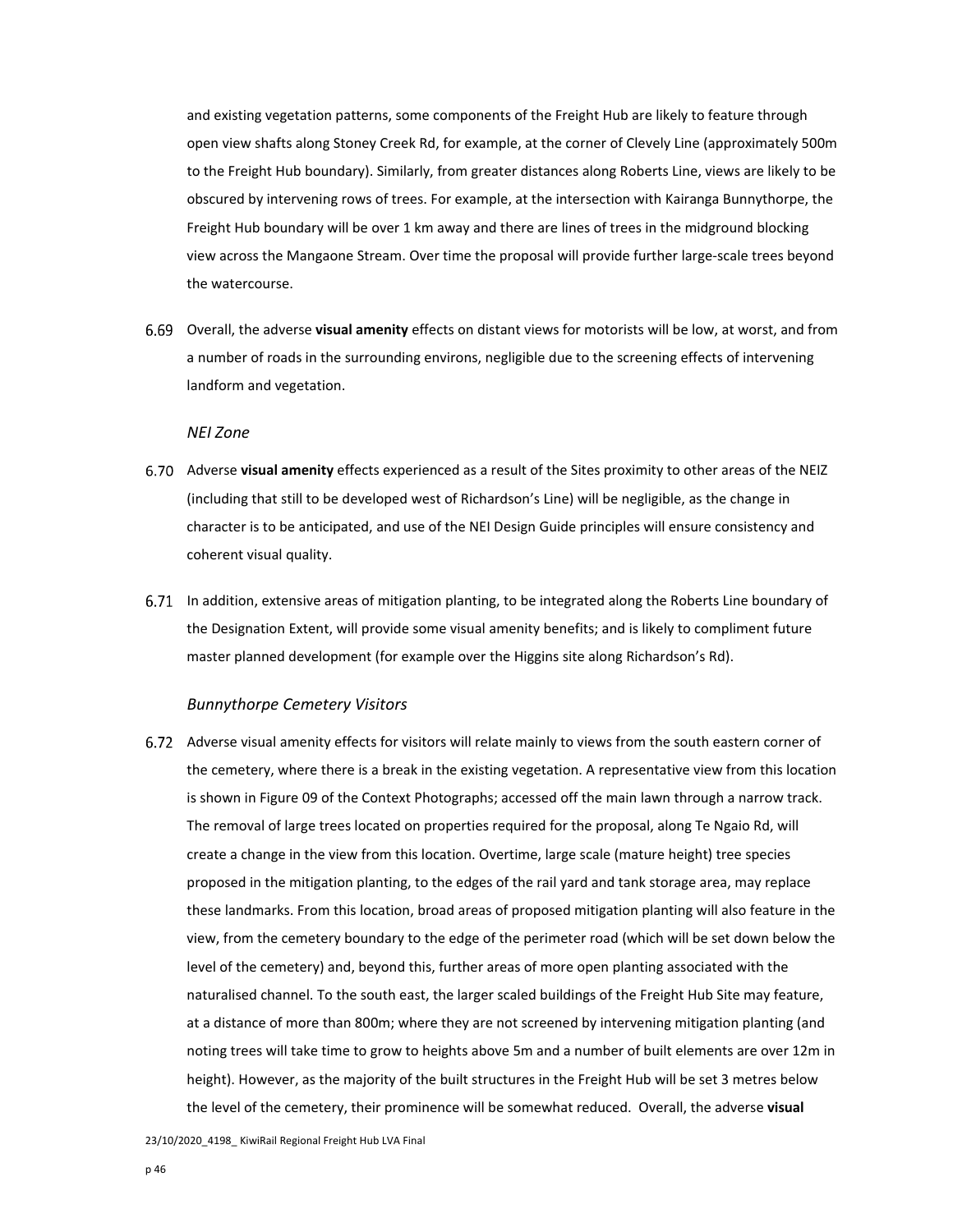**amenity** effects for *cemetery visitors* will be very low, and the proposed planting could provide the opportunity to remove the exotic Pampas weeds along the boundary of the cemetery overtime.

From within the cemetery, near the main grave sites and paths, there will be limited views of the Freight Hub due to the existing vegetation along its south eastern boundary and there will be no adverse visual amenity effects for visitors. A representative view from the main path is shown in Figure 10 of the Context Photographs.

### *Bunnythorpe township*

- Views of the project from the Bunnythorpe township streets will be limited to the immediate environs of the Glaxo building and small substation, alongside Campbell Rd. A representative view from this location is shown in Figure 04 of the Context Photographs. Here, the adverse visual amenity effects relate mainly to the design of the required noise mitigation walls, which will be up to 5m in height along the eastern edge of the NIMT in this location (ending at the eastern end of the substation) and the mitigation planting proposed around this, to the edges of Stoney Creek Rd. The planted earth bund, to the edges of the new perimeter road, may also be visible from this area of the township across the rail lines.
- Overall, the potential adverse **visual amenity** effects will be low from the *township*. The existing views towards the rail corridor and the Freight Hub Site have low visual quality. With appropriate design detailing of the noise mitigation walls and proposed planting, the Freight Hub could have a low positive visual amenity effect on the township.

## *Pedestrians travelling along Te Araroa Trail*

- Views of the Freight Hub will be experienced along Campbell Rd and both the formed and unformed sections of Sangsters Rd (noting that the current access is via a style off Stoney Creek Rd to the west of Nathan Place). As there is a requirement for a noise mitigation wall to the east of the NIMT from Stoney Creek Rd to Roberts and beyond, adverse visual amenity effects will relate primarily to the relative height of the wall, its final form and finish and the proposed mitigation planting; that will soften and screen this structure over time.
- The relocation of the NIMT line will help reduce visual effects along Te Araroa Trail, as the noise mitigation wall can be located on top of the existing embankment and, providing this can be rehabilitated with growing media, the area between the wall and the Sangsters Rd reserve planted. The extended fill batter in one location (at 363 Tutaki Rd and its surrounds) also offers the opportunity to lift Te Araroa Trail up onto the existing embankment, so that some views of the Mangaone landscape are retained. The details of this lookout feature are to be confirmed in the next stages of the project, for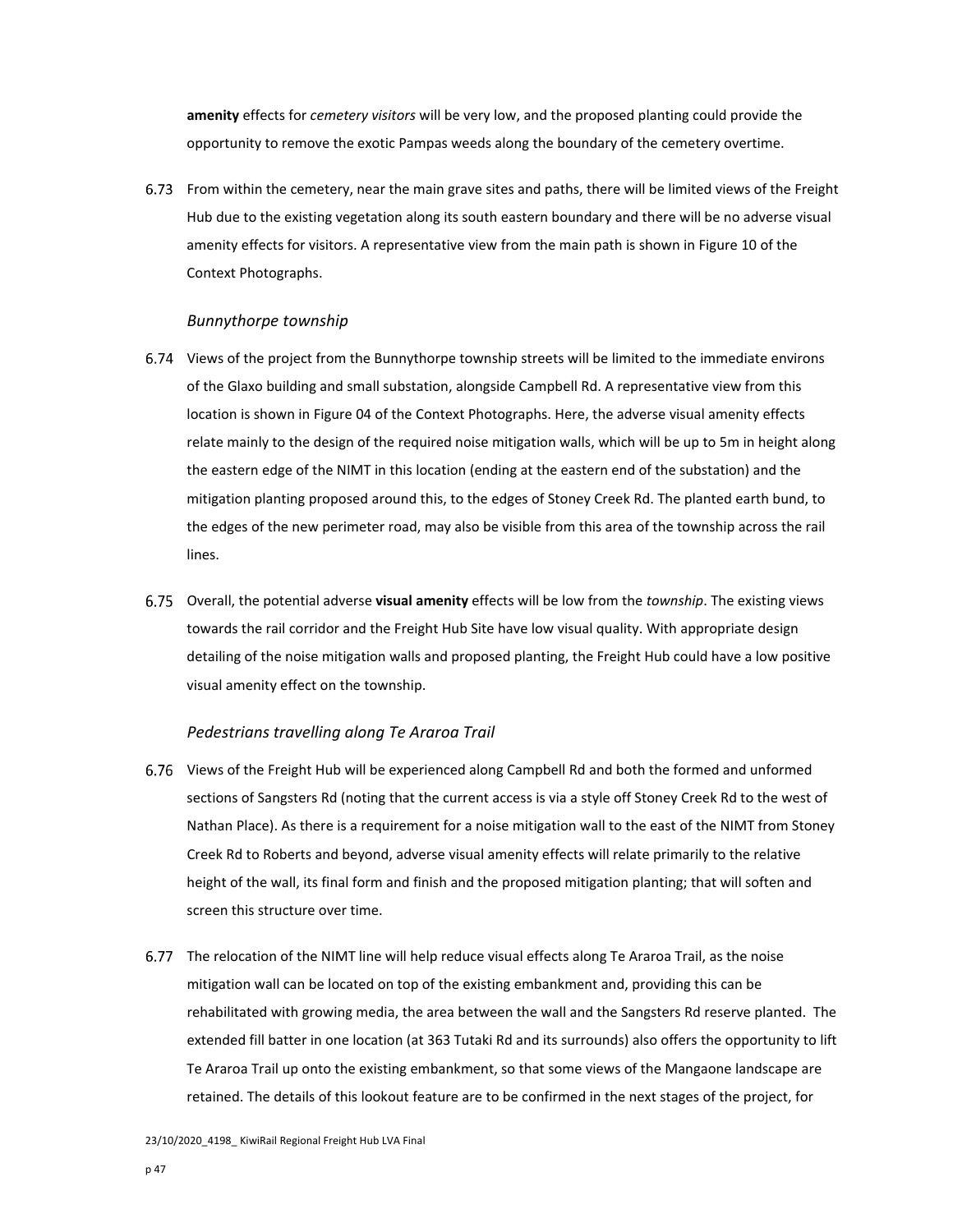example where the noise mitigation wall can be stepped back and overlapped to provide a 'window' through to the west. In summary, there will be some adverse **visual amenity** effects for users of Te Araroa Trail where existing views of the rural landscape are blocked, and the wall becomes a dominant feature to the edge of the journey. However, with the mitigation planting proposed, the adverse effects can be appropriately managed to low to moderate, and over time there will be some visual amenity advantages in having the edges of Te Araroa Trail planted rather than being weed infested.

## *Residents*

- 6.78 Properties with unobstructed, open, views in close proximity to the Site are most likely to experience adverse visual amenity effects. These properties surround the site and are located along:
	- Roberts Line;
	- Clevely Line west;
	- Te Ngaio Rd;
	- Maple St;
	- Clevely Line east;
	- Sangsters Rd;
	- Parrs Rd; and
	- Tutaki Rd
- **Roberts Line** properties include two subsets; those east of Railway Rd with residents that will now be living along a cul‐de‐sac and the properties retained to the west up to Mangaone Stream (approximately 500m from the proposed distribution facilities).
- **Visual effects** for the *Roberts Line east* group will be negligible, as they do not have an open outlook onto the Site. There are a number of mature shelter belts planted facing the site that will obscure any views of it. Representative views from Roberts Line east properties are shown in the Context Photographs Figure 13 and 14.
- Visual effects for *Roberts Line west* properties relate to their proximity to the distribution facilities that extend over 800m and will be 11m and 14m in height. While land use is likely to change in this area, due to the NEI Zone<sup>17</sup>, there are a number of houses along the southern edge of Roberts Line that will be located less than 200m from the warehouses with an open outlook towards the site. In these locations,

<sup>23/10/2020</sup>\_4198\_ KiwiRail Regional Freight Hub LVA Final <sup>17</sup> As shown in the PN District Plan map, this zone extends through to No#771 Roberts Line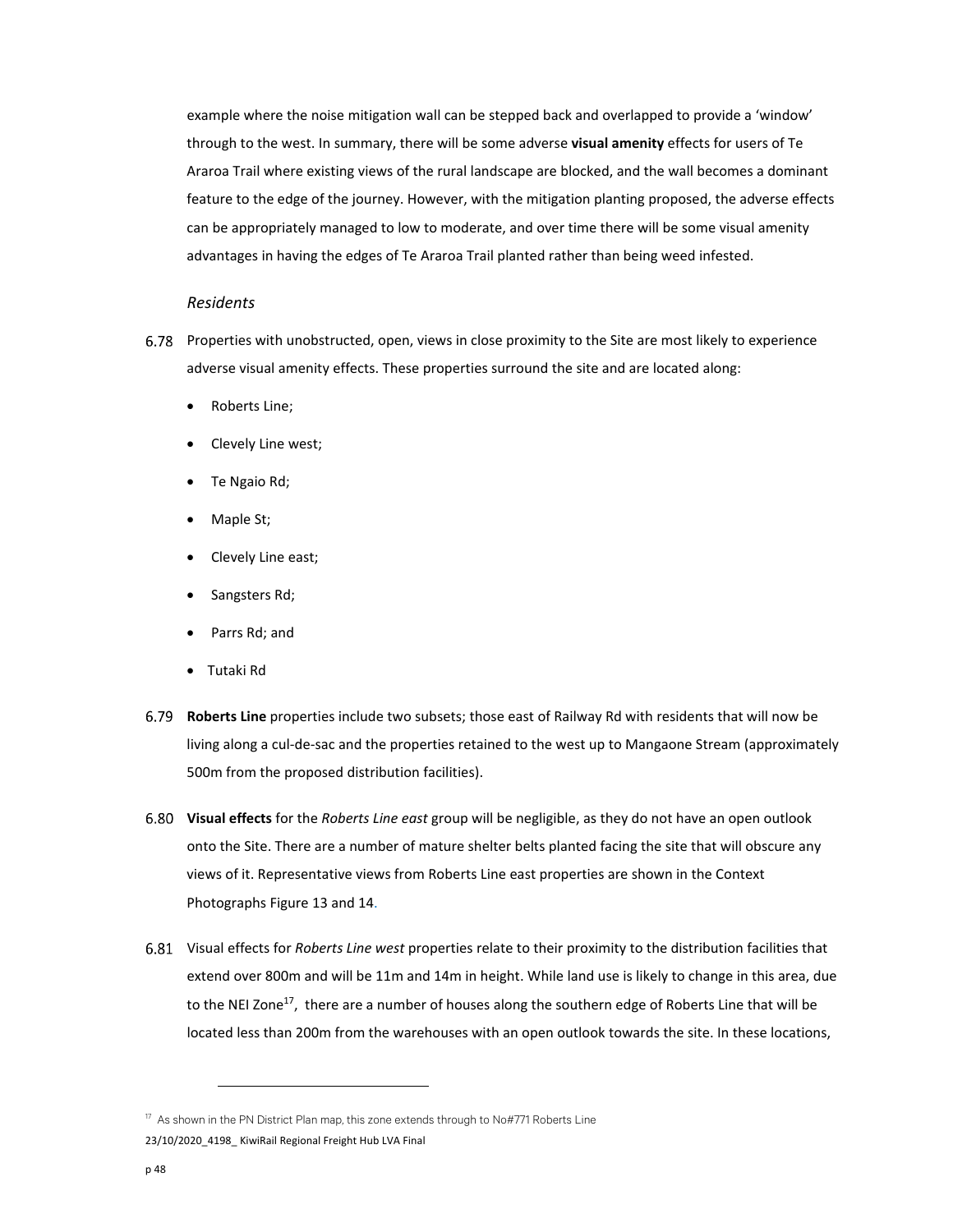there is the potential for high adverse visual amenity effects. For example, the home at No#765 Roberts Line (inside the NZEI Zone) is located approximately 50m from the site boundary.

- Mitigating factors integrated into design, as shown in the Landscape Plan, include proposed planting to the boundary edges including larger (mature height) tree species which will provide screening and a counterpoint or balance to the larger scale buildings. Similarly, mitigation planting integrated around the stormwater ponds will help reduce these effects further, where this area features in their outlook. Building form and finish is also to be consistent with the principles of the NEI Design Guide and this will, also, ensure a coherent level of visual quality across the site. However, the proposed mitigation planting will take time to establish, for example it will be 5‐10 years before tree species planted at 2‐3m would reach heights above 10m. Where warranted, and recommended by further desktop and field investigation, faster screening could be provided from within the property boundary where this is confirmed as being required through further technical assessment and agreed by KiwiRail. Using standard sightline conventions, lower trees, or hedge type planting, located in closer proximity to the viewer, will provide screening in a shorter time frame.
- Following the assessment findings above, it is recommended that residential properties located alongside Roberts Line, from Richardson's Line to 873 Roberts Line, be considered for future stage technical assessment in terms of possible additional planting.
- Early establishment of the mitigation planting, as shown on the Landscape Plan, is also recommended, prior to the construction of the Freight Hub buildings, and this will also have an impact on whether or not any additional planting may be required to mitigate the effects for the residential properties along Roberts Line. For example, where the mitigation planting is in place 2‐3 years prior to any buildings, their screening effects will be enhanced, and this may negate the need for additional planting in other areas.
- Along **Clevely Line** west, there is the potential for high adverse **visual amenity** effects to be experienced from the residential home to be retained at No#163. This property has an open outlook towards the Freight Hub. Mitigation planting proposed to the edges of the new perimeter road and the distribution facility will reduce effects here. However, given the open outlook and the scale of the buildings located within 200m from the home, further investigation of additional planting mitigation is recommended. Planting over a broader area of the flood plain, as discussed above and included in the assessment Recommendations, would also bring areas of planting closer to the viewer (and therefore have a greater screening effect).
- Properties along **Te Ngaio Rd,** east of Maple St, will have an open outlook towards the Site from an elevated location approximately 3m above the perimeter road cut face where there is a requirement for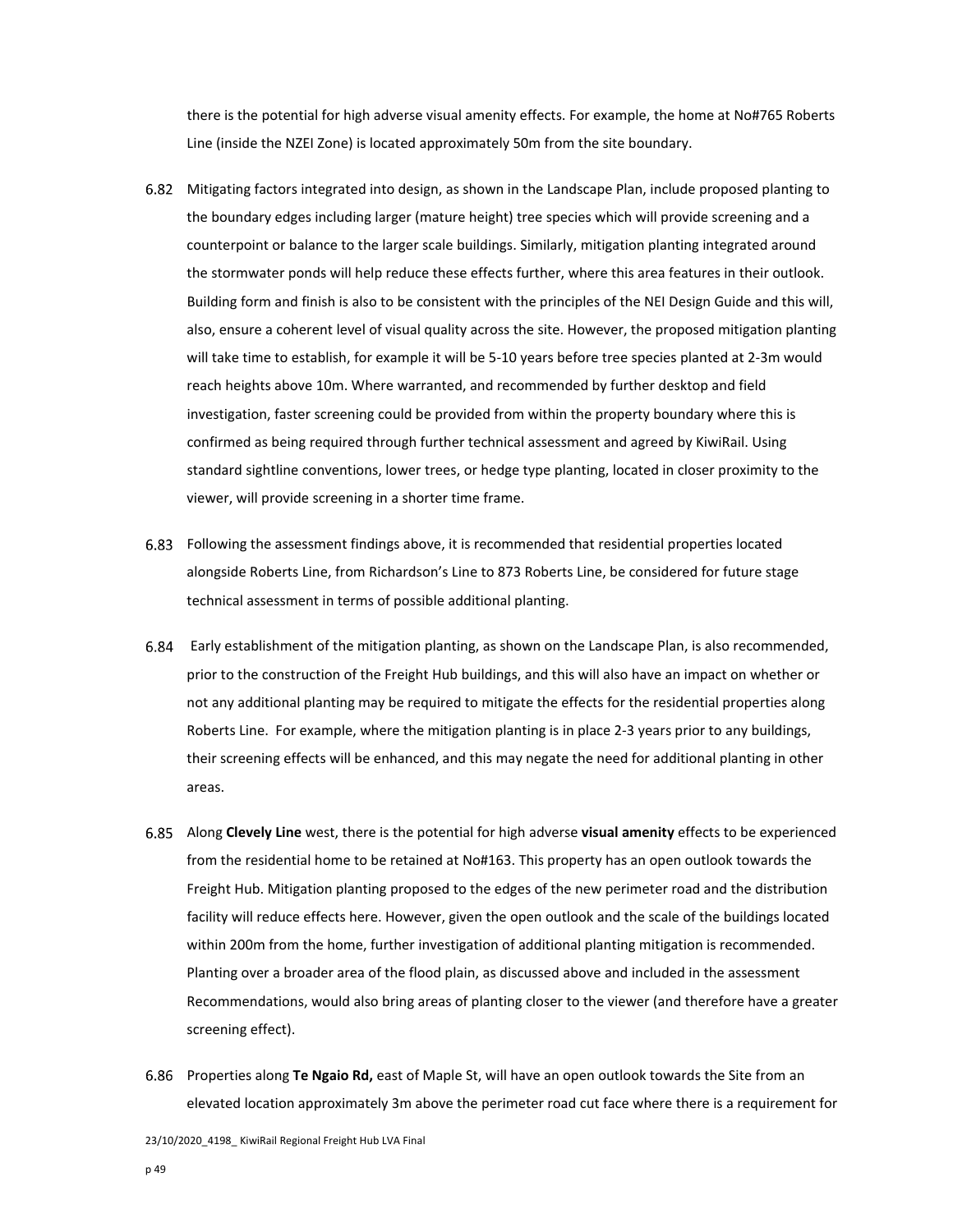a noise mitigation concrete wall or earth bund of 3m. Context photographs show representative views in this area, Figure 20 (a property within the Designation Extent).

- The closest structures within the Freight Hub will be the storage tanks at a distance of approximately 400m from the houses, with a height of 6m, and the distribution warehouses, located approximately 770m away from the end of Te Ngaio Road. Where the noise mitigation wall or planted bund (which would need to have a steep batter slope above the cut face to fit within the designation area) is located in close proximity to the houses to be retained, this will also have an impact of **visual amenity** with the potential for high adverse effects. A planted bund option may provide for a better fit in terms of landscape character and, likewise, faster screening of built forms within the Designation Extent.
- In summary, the recommendation is, that all properties east of Maple St, along Te Ngaio Rd, are investigated further in the next stages of the project, once more is known about detailed design, to determine the best option for the noise mitigation design and associated mitigation planting (while ensuring a coherent approach to the use of noise mitigation walls and earth bunds around the Site).
- The potential for adverse visual amenity effects along **Maple St** will be similar to that of the Bunnythorpe cemetery, where there is existing screening to the eastern boundary such as at No#1A, 3 and , where there is a tall exotic hedge that will block views of the Freight Hub. All other properties have a relatively open view out towards the Site, although at No#9 and No#11 Maple St there are split sections, and the homes located along the street edge are unlikely to be able to view the Freight Hub. A representative view from No#9a Maple St is shown in the Context Photographs Figures 7+8. Similarly, houses to the other side of the street are unlikely to view the Freight Hub other than at No#12, through a narrow view and open lot opposite, where the noise mitigation bund proposed and planting would be the only visible features of the project.
- Properties with the greatest potential to experience moderate to high adverse **visual amenity** effects resulting from the Freight Hub are located at No#9a and No#11a, where there are 2 storey homes, and other single storey properties with an open outlook located in close proximity to the Designation Extent. The requirement to provide for a 3m high planted bund as noise mitigation (located approximately 50m out from the residential property boundary), while visually pleasant, will block existing views out towards the NIMT which contribute to resident's amenity. Views from the second storey of No#9a and No#11a will not be impacted by the bund and most components of the Freight Hub will be visible, although at a distance. For example, the maintenance facility (16m in height) is located approximately 650m from the boundary of No#9a and will be viewed through extensive areas of proposed mitigation planting. Over time this is likely to screen much of this building (and noting it will be located approximately 5m below the Maple St property). The proposed lower River Terrace Planting with groupings of larger (mature height) trees integrated in the Landscape Plan will retain views of the

23/10/2020 4198 KiwiRail Regional Freight Hub LVA Final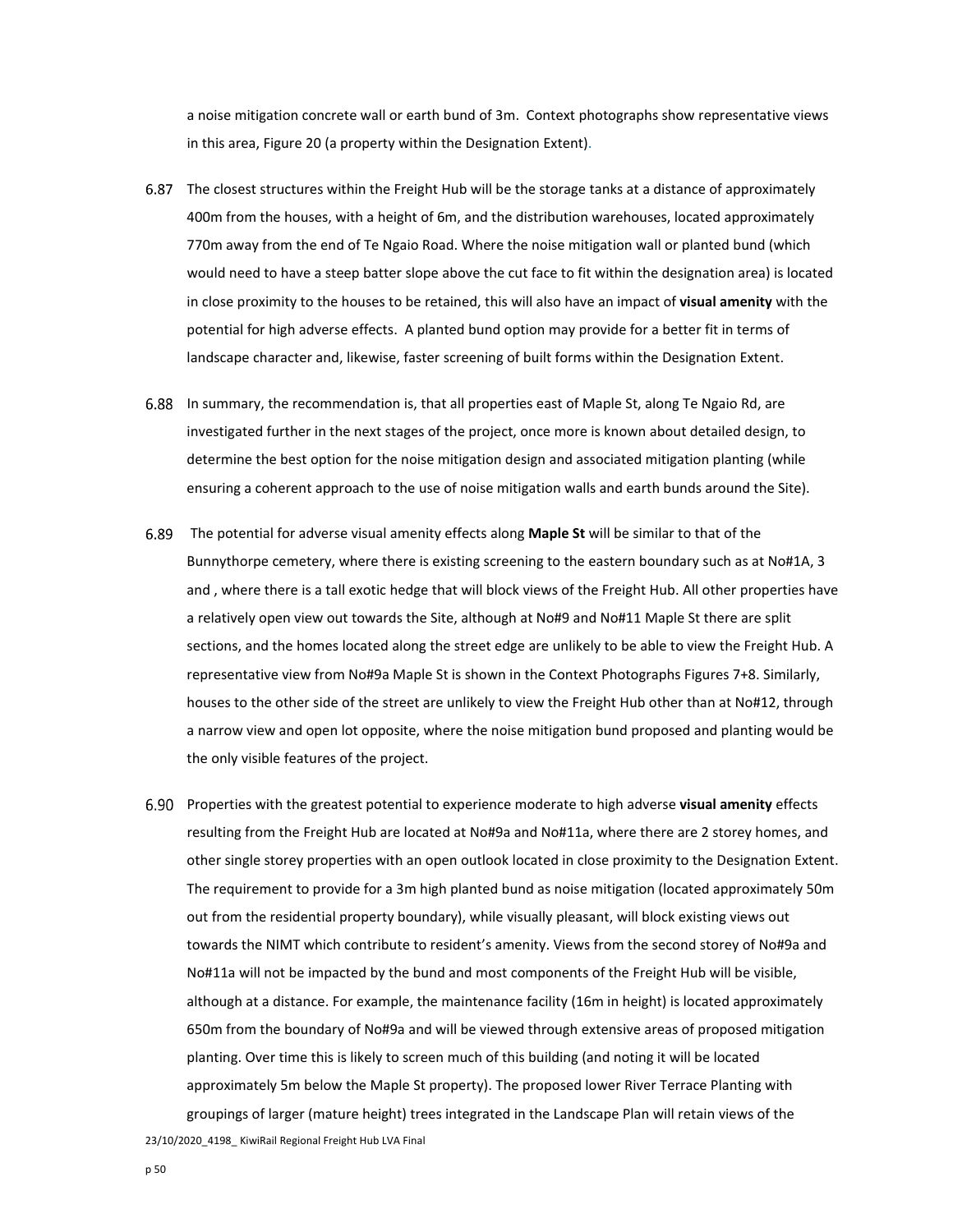general rail activity from the second storey of these homes, including of the NIMT. The larger buildings of the Freight Hub and the marshalling yards will feature in these views and, while these will be noticeable and result in a marked change in landscape character, the adverse effects are likely to be appropriately mitigated. The distribution facilities, including 14m and 11m high warehouses and the container terminal stacks of 12m, will be viewed at a distance of at least 650m, and at an oblique angle. Significant areas of intervening mitigation planting will provide screening of the marshalling yards ballast, partial screening of the larger scale buildings and elements of a similar scale, as a counterpoint to the built forms.

- While the layout of Freight Hub works and the proposed mitigation planting reduces the potential for adverse visual amenity effects, the design of the noise mitigation features will need to be worked through in the next stages of the design. This investigation will be required to ensure there is a consistent approach along Maple St edge of the designation extent, and that this has a good fit with the character of the landscape, whilst minimising adverse effects on visual amenity. For example, while the Landscape Plan currently shows the bund planted, it could be retained in pasture, which would reduce its perceived height.
- In summary, it is recommended that a whole street design approach for noise mitigation is confirmed during the next stage of the project, which provides for reduced adverse visual amenity effects and avoids a piecemeal, inconsistent approach.
- The potential adverse effects for **Clevely Line east**, **Sangsters Rd**, Parrs Rd and **Tutaki Rd** road properties can be addressed collectively as they have a similar aspect towards the Freight Hub. Figures 11 +12 in the Context Photographs show representative views from 363 Tutaki Road towards the Site. Potential adverse visual amenity effects will vary markedly for properties in this area depending on proximity of the homes to the Designation Extent, topography, and vegetation. In logical subsets these include:
	- The Farmgear and Firewood commercial activities at No#422 and 422a Railway Rd and No#91 Sangsters Rd where the homes are located at a similar level to the Freight Hub. Views of the project marshalling yard and lower parts of the container terminal stacks, and distribution buildings will, however, be partly screened by the required noise mitigation walls – with the top of the wall set at 55RL. Mitigation planting proposed to the edges of the wall, including larger (mature height) tree species, will also screen a greater extent of the buildings over time such that adverse **visual amenity** effects will be low‐moderate and reduced over time (and noting that the effects of lighting on visual amenity are not assessed at this stage);
- 23/10/2020 4198 KiwiRail Regional Freight Hub LVA Final • Properties set below 50RL will have further project elements screened by virtue of topography. For example, at No#73 Sangsters Rd the house site is located at approximately 47RL, such that the top of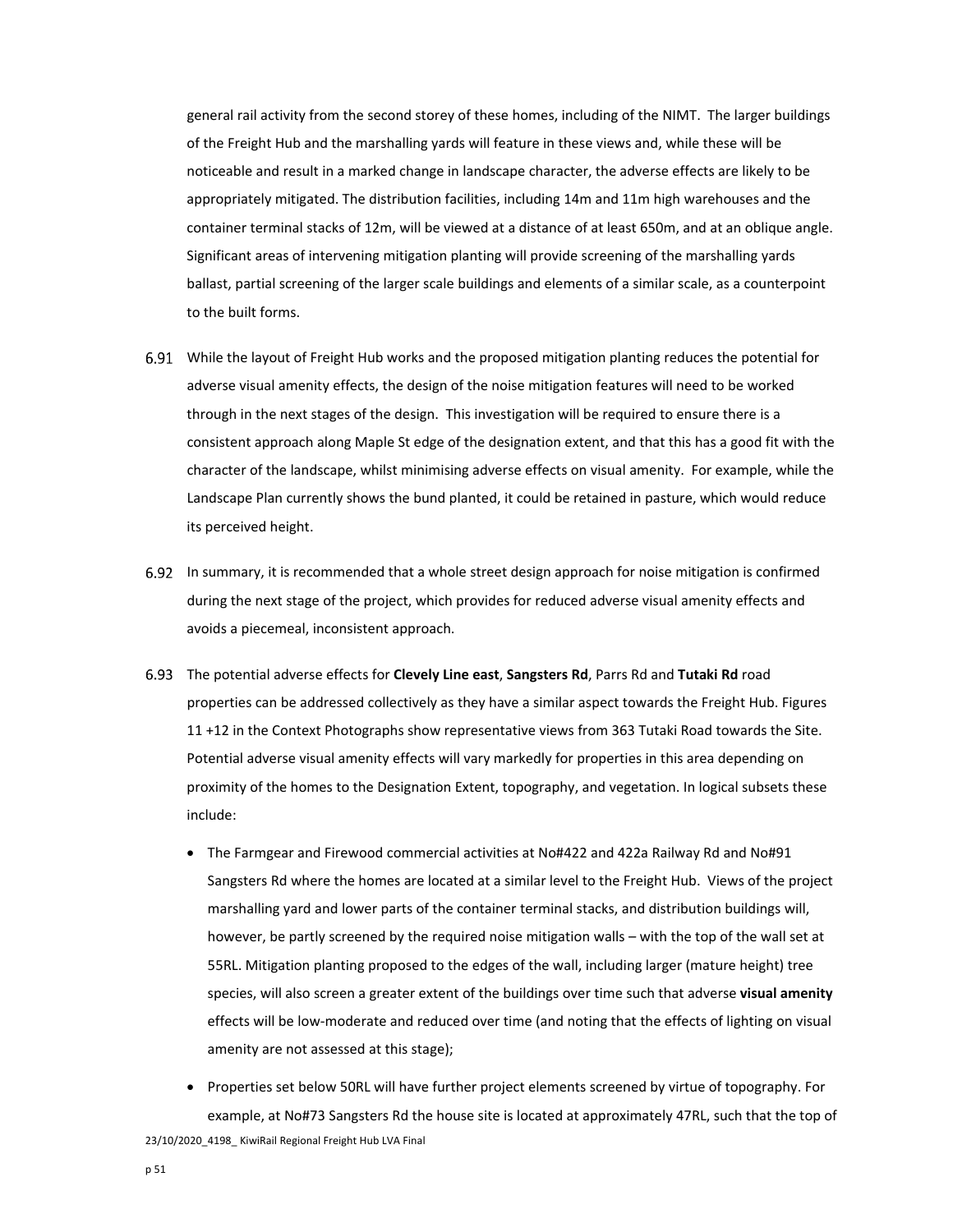the noise mitigation wall will provide approximately 8m of vertical screening in views (and noting that the top of the existing rail embankment is at 53.62m i.e. views in the immediate foreground feature the rail embankment).

- In contrast, properties at the end of Nathan Place, that have an elevated location, at or near 55RL may have relatively unimpeded views out over the Freight Hub Site if their curtilages are not planted with larger trees and shrubs. Proposed planting of larger tree species alongside the noise mitigation wall would provide further screening overtime in this instance however, as this vegetation will be at a reduced elevation compared to the residences, this will take some time to have an impact and in the short to medium term moderate and moderate to high adverse **visual amenity** effects could result. Further investigation of visibility and adverse visual amenity effects is recommended in future stages of the project, and;
- Property owners with more distant residences, such as at No#363 Tutaki Rd may value existing views from their paddocks, close to the NIMT i.e. adverse visual amenity effects will not always be discounted by screening around the immediate curtilage of the homes. Proposed planting to the edges of the noise mitigation wall will however reduce any adverse **visual amenity** effects here to low (and noting currently these views feature a weed lined rail embankment).
- In summary, there may be a number of properties east of Sangsters Line where further technical investigation is warranted to determine whether additional mitigation planting is required to manage visual amenity effects. These properties will be elevated with open views over the Freight Hub where the homes are in close proximity to the NIMT. Overtime, the proposed mitigation planting will provide some visual amenity benefits for residents, who currently look out on a weed lined rail corridor.
- In summary, the proposal integrates design measures that has limited the potential for adverse **visual amenity** effects for most viewing audiences and it provides opportunities for positive visual amenity effects through the use of significant areas of mitigation planting.
- 6.96 However, the Freight Hub has the potential to have high adverse visual amenity effects for some properties, due to the scale of the development and changes in topography and vegetation patterns along the edges of the proposed Designation Extent. In the next stages, it is recommended that further visibility mapping is used to identify properties where further site investigation is warranted, and whether additional mitigation planting may be required to manage these effects. The residential properties recommended for further investigation are located:
	- **Between Richardson's Line to 873 Roberts Line;**
	- No#163 Clevely Line West;
	- Te Ngaio Rd properties east of Maple St; and

23/10/2020 4198 KiwiRail Regional Freight Hub LVA Final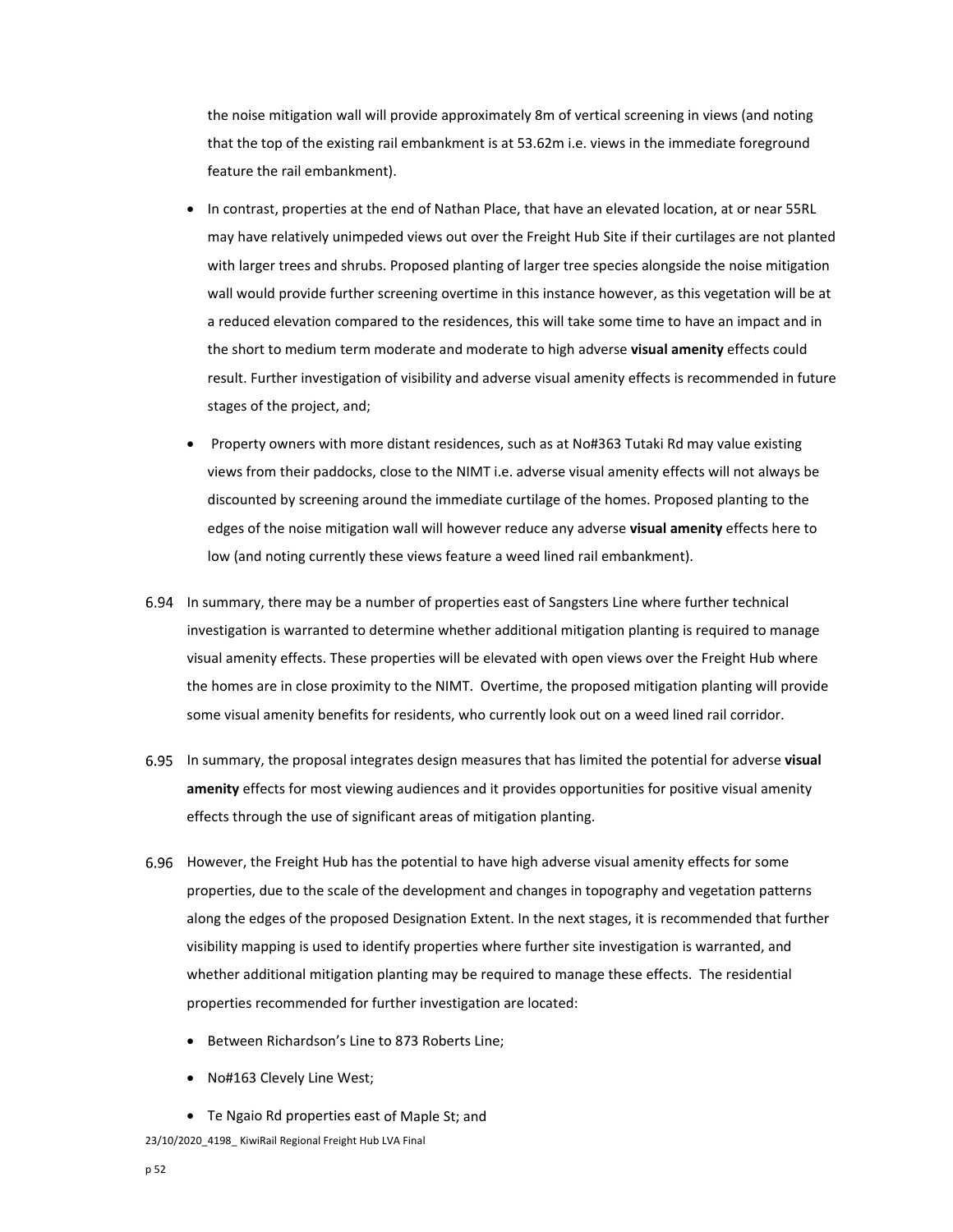- Residential properties directly alongside the NIMT that have an open and or elevated view towards the Site.
- Additional mitigation planting could be recommended following this investigation including further desktop and field work and review of the construction staging programme (when areas of the Landscape Plan can be established prior to buildings). Construction
- Construction of the Freight Hub will occur over a period of 20 years or more and include large scale earthworks, roading, track and building construction along with the installation of overhead lines and lighting columns. Details on the construction programme and timing will be developed as detailed design progresses, however there may be opportunities to establish significant areas of mitigation planting along with the noise and stormwater ponds prior to the development of the Freight Hub.
- Where this is early establishment occurs and the programme for construction is likely to span 20 years, the effects will be reduced.
- 6.100 Overall, and assuming mitigation planting can occur early, the adverse effects of construction for landscape and visual amenity are likely to range from high to moderate to high. This is a large-scale development project over 177.7ha with significant earthworks and tall built forms. Early mitigation planting, along the edges of Sangsters Rd and the new perimeter road will reduce these effects, where planted areas are able to be established 2+ years in advance of the bulk earthworks across the Freight Hub Site.

# **7.0 CONCLUSIONS AND RECOMMENDATIONS**

## **Conclusions on effects and mitigation**

- $7.1$ The proposal has the potential to create positive and adverse effects relating to natural character, the natural and urban landscape patterns, and visual amenity.
- $7.2$ Moderate positive effects on **natural character** will result from the naturalised channel and mitigation ponds where these combine extensive mitigation planting and varied shape and profile.
- There will be moderate‐high adverse effects on the **natural landscape**. This is a large‐scale industrial  $7.3$ development requiring significant earthworks that will modify and level a large area of land for rail and road distribution and operation activities. These effects have been moderated by the proposed RL for the Hub works. This has been set at 50RL, which limits cut and fill heights to the perimeter, and by the extensive naturalised mitigation planting proposed.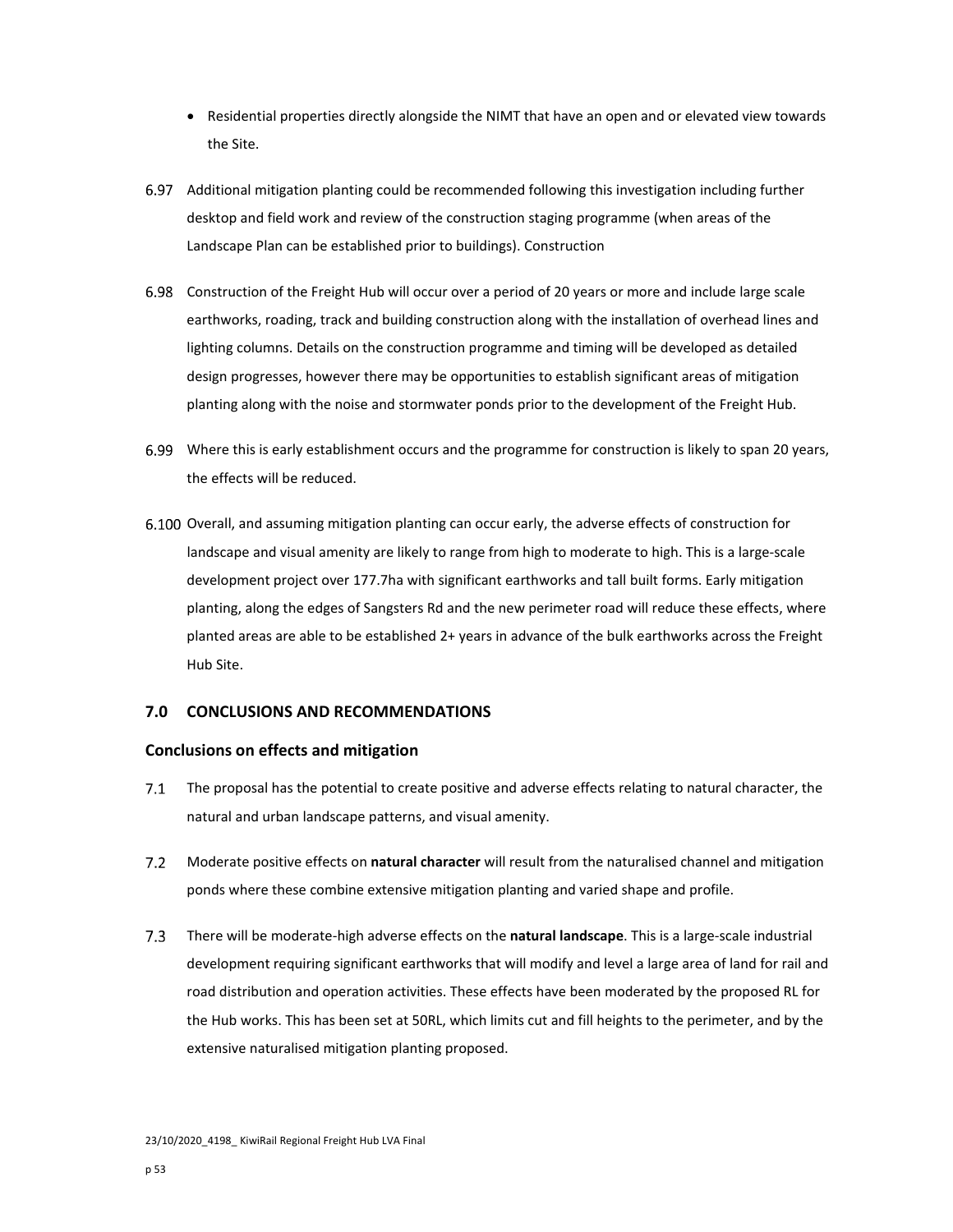- There will be low‐moderate adverse effects on the **urban landscape**. While the preferred layout  $7.4$ provides for the best interface with the scale of surrounding land uses it is of a very different scale and character to the surrounding rural, rural residential properties and township of Bunnythorpe. These effects have been reduced by the proposed layout and coherent masterplan approach used to confirm the arrangement of the Freight Hub and significant areas of mitigation planting.
- $7.5$ The effects on **visual amenity** will be varied. For most user groups the adverse effects are less than **moderate** on a 7‐ point scale, given time for plant establishment. For some residents there is the potential for high adverse effects and a need to identify whether or not additional mitigation planting is recommended.
- $7.6$ The extensive areas of mitigation planting proposed will have positive visual amenity effects along the perimeter road and to properties with an outlook over the mitigation ponds and river terrace above the perimeter road. In the long term, the visual amenity of the Sangsters Rd edge will also be improved.
- $7.7$ Overall, the Freight Hub will have positive effects on natural character and provide some urban landscape and visual amenity benefits. These benefits can be enhanced by future design and mitigation measures as set out below in the Recommendations.

## **Further Recommendations**

- As outlined above, there will be some residual adverse effects on the natural landscape, urban 7.8 landscape and visual amenity that are more than moderate in relation to noise mitigation walls, Freight Hub buildings and roading changes and for some viewing audiences. This is to be expected for a project of this scale and KiwiRail should look for opportunities to further mitigate these effects where practicable. Where effects are identified as being more than moderate, the following matters should be considered as the project progresses:
	- a. Any additional planting, beyond that already provided for in the Landscape Plan, which may further mitigate for the adverse effects on natural landscape, such as in areas between the two stormwater ponds and the naturalised channel outfall alongside the Mangaone Stream. This additional planting would further enhance the natural character of the Mangaone Stream surrounds and, for nearby residents, help to further mitigate adverse visual amenity effects.
	- b. A detailed design, prepared in accordance with the NEI Design Guide principles (as I understand KiwiRail intends to do), will ensure a design that minimises perceptions of bulk and scale of the buildings, with a finish using materials and colours that best integrate the development within the surrounding rural and rural‐residential landscape. Similarly, design of noise mitigation structures should consider the location, final form, finish, and planting alongside Sangsters Road and Maple Street, and, where these have an